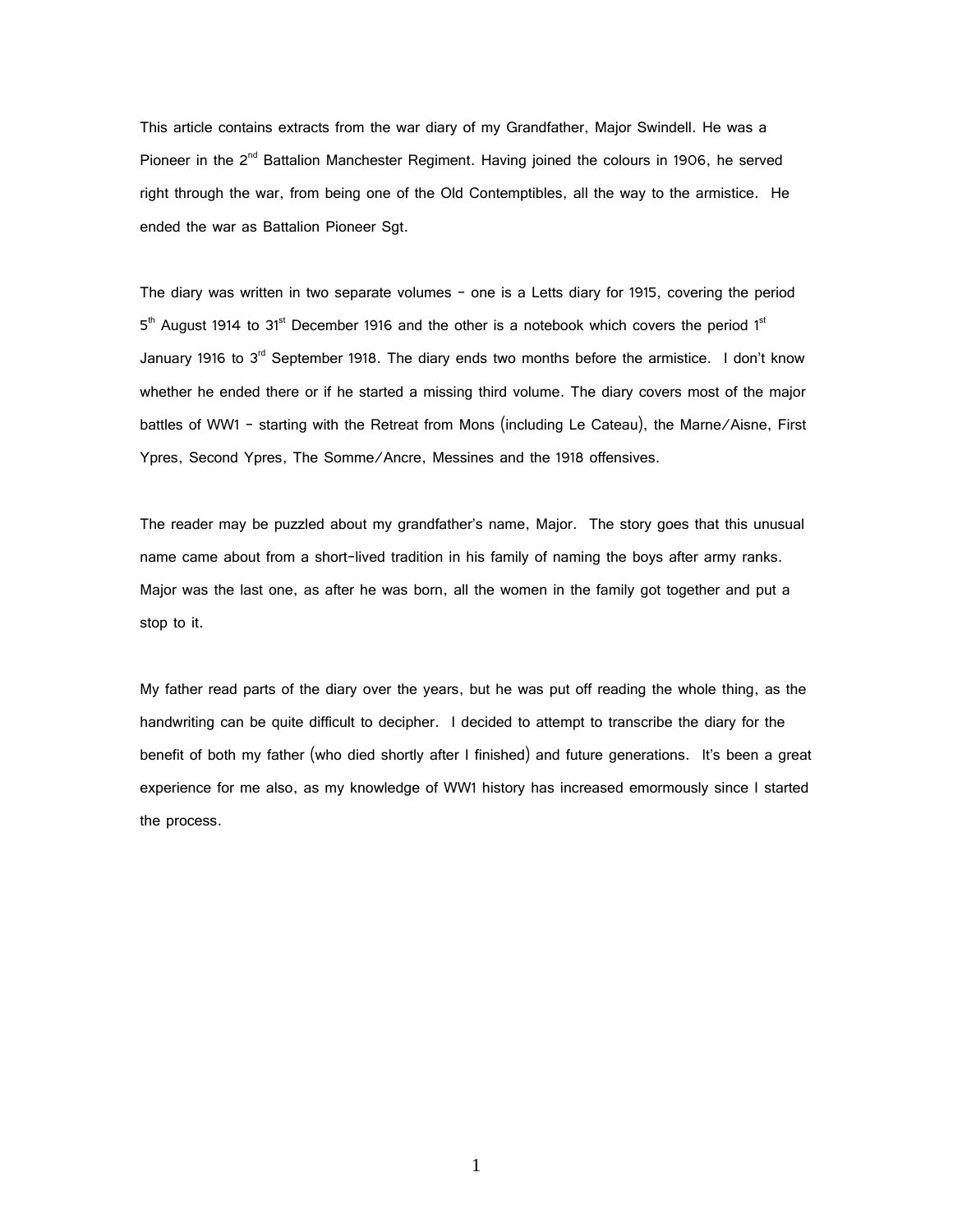# **Vol 1. – 5 th Aug 1914 to 31st Dec 1915**

# **Notice**

In the event of my death, please forward this diary to.

Miss V. Walton. No. 2 Hyndman Grove, Hyndman St. Peckham. S.E.

(Signed) M Swindell Pioneer 2<sup>nd</sup> Manchester Regt. B.E.F. 3-2-15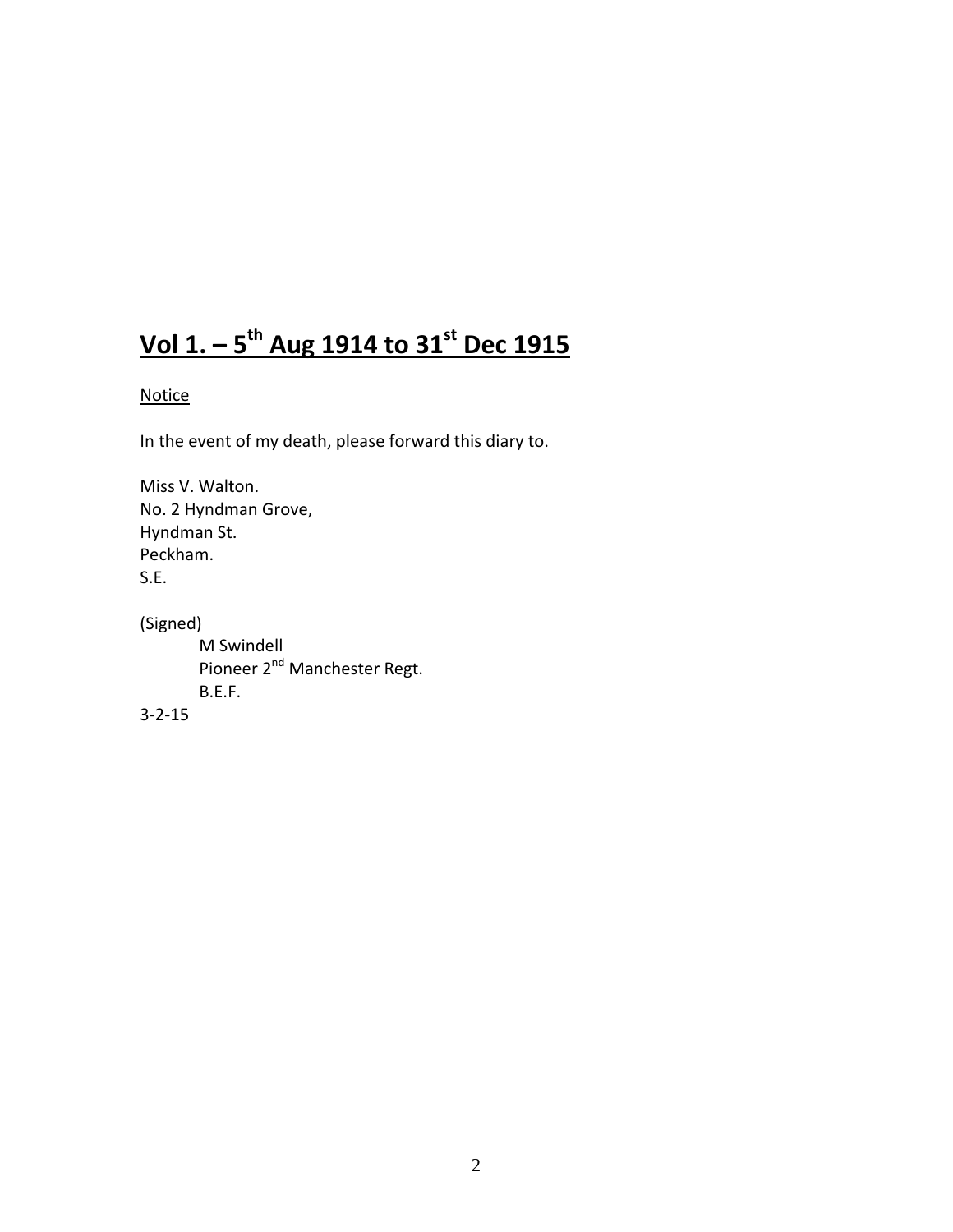# Personal Memoranda Train Service

|                                        | To            | From |
|----------------------------------------|---------------|------|
|                                        | Trench Trench |      |
|                                        |               | 3.am |
| Stores Ticket No Will think about it   |               |      |
|                                        |               |      |
|                                        |               |      |
|                                        |               |      |
|                                        |               |      |
| Size in GlovesTry Bleaching powder     |               |      |
|                                        |               |      |
|                                        |               |      |
|                                        |               |      |
| Weight11st 6lbs DatePudding            |               |      |
| Height5ft 12insDate"                   |               |      |
|                                        |               |      |
| Name and AddressBilly Upton, Somewhere |               |      |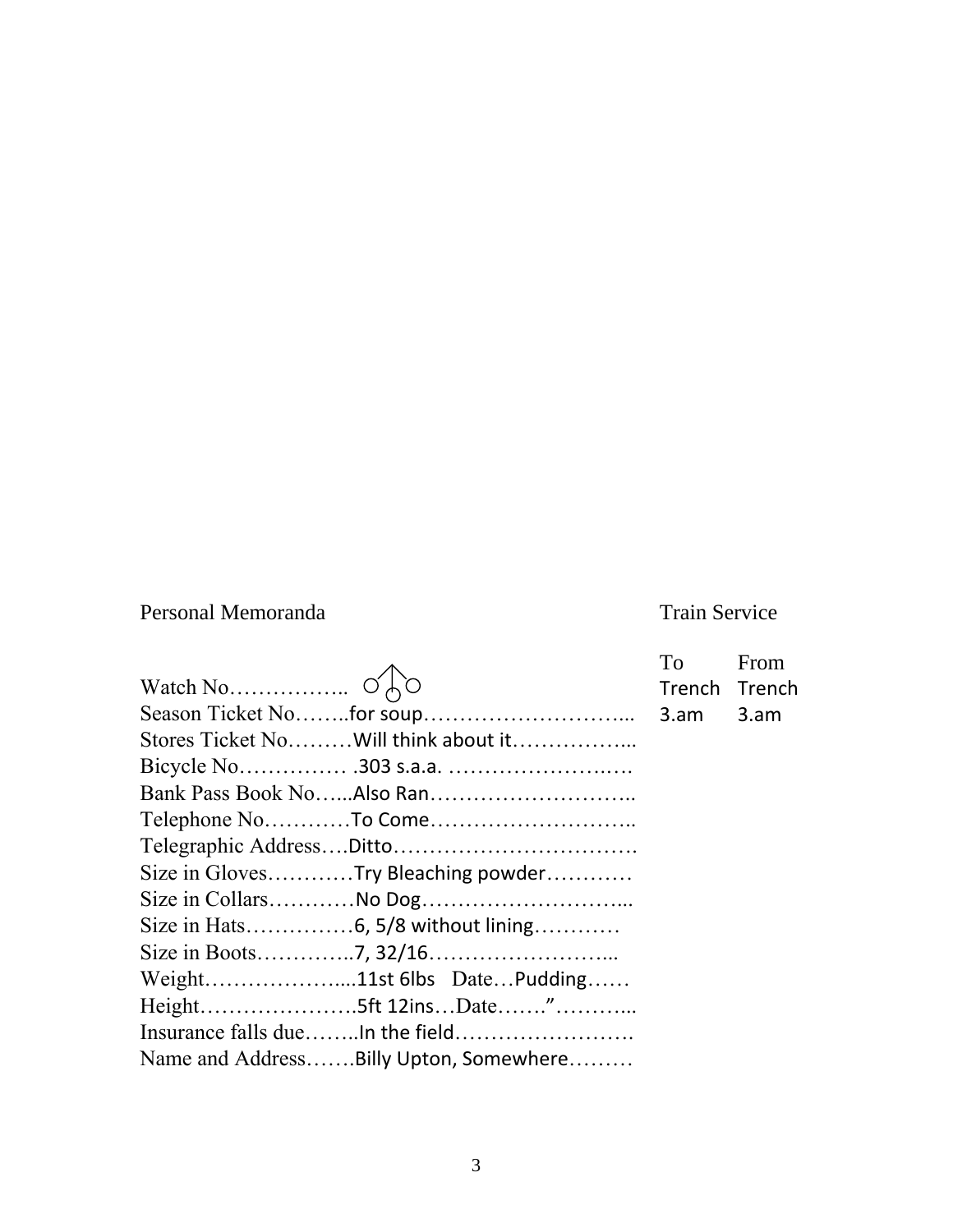# Diary

#### Of

M Swindell, Pioneer

2<sup>nd</sup> Battalion The Manchester Regt.

 $14<sup>th</sup>$  Brigade,  $5<sup>th</sup>$  Division, France.

Aug  $5^{th}$  1914.

[Curragh] Recalled from Donard Field Firing Camp to Regiment on mobilisation. Arrived at 6- 30pm at Curragh where Batt was stationed.

Aug  $6<sup>th</sup>$  to Aug  $12<sup>th</sup>$  1914.

[Curragh] Going through the hundred and one things that is necessary when a Regiment has orders to mobilise. Some seven hundred reservists arrived from the depot at Ashton-u-Lyne.

Aug  $13^{th}$  1914.

[Curragh] Left Keane Bks at 9.30am for Curragh siding, entrained for (Destination not Known). 11.30am arrived at North Wall Dublin. Troops slept in Royal Bks. Good reception from town people as we marched through.

Aug  $14^{\text{th}}1914$ .

[Dublin] Left North Wall at 8-30pm on the Buteshire, heavy thunderstorm while embarking. Splendid send off from people of Dublin. (Destination not Known)

Aug  $16^{th}$  1914.

[The Buteshire] Weather broke with dawn, rain etc. Shoals of porpoise kept us company. 4pm French torpedo destroyer stopped us, we exchanged greetings. 5pm sighted land. 6pm took aboard pilot & arrived at [Le] Harve (France) 7pm. Disembarked at 11-30pm & slept in dock shed.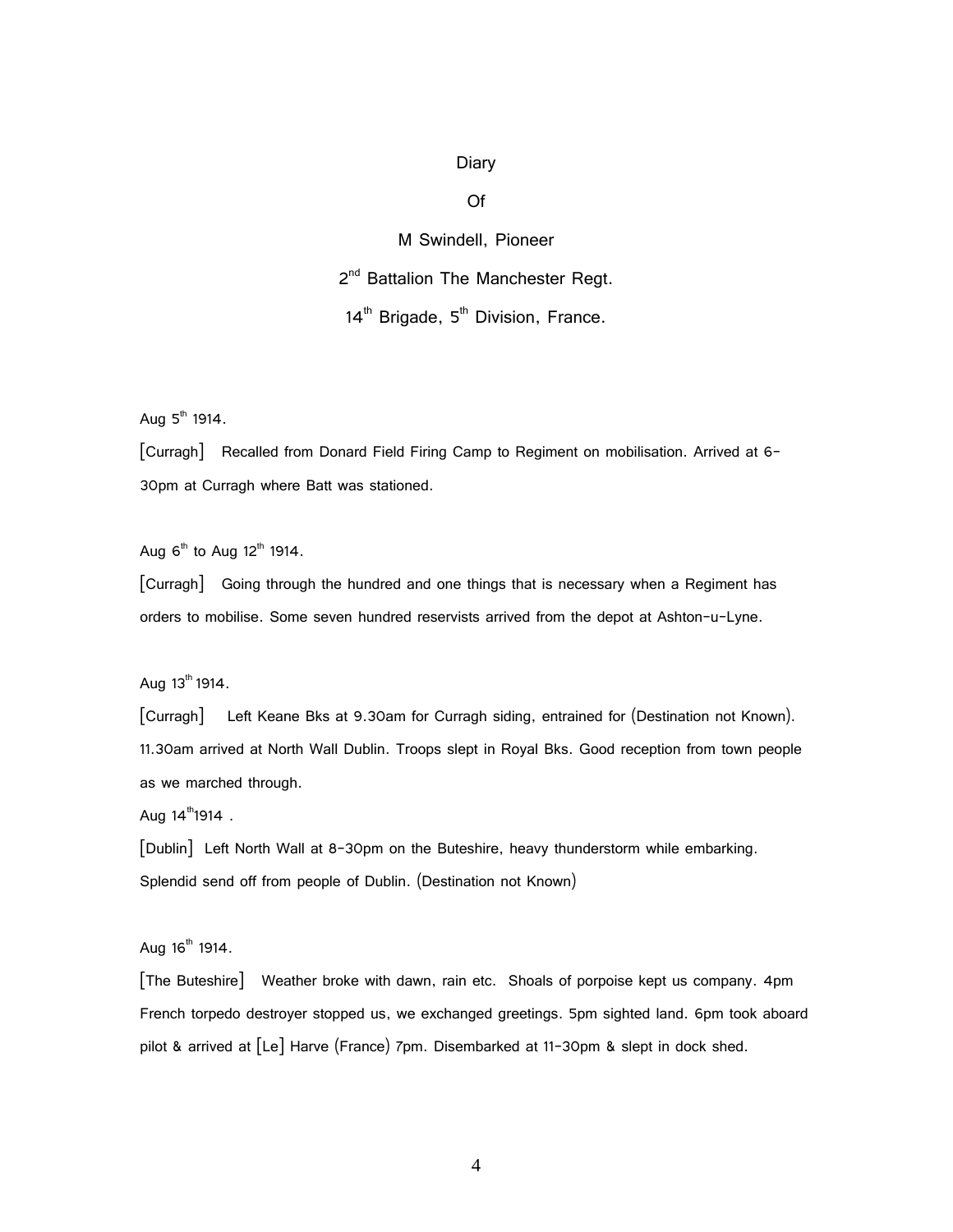Aug  $18^{th}$  1914.

Arrived at (Le-Cateau) 1.00pm. Rather glad, stiff from all night ride. Stopped for dinner in field, and at 4pm marched off, arrived & billeted at Landrecies 8pm.

Aug  $21^{\text{st}}$  1914.

Left Landrecies 7am, arrived at St Waast-les-Bavay at 2-30pm, a distance of 16 miles. Went into billets.

Aug  $22^{nd}$  1914.

Left les Bavay at 6-45am. Crossed the Belgium frontier at 8-30am. Very hot and thirsty. Arrived at Hainin 2-0pm. People very good, tobacco, cigarettes, matches, food etc, in galore, thrown at one as one marched along, billeted in a ballroom of an Estaminet at Thulin.

Aug  $23^{rd}$  1914.

[Thulin] Inspection of billets by the CO at 9.30am. Heard big guns fire at 11-00am. Watched shells burst over Mons. Battalion fell in 11-30am and took up position along side canal. Engagement started 12-30pm. Heavy firing (both artillery and rifle) between 2pm and 7-30pm. A few casualties.

Aug  $25^{th}$  1914.

[Bavey] Moved off at 4-45am distance 25 miles. Retiring. Very hot, arriving at Le Cateau 1- 30pm Took up position.

Aug  $26^{th}$  1914.

[Le-Cateau] Big Battle of Le-Cateau. Battle started with the break of dawn, the firing was terrible. Large number of casualties killed and wounded. Ordered to retire at 3-30pm. Arrived at about 8-0pm. Raining very hard. Snatched a couple of hours sleep & woke up wet through, & found we were on the move, still retiring. (Batt 400 strong, out of 1200)

Aug  $28^{th}$  1914.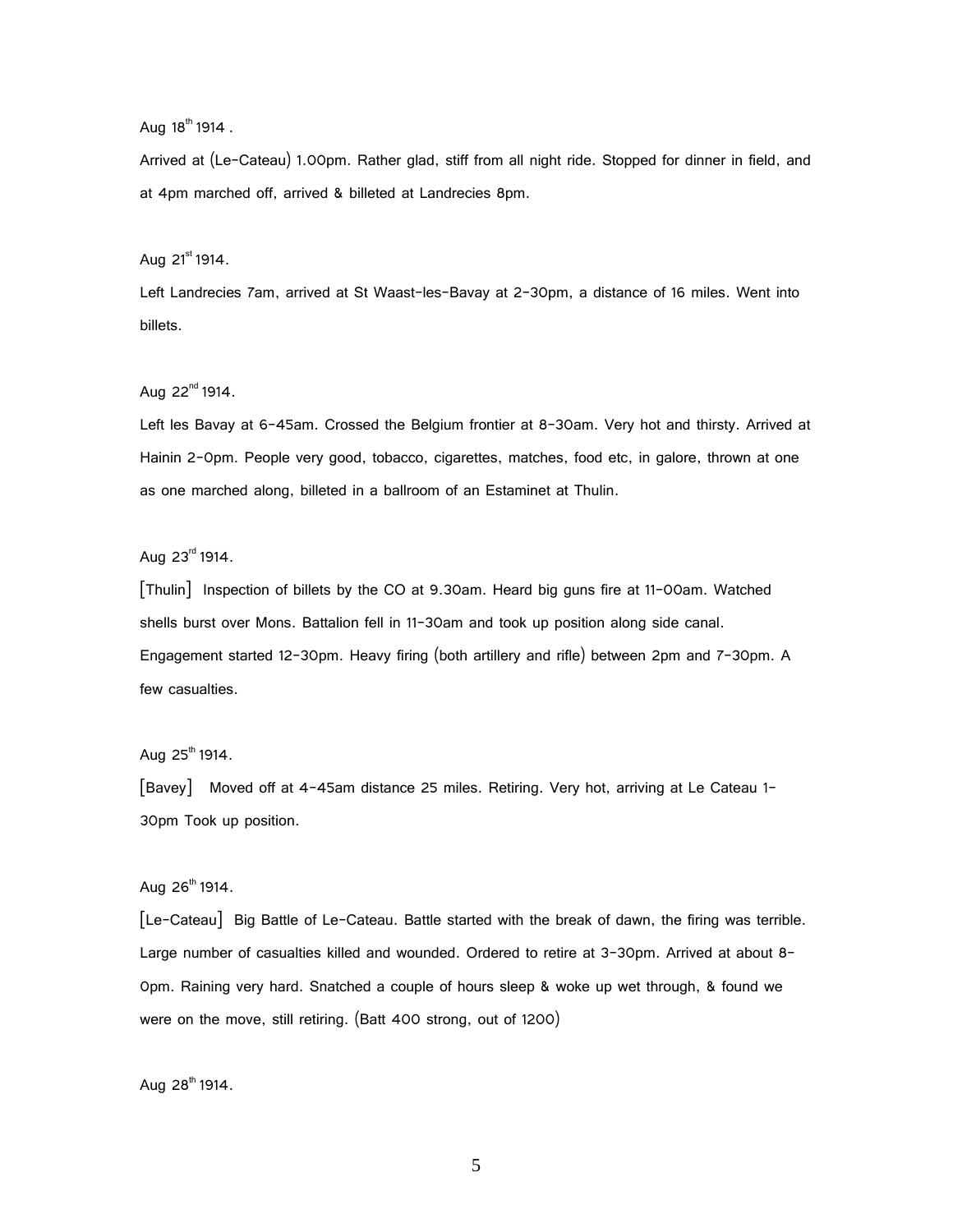[Pontoise] Retirement continued. General French compliments troops on their behaviour at Le-Cateau. Battalion reorganised.

Aug  $30^{th}$  1914.

Marching all day. A few minutes halt each hour. Everybody tired and sleepy, job to wake troops to move on again.

Sept  $1<sup>st</sup>$  1914.

 $[Attachy[ 3<sup>rd</sup> & 4<sup>th</sup> Divisions in action. Battalion acted as general reserve, marched all day, arrived$ and bivvied at St Quentin about 10-30pm.

Sept  $6<sup>th</sup>$  1914.

[Favieres] Marched off at 6-30am & arrived at Coutry 6-0pm. We advancing, enemy retiring.

Sept  $9<sup>th</sup>$  1914.

[Rougeville] Marched off at 4-30am. Battalion acting as advance guard. Got into heavy artillery from the enemy at Saasy, about 9-0am. Our guns got into action & things were a bit more even. One battery of the enemy were doing considerable damage. Our artillery could not locate it. Battalion received orders in conjunction with the DCLI to take the guns. Casualties very heavy in the advance – mostly by shrapnel. About 4.pm our heavy guns found the enemy battery & put paid to them. We advanced and took the hill, the battle being over about 6pm. Captured the artillery of 6 guns. Enemy retiring, leaving hundreds of dead, 70 was counted in one trench alone, alongside the battery of guns. Our casualties very severe. Bivouac on side of hill Montreine-n-Lyom.

Sept  $10^{th}$  1914.

[Montepeine] Marched off at daybreak. Passed a lot of bodies of English & German troops, probably crawled out of the woods onto the road to die. DCLI got severely cut up in last nights battle, there were also 700 Germans captured. A draft of 190 reinforcements joined us about 3pm.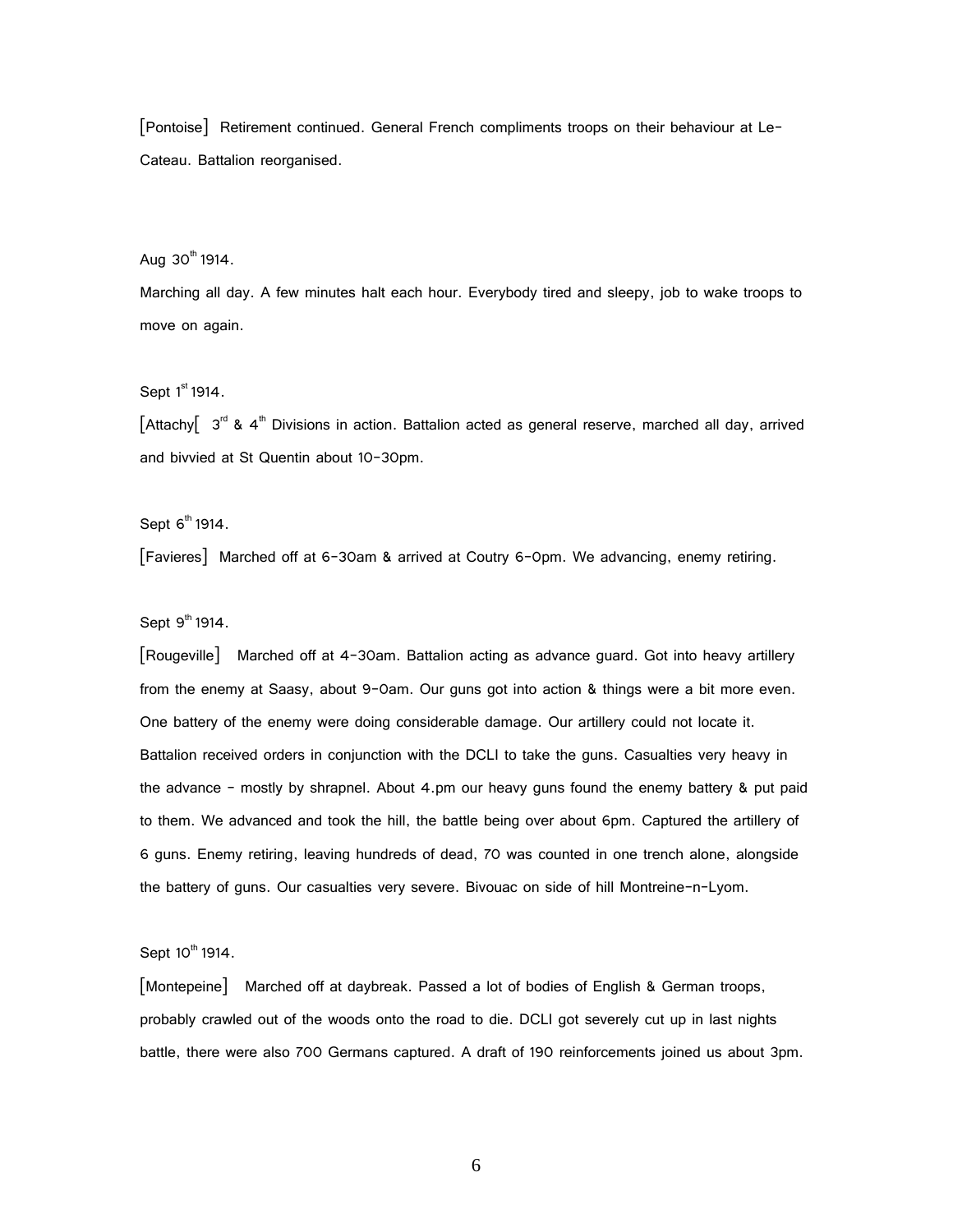Sept 13<sup>th</sup> 1914.

Marched off at 5pm. Enemy driven back over river by our artillery. We advanced & crossed river (Aisne) by pontoon bridge. Got shelled in crossing, no casualties. Then opened out in skirmishing order & advanced to attack the hill about a mile away on which the Germans were strongly entrenched. Heavily shelled by shrapnel in advancing, few casualties. Captured hill.

#### Sept  $14^{\text{th}}$  1914.

Advanced & took up position on edge of wood [west side of wood at Chivres]. Very heavy firing on both sides. The village of St Marguerette was practically blown to pieces. A few wounded. Weather rotten.

# Sept 26<sup>th</sup> 1914.

(Jury). Decent billet – very comfortable. Germans fired on our aeroplanes all morning. General Smith-Doran came through the village in his car, & seeing a few of us standing about, pulled up & had quite an interesting chat to us. The following are some of his remarks. That the health of the Batt considering the trying times we had had under fire, & the wet weather was remarkable. That our trenches was far the worst along the whole line. That the behaviour of the troops throughout had been splendid. That the Manchesters had had a very severe and trying time, but had borne it well, & that the retirement from Mons would be known in history as one of the greatest & most successful retreats accomplished.

#### **Editors Note: After a period of rest, the Battalion moved north to Flanders.**

#### Oct  $8^{th}$  1914.

[Vauchelles] Stayed in this billet all day. The people of the house laid out the table in the best room, used their best crockery & invited us to test their cider, which, needless to say we did, & pronounced it splendid. We got our rum issue just before we moved off, about 5.30pm. Offered it to the landlord to smell, sorry to relate he swiped the lot off neat (about three quarters of a pint) (I wish I could drink it like him). We couldn't say anything after his kindness. We fell in shortly after, & he (the landlord) came to shake hands with us, he hadn't a leg to stand on. Don't know whether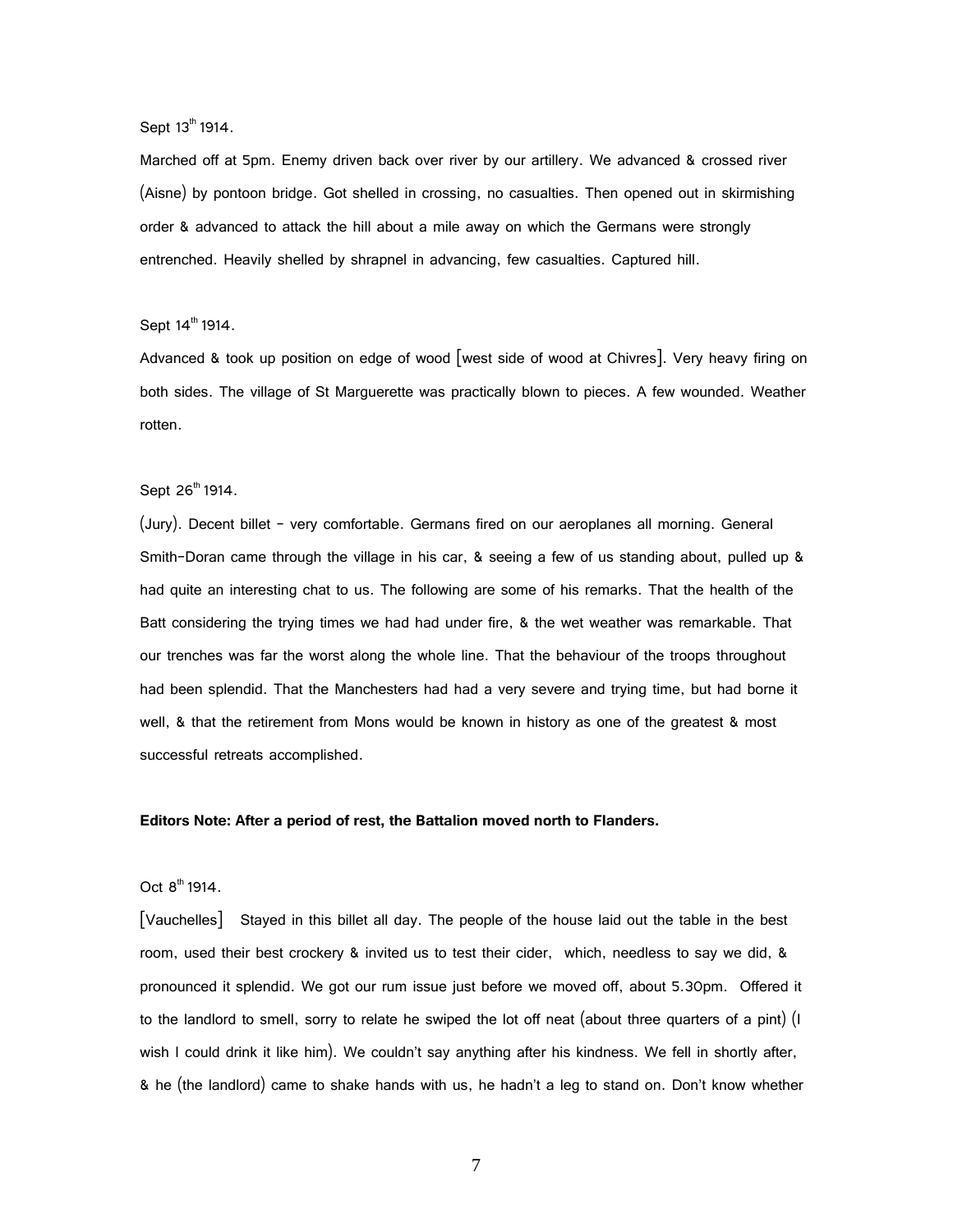he thought he was young again but, he rolled his sleeves up & wanted to fight the village. His wife said something to him, he turned & struck at her which, fortunately for her did not land, but the striker himself landed in the gutter. It was amusing, we marched off amid laughter, at 6.30pm.

# **Editors Note: From 12th October to 14th November, the Battalion were in and out of the line in the La Bassee sector, east of Bethune.**

#### Oct15th 1914.

 $\lceil$ Richebourg $\rceil$  German infantry attack lasted till midnight  $(14<sup>th</sup>)$ . D Coy got it in the neck, 70 killed, wounded & missing, of same Coy in this attack.

#### Oct 20<sup>th</sup> 1914.

[Lorgies] Sharp fighting A & B Coys made bayonet charge. Later in the day D Coy charged & lost 93 killed & wounded, but it brought the pains on with the Germans, some of them broke the record at running.

#### Nov  $12^{th}$  1914.

[La Gorgue] Germans still shelling billets but hitting nothing so far. The Batt took up their position in the firing line, I moved back with 1<sup>st</sup> line of transport to La Gorgue. Germans put half a day shells over without however doing any damage. Rain all night so dug in under bank for shells.

#### Nov  $13^{th}$  1914.

Still at La Gorgue. Went up to the firing line with ammunition & tool limber. Wet all day, managed to find an old barn for shelter.

#### Nov  $15^{th}$  1914.

[Estaires] Marched off at 8am, through Doulieu into Meteren. Rain, hail & snow all the way. The billet that was allotted to us was awful, so after things had quietened down a little we scouted & found a nice little place in a convent where I had the pleasure of a bath. There was also a good fire so dried our clothes etc. Still raining.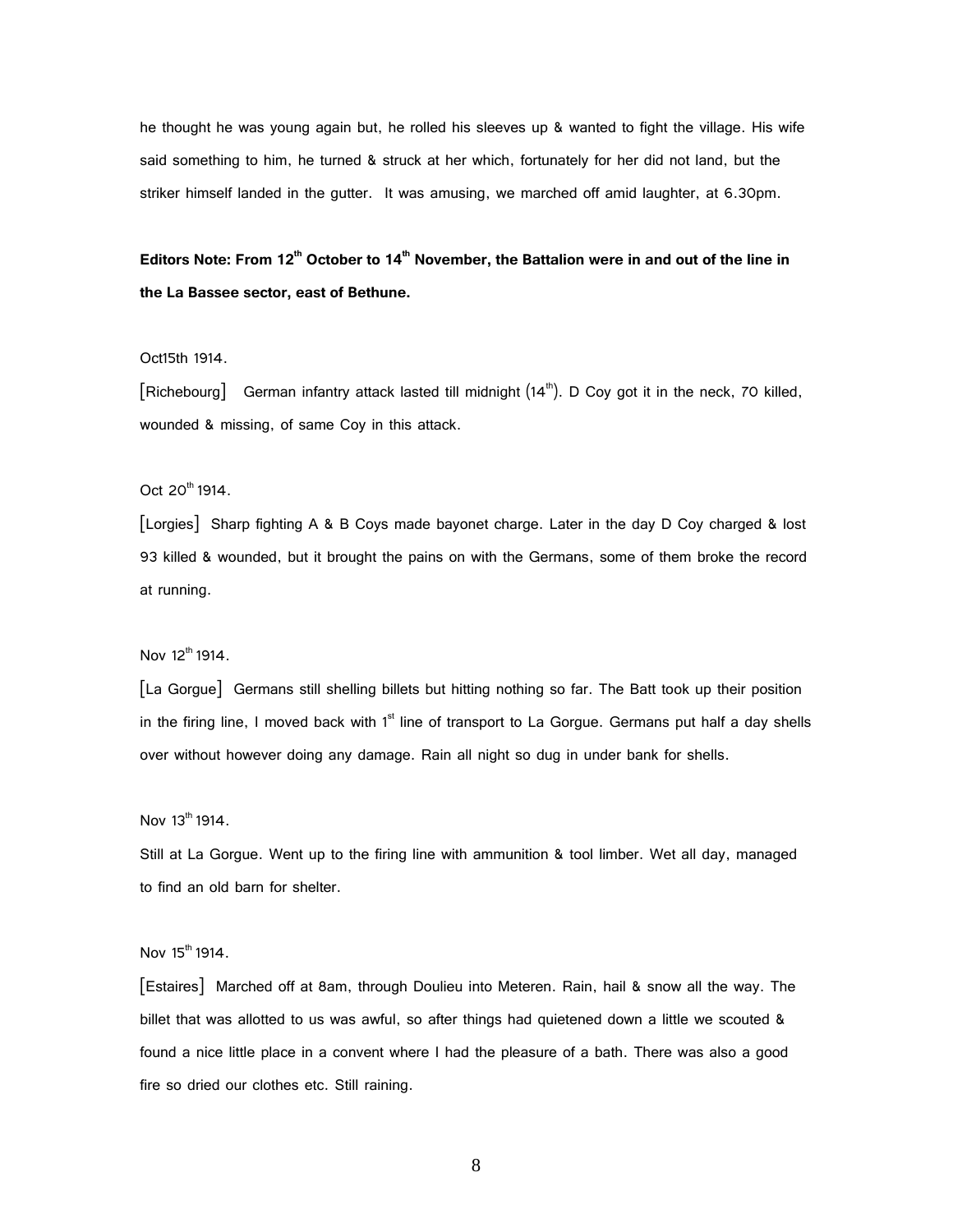**Editors Note: From 16th November 1914 to 2nd April 1915, the Battalion operated in the Messines sector, north east of Bailleul.**

# Nov 16<sup>th</sup> 1914.

[Meteren] Sorry to leave, but marched off at 3.15pm passing through Bailleul into Neuve-Eglise. The Batt going into position at Wulverghem. Went up with ammunition & tool limber. Afterwards returning to Neuve-Eglise.

Nov 17<sup>th</sup> 1914

[Neuve-Eglise] Still at same place. Batt got shelled by Germans with J Johnsons first day. Lost both of our machine guns, the foresight of one being blown off, a shell dropped on the other burying the gun and gun team. Guns officer and one man killed. Gun Sergt mind unhinged & four wounded. The head of the man killed could not be found. Killed are buried at dressing station.

Nov  $19^{th}$  1914.

[Neuve-Eglise] Received orders to move to dressing station [1km NE of Wulvergem], we (4 pioneers) now stop at dressing station with the doctor. Much easier for us.

Nov 22<sup>nd</sup> 1914.

D. Station, heavy artillery fire all day. Two German airmen brought down by our artillery. Buried one of ours who died from exposure.

Nov  $28^{th}$  1914.

['Aunties'] We are back for a rest, Half way between Bailleul & Dranouter. It's a large barn holding A Coy and Headquarters. The owners still occupy it. We have named the Lady (Auntie). She wanted 1 penny per bucket for water. We had no money so she took away the handle of the pump. That meant a walk of half a mile through the muck for water. P.S. The troops when speaking of (Auntie) used the most affectionate terms.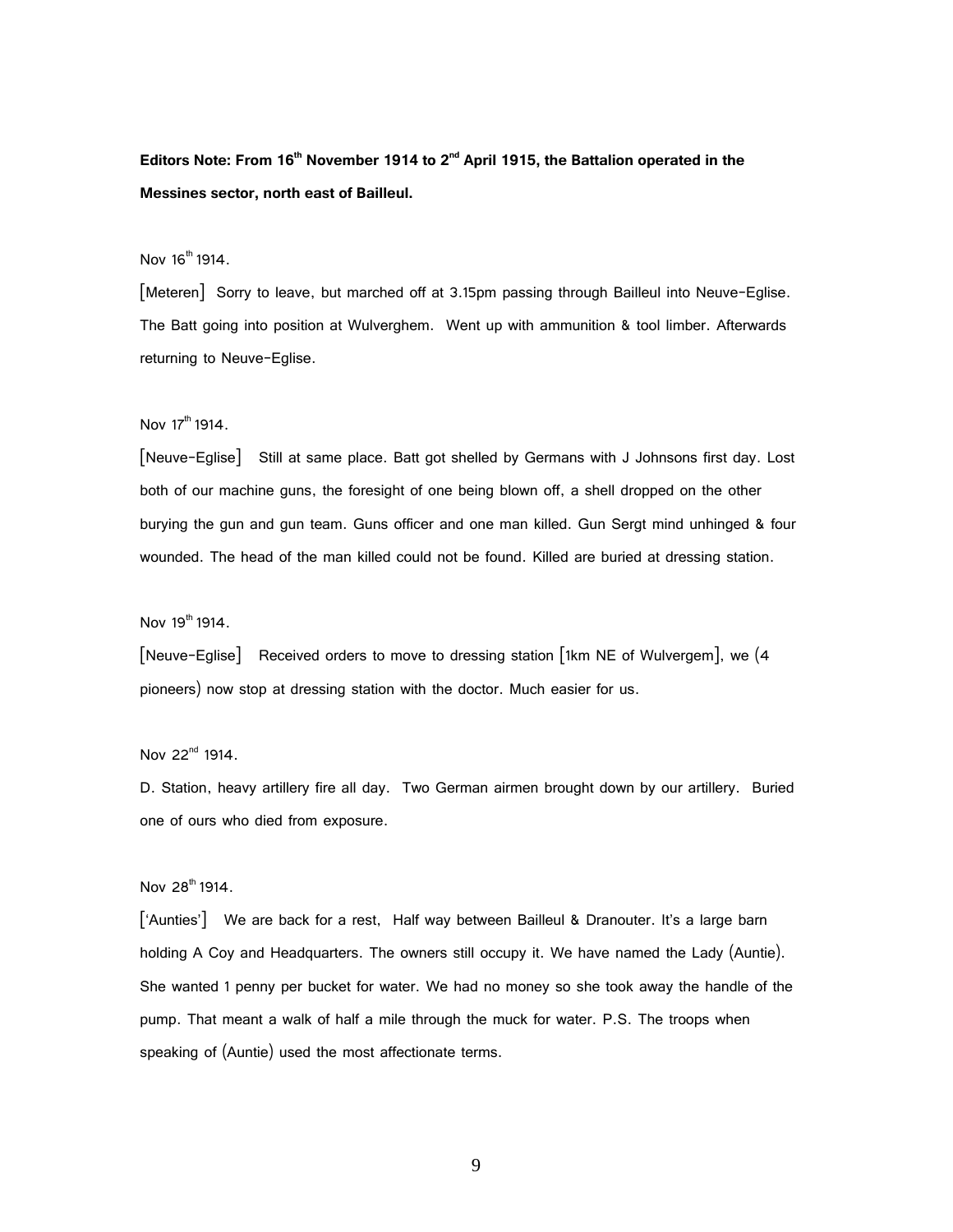Nov 30<sup>th</sup> 1914.

Still in same billets. What with Auntie, the mud & the boys on the lice, I shan't be sorry when we shift. Was issued out with the fur coats this day.

## Dec  $2^{nd}$  1914.

Aunties'. Had a generals's inspection by General Count von Gleeson. This made the boys moan a little, having to turn out for a German. Auntie went strong today. She put a chalk mark on her wood, & of course marks and all went. She got wound up & then the music started. She only stopped for breath. The only thing I can compare her voice with is a steam hooter.

#### Dec  $4^{\text{th}}$  1914.

Still at Aunties'. Boys tickled her up this morning. Milked the cows before she was up. It brought the pains when she found the cows dry, then she counted her hens. She had all the officers up and down through the mud, searching here and there. We had a chicken for dinner that day. I think it is a pity we shift tomorrow for I fancy the rabbits wouldn't be so bad.

Dec  $5^{th}$  1914.

Moved off at 3.15pm. The parting with Auntie was rather painful, the boys threw her kisses & one threw a handful of feathers over her then we enjoyed the funniest five minutes of our lives. Auntie can dance too. Took up the same trenches at Wulverghem relieving the West Ridings. We went to the same dressing station which was still standing all right.

Dec  $8^{th}$  1914.

D. Station. One man who was on listening patrol got lost & laid for 36 hours between the firing lines. He got hit by snipers, but afterwards found his bearings & got safely back our own lines. Casualties 1 killed & 3 wounded.

Dec  $9^{th}$  1914.

D. Station. 40 men & 1 officer of "B" Coy volunteered to make a charge on the advance trench of the Germans. The night was favourable being foggy, they advanced close enough to charge, but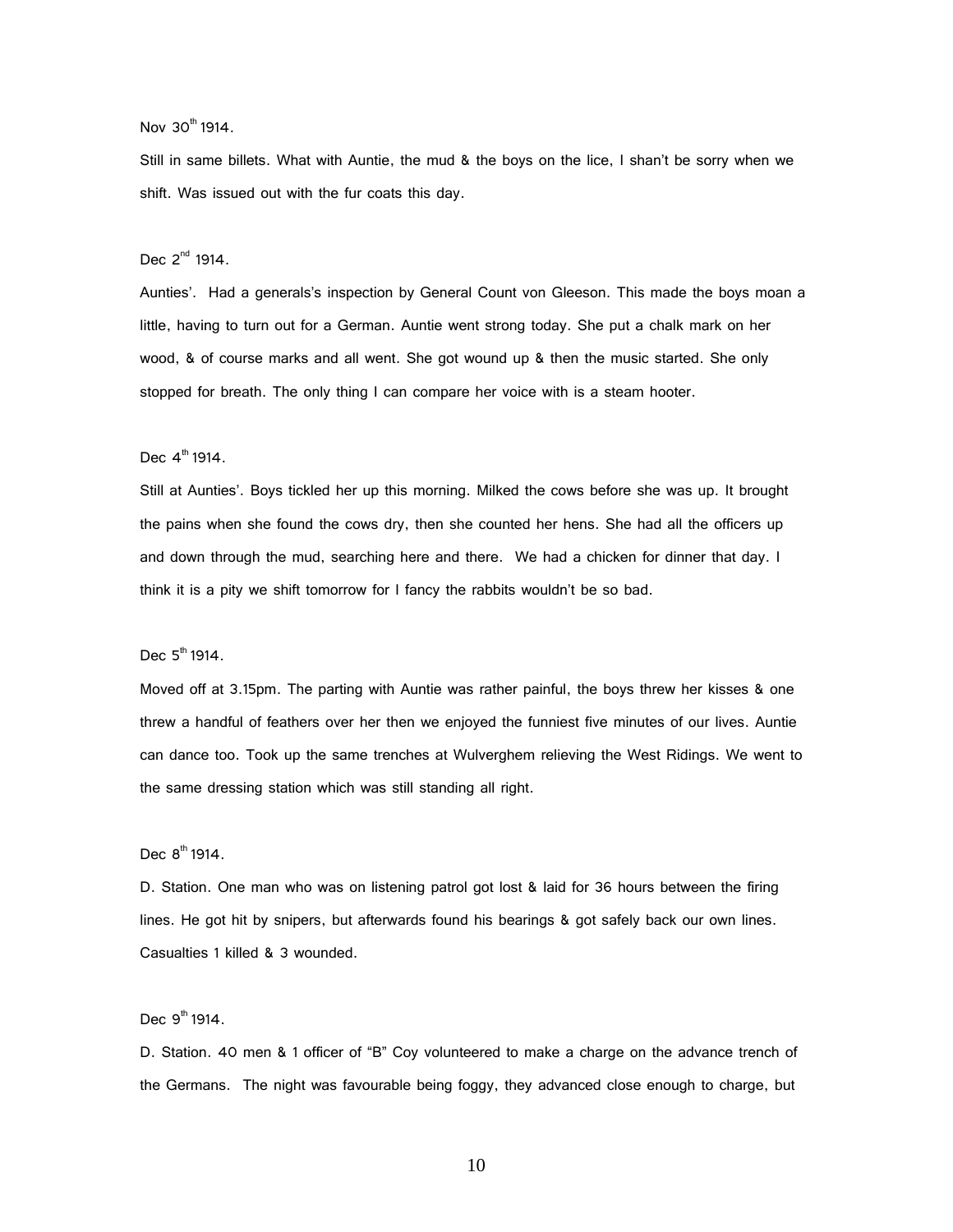when charging, they came into contact with barbed wire entanglements erected just in front of the German trenches. Germans opened a rapid fire & our fellows had to retire & was very fortunate in getting back with 3 slightly wounded & 1 missing. During the day we had two killed with the one bullet in the trenches.

#### Dec  $19^{th}$  1914.

Saint-Jans-Cappel. Up to the tops of our boots in mud. Rain continuous. (Red letter day) Got paid out 5 francs – first since I left The Curragh. It was like giving a donkey strawberries. What is 4/ to a fighting soldier.

#### Dec  $24^{th}$  1914.

D. Station. We hoped there would be no casualties during the holidays. But our hopes were soon dashed to the ground. 1 lieut (Mr Yarrow) killed, 1 sergt & 1 pte wounded, but both died afterwards. It almost made one think that the Germans had singled out 1 officer, 1 sergt & 1 pte.

#### Xmas Day 1914.

D. Station. A little firing by artillery at dawn, but died away as if by mutual consent towards breakfast time. Our chaps went and met the Germans half way between the trenches & exchanged cigarettes, cigars etc. We thought we might get a little larger rum issue, instead we only got half issue. So none of us were interested. Received Kings & Queens post card.

#### Dec  $26^{th}$  1914.

D. Station. One or two shells were fired on both sides early morn but soon stopped. Our lads went and met the Germans again. They are Bavarians opposite us, & say that they are fed up, & that the Prussians have left them in the lurch.

#### Dec  $29^{th}$  1914.

D. Station. Slight artillery fire all day. Got relieved by the DCLI's & the Dorsets at dusk and move back taking up the old billets between Dranouter and Bailleul. But we did not get into "Aunties" this time. B Coy have that place & I hope they enjoy it. We are further up the road in a decent little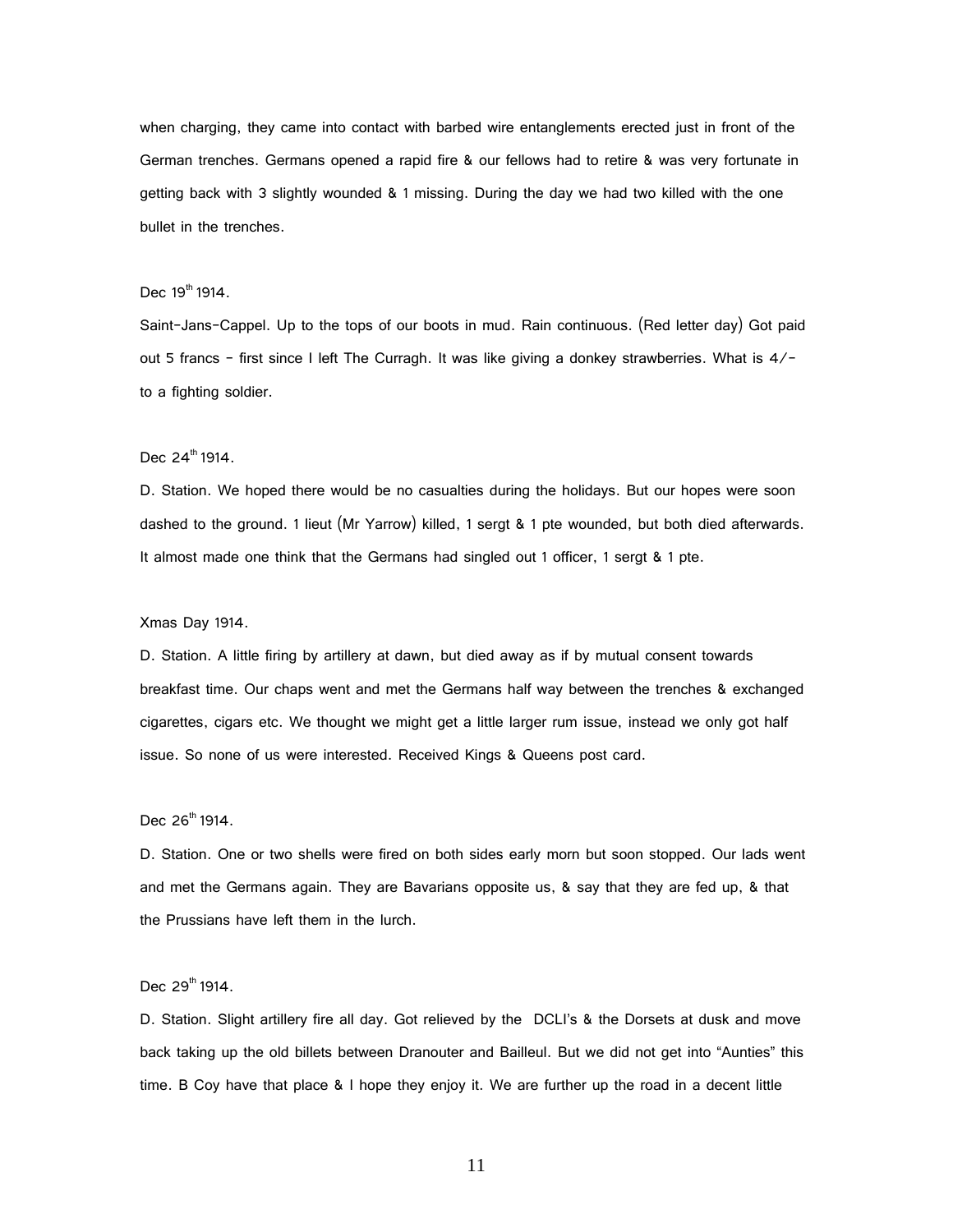barn, about 6 yards over the frontier line in France. There is only one fault about this billet. A cow starts lowing about 3am, but as we are bed-mates I suppose one mustn't say anything.

Dec  $30^{th}$  1914.

The shed with the cow. Received Princess Mary's gift.

# **1915**

Jan  $1<sup>st</sup>$  1915.

The shed with the cow. Heavy artillery fire from the French on our left front. The Colonel inspected billets, B Coy went out trench digging at Wulverghem. We are in reserve while here.

Jan 11<sup>th</sup> 1915.

Neuve-Eglise. Went up to the dressing station & buried one of ours. After leaving the dressing station, it is up to ones knees in mud all the way up to the firing line, & one has a job to dodge "johnsons" holes in the dark. We went through this lot up to a place called Shelled Farm, which is so called on account of some terriers lighting a fire there on New Years Eve. (A bit cheeky considering it is only a matter of 200 yds from our frontline) The Germans got onto it & shelled them out, knocking down half the farm in the process. Returned to the dressing station, and then onto Neuve-Eglise, where we arrived at 3.30am. We had a thunderstorm on our way to the dressing station. Very severe lightning.

 $Jan 15<sup>th</sup> 1915.$ 

Neuve-Eglise. Went up to D. Station. Two wounded no one killed so had no occasion to go to shelled out farm. 30 of A Coy reported sick, 18 had to be carried from the trenches with frost bitten feet. Captured two more snipers (civilians).

Jan 20<sup>th</sup> 1915.

Neuve-Eglise. Have 17 soup carriers to make out of biscuit boxes for the Batt use while in trenches. (ie) carry hot soup from Headquarters to the trenches.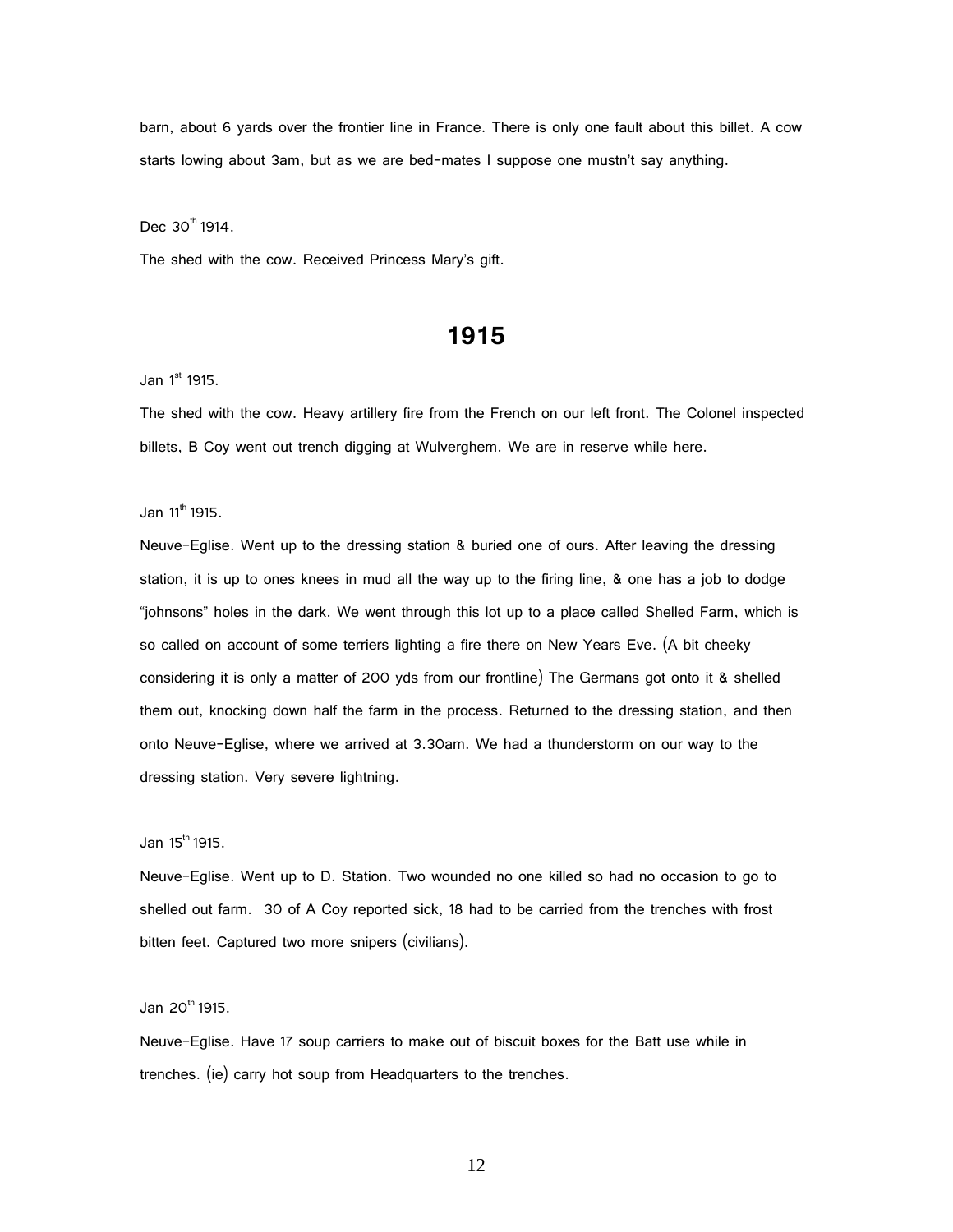Feb 23rd 1915.

#### Neuve-Eglise.

Bat went into the trenches at dusk. Went up to dressing station and took over Brigade stores, comprising of bombs, flares, hand & rifle grenades, picks, shovels, buckets, sandbags, corrugated iron, detonators etc. Stopped here for the time the Batt was in the trenches to issue out and take in tools, stores etc. Sharp rifle fire all night. The place where these stores are kept has been christened Firework Hut. A fine name as there is about two ton of explosives stored & I have to stop there night & day.

#### Feb  $24^{th}$  1915.

Firework Hut. Am not allowed to show my head outside the door during the daytime, as we are in full view of number 8 trench. The snipers there are pretty clever. The immediate district is called La-Plas-de-ferme. The enemy shelled our trenches during the day, result 1 wounded. Heavy rifle fire started at dusk. Weather fine.

#### Feb  $25^{\text{th}}$  1915.

Firework Hut. Heavy gun fire started just after dawn, shells flying over this place from both sides. Germans shelled Neuve-Eglise. First shell "a Johnson" dropped in the square & some of the  $5<sup>th</sup>$ Cheshire Territorials ran out of their billets to see the effects of the shell, when shrapnel followed up the Johnson, wounding 5 of them.

The  $6<sup>th</sup>$  Cheshire Territorials on our left had 7 killed & several wounded, we had 1 killed & 1 wounded. We buried the former alongside the others at the side of the farm. No rest for the wicked, am up all night handing out tools & fireworks. I am thinking it will be a quick go out if a shell catches firework hut?

#### Mar  $8^{th}$  1915.

Neuve-Eglise. Went down to Mud Town, as the huts are called, & had to canvass up the inside of the officers quarters.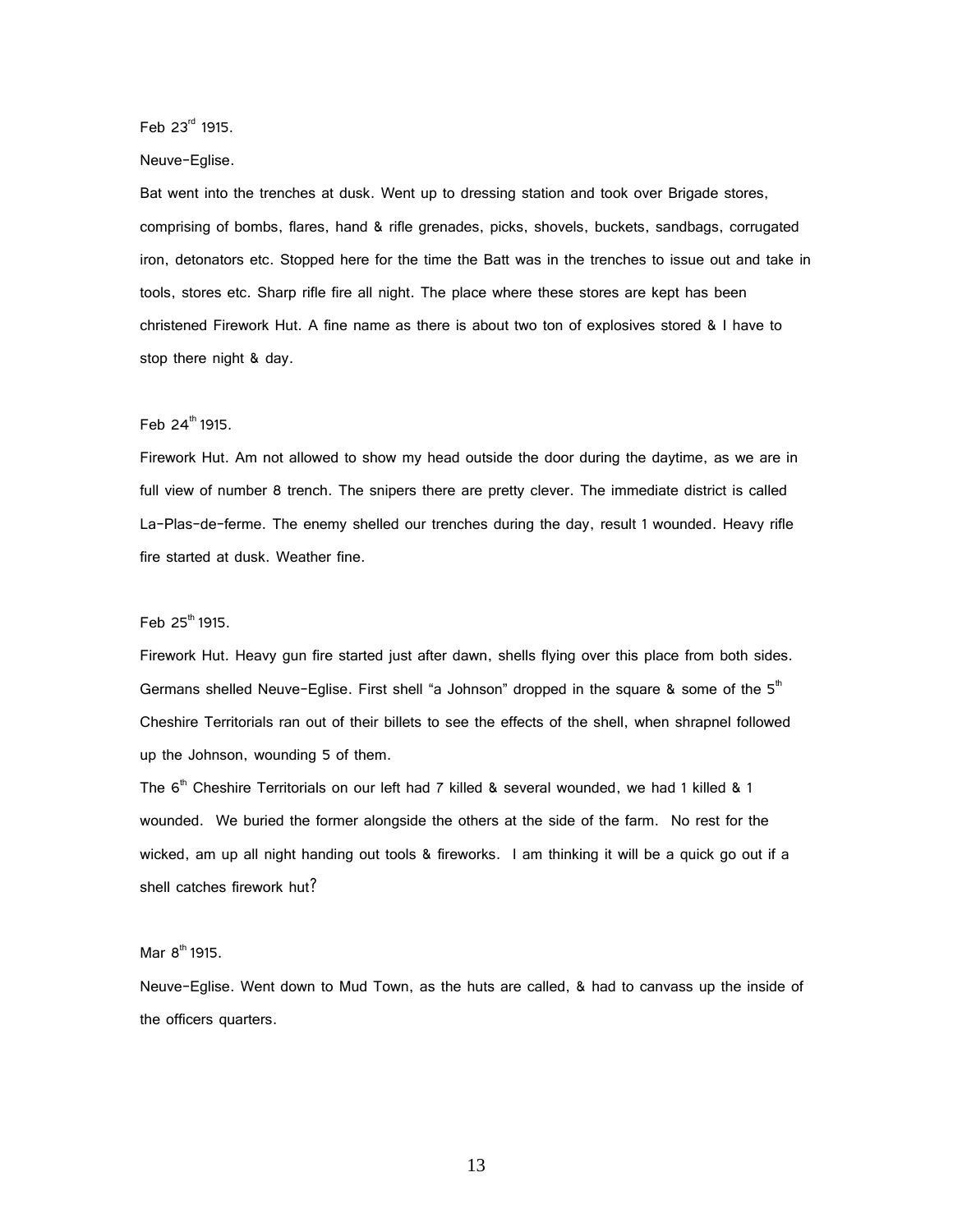Mar  $10^{th}$  1915.

Neuve-Eglise. Went down to Mud Town. Had to make two tables & two stools for the C.O. & Adjt. There was an accident at the battery of 4.7" guns. A shell exploded as it was being loaded, killing 1 & wounding 4. One not expected to live. If he does he will be blinded for life. Our artillery started bombarding this morning, we had some more shells over in Neuve-Eglise. The batt got up a boxing tournament, a pretty decent show considering.

#### Mar  $16^{th}$  1915.

They started off again at about four in the afternoon, with a heavy concussion shell followed up by shrapnel. 40 shells all told they sent over today, dropping five clean in the middle of the yard, knocked half the farm down but didn't touch Firework Hut. Batt relieved by the East Surreys at about 10.30. Casualties 2 wounded. Casualties at Firework Hut during shelling – Broke the cat's leg.

The fun started about 10.30 with a six inch shell dropping clean into the middle of the dung heap in the centre of the yard. I was a case of get out and get under. I got across to the other side where they dress the wounded before the next one came. We could just here the report of the gun & hear the shell coming, just like a motor car going at full speed. We could hear whether they were short or going over the top. They had sent over fourteen & the betting was 2:1 on hitting the farm. Bill Hodge stood at the doorway, "hear it comes" he said, "and it's a short 'un". Sure enough it was for it knocked parts of the farm down. I thought it time to have the cellar for it & I made tracks. They sent 5 more over then stopped for dinner.

#### Mar  $20^{th}$  1915.

Neuve-Eglise. Finished off soup boxes. Got word from orderly room that Capt Parker was killed at 12 noon. He was known the father of the company. He was also a millionaire. One private was also killed. They were brought down to Neuve-Eglise and buried there. There were also 7 wounded.

#### Mar  $21^{st}$  1915.

Neuve-Eglise. Batt was relieved by the Yorkshires of the 63 Brigade. We are to take up a fresh position. Proceed to Bailleul tonight. Went up to the dressing station as usual, I killed. Had to wait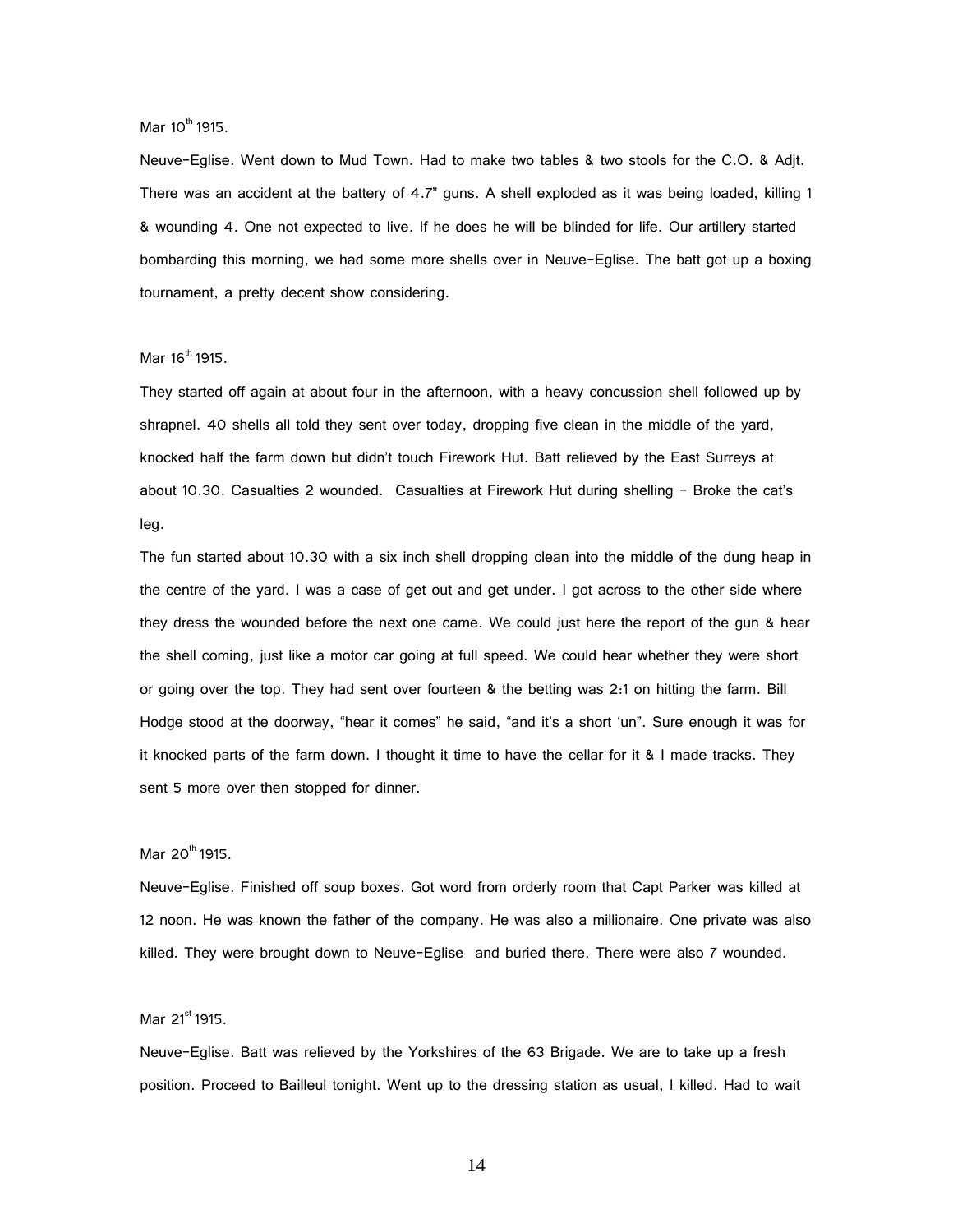until the parson came before we could bury him. This is a new order out that the parson has to be present at each burial, or else. Before, the doctor done the service. It was 11 o'clock before he arrived & 12 before we got away from the dressing station. The Batt had gone on. We had 13 kilometres to walk. Arrived at Bailleul at 3.30am. Casualties in 2 days 3 killed & 9 wounded. Weather fine.

#### Mar  $22^{nd}$  1915.

Bailleul. Went into the R.C. church which dates back to 1609, some splendid carving inside. Strolled round the town Germans did not do too much damage while in occupation.

# Mar 29<sup>th</sup> 1915.

Locre. Had to report to staff Captain at Kemmel at 8am. Arrived there & found we had to stop (attached to Brigade staff) to make wire entanglements frames covered with wire & sacking, for the roofs of dugouts, answering the same purpose as corrugated iron. Casualties 2 killed 10 wounded. Still had to go from Kemmel to the dressing station to bury the dead.

Apr  $1<sup>st</sup>$  1915.

Locre. Made crosses for the 3 we buried last night. Nothing doing.

# $E$ ditors Note: Between 2<sup>nd</sup> and 7<sup>th</sup> April 1915 the Battalion moved to Ypres.

#### Apr  $8^{th}$  1915.

Ypres. Have to meet the ration carts at about 1000 yards across country to the road. Huns have been shelling Ypres today, the shells passing clean over us. We have made a good start in this district – 5 killed & 21 wounded, mostly caused by French mortars. One of the killed had his face blown away.

Apr 10<sup>th</sup> 1915.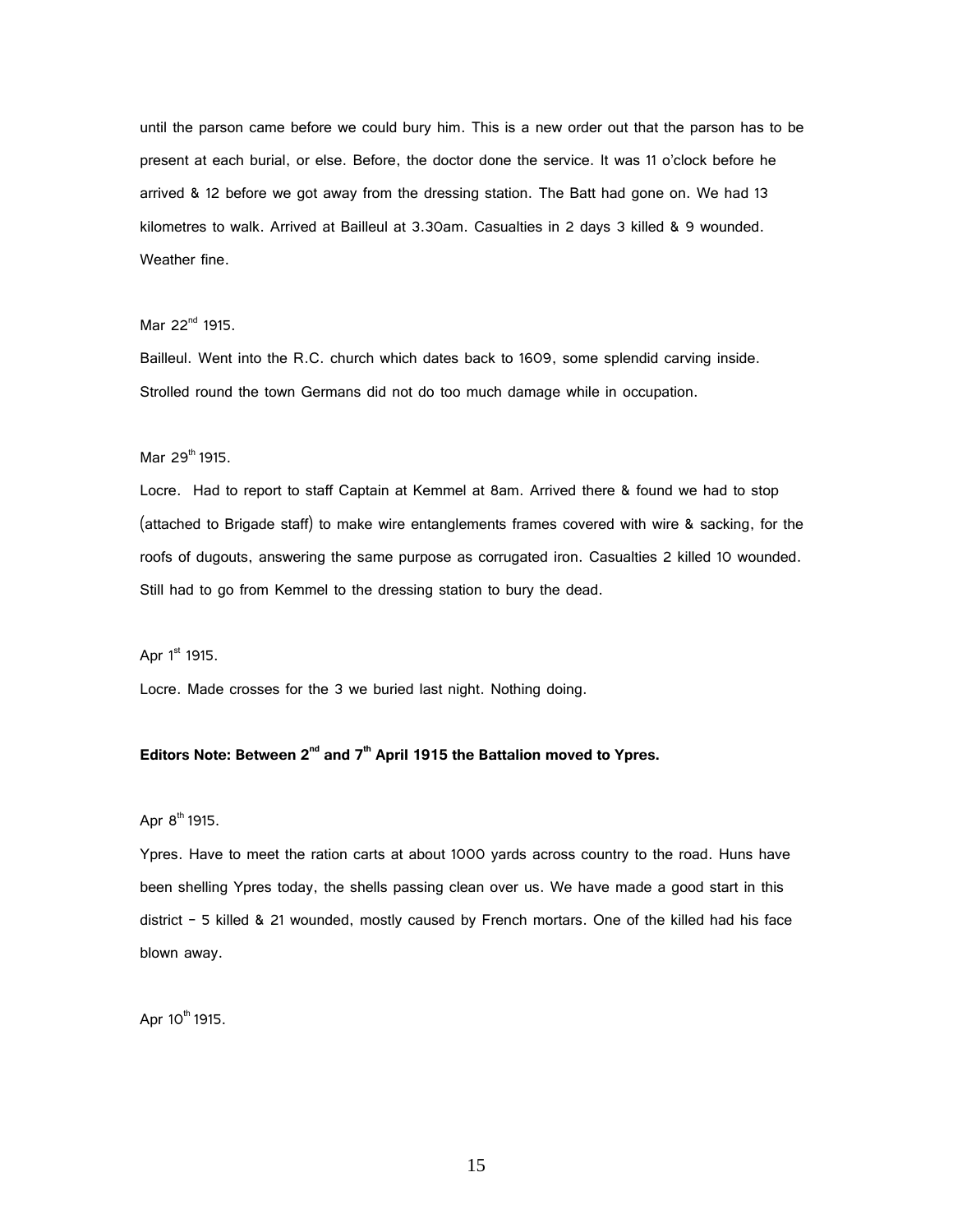Ypres. The name of the one barn that is left standing, all that is left of the farm buildings is called Chester Farm. It is possible for the stretcher bearers to fetch the wounded out from 29 trench in the daytime, being protected by a high ridge. Casualties 1 killed, 15 wounded.

#### Apr  $13^{th}$  1915.

Ypres. Had a Zeppelin over in the night, dropped two bombs into Reninghelst, Damage put a few of last years turnips out of step. One of ours & a Belgian aeroplane went up & dropped bombs on to it, bringing it down at Popperinge, taking 30 prisoners. 1 Company for the trenches as working party. 1 wounded. Weather continues fine.

#### Apr  $17^{th}$  1915.

Ypres. Aeroplanes were hovering over us all day. At 7pm the Batt started with the blowing up of hill 60. I had the pleasure of seeing it go up. The bombardment started. Shells flew in all directions. I was not allowed to go up to the dressing station on account of Germans shelling all roads. Bombardment continued throughout the night.

#### Apr 18<sup>th</sup> 1915.

Ypres. Germans counter attacked at dawn but was repulsed. We took 88 rank & file & two officers prisoners, some of which were left in the blowing up of their trenches yesterday, the remainder during the counter attack. The Batt's casualties were 2 killed & 41 wounded. Went up to dressing station at dusk. 2 shells exploded amongst us as we were unloading the rations, luckily hitting no one. We got the rations of the other two pioneers who's turn it was to stop at the dressing station. Just as we turned off the road to cut across the field we got another shell bursting just in front of us & wounding a chap just behind us. Reckon our luck was in.

#### Apr  $24^{th}$  1915.

Ypres. Bombardment & battle still continues. The French were blind & panic stricken with vitriol shells and gases but the Canadians stuck it. A lot of the French & Canadians are blind. Went up to dressing station at dusk, have to skirmish for it owing to shelling. Casualties 5 wounded.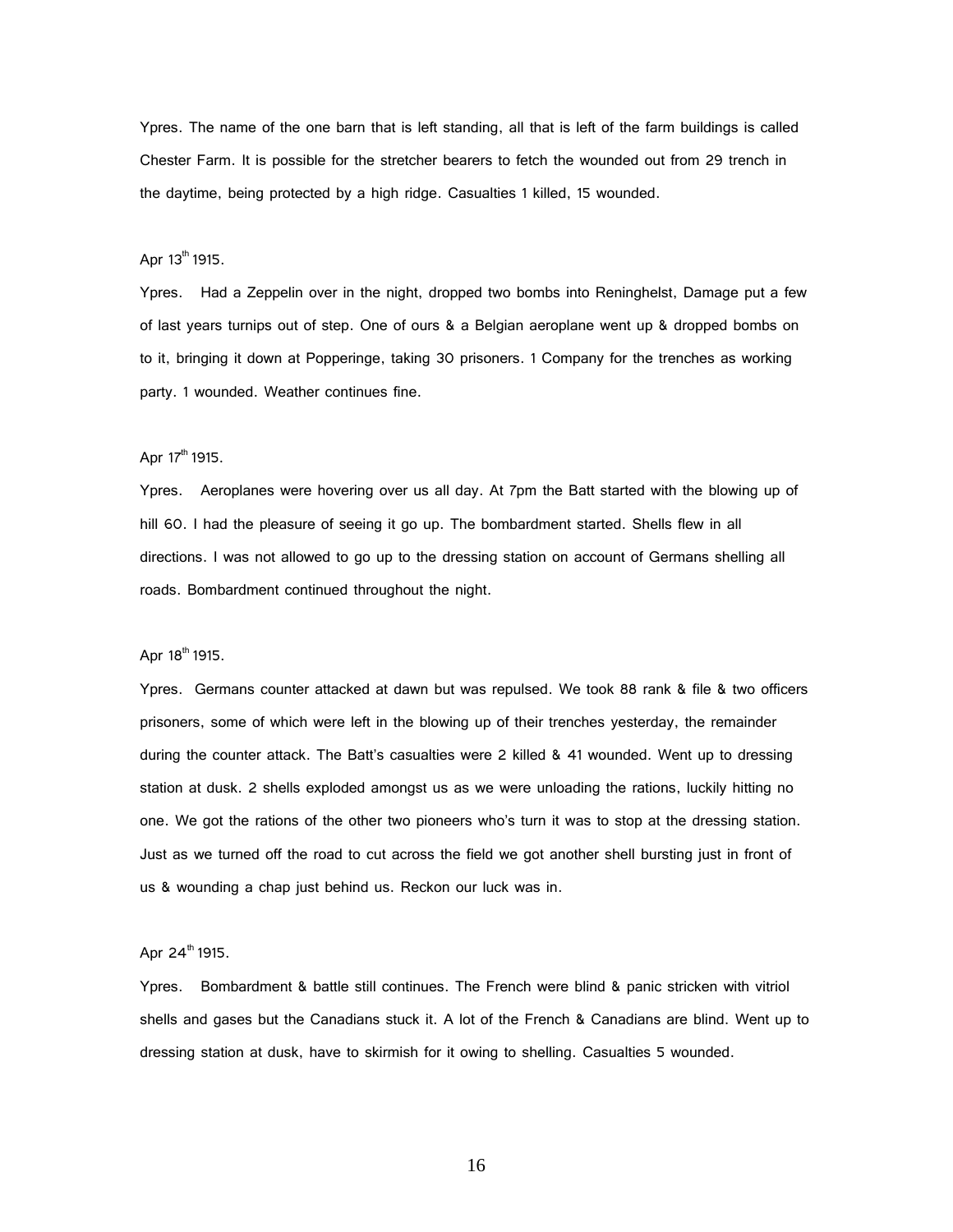Apr 27<sup>th</sup> 1915.

Ypres. Made some forms for the officers mess. Two companies go up to the firing line to night & come away in the morning. Battle still continues on our left. Our  $1<sup>st</sup>$  Batt passed us this morning to take up some trenches & missed a lot of old faces.

#### Apr  $30^{th}$  1915.

Ypres. The Batt went into the trenches, relieved the East Surreys. My turn up at dressing station. Had 1 wounded in taking over we nearly stopped a 13 pounder on our way up, coming up by the ragtime battery as we call it, owing to it dropping shells 1,000 yds behind our firing line into our reserve dugouts, causing several casualties.

#### May  $6^{th}$  1915.

Ypres (Chester Farm). Germans used gas on Hill 60 last night (It is a gas-ly war). The ration party had a hard job to bring rations up last night owing to the amount of shells they put on the roads. Firing was pretty heavy on both sides all day, especially with trench mortars from the enemy, killing in the process 1, & wounding 15 of ours. Weather moderate.

#### May  $26^{th}$  1915.

Ypres (Chester Farm). Very restless all along the line during night, on account of the presence of gas. I suppose about 12 noon the Germans shelled with heavy shrapnel (Canal Post) causing several casualties of ours. It's a bit awkward in moving about now as the Germans have rigged up 3 observation balloons, result, Canal Post being shelled. Had a very narrow escape myself. While digging a grave for one chap who was practically blown to pieces, the Germans started shelling again, only putting them further over this time. The first shell gave us warning to dive for cover, the second dropped 4 yards in front of the grave we were digging a minute before. Talk about digging ones own grave. Casualties 2 killed & 5 wounded.

#### May  $29^{th}$  1915.

Ypres (Chester Farm). Night & day quiet. Think the Germans are retiring from this position. No sign of a relief yet. The material that we are using against the gas is a mixture of Hypo-sulphate-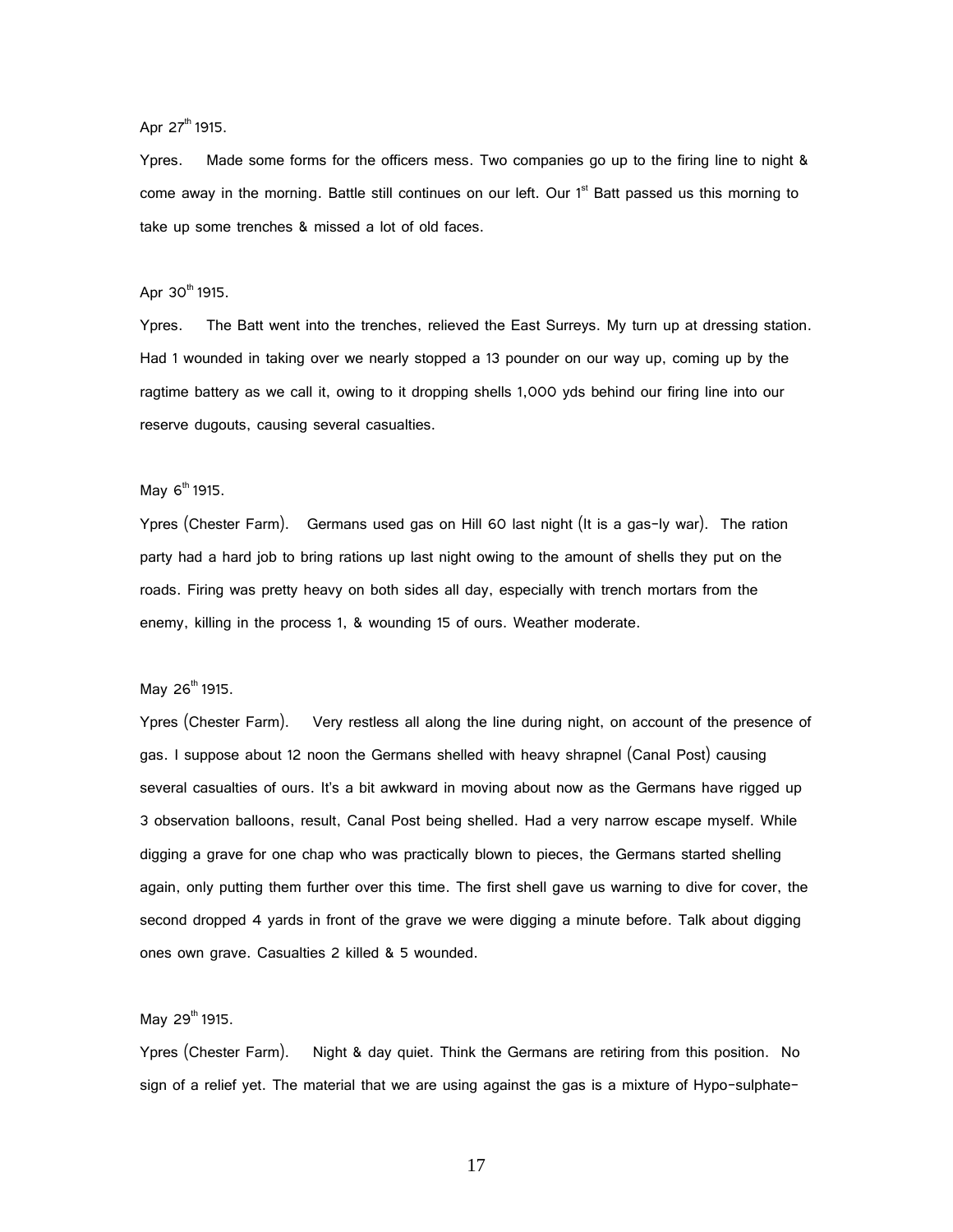soda 10lbs, common soda 2lbs, 1 half pint glycerine, to two galls of water. The Germans are still shelling Ypres. Casualties 7 wounded. Cannot find out the result of the bombardment, which started on our left yesterday.

#### May  $31<sup>st</sup>$  1915.

Ypres (Chester Farm). Today seem to have been held in reserve for aeroplanes of which there were plenty. Hundreds of shells were fired at them. The blue sky was dotted with the white puffs of smoke, which look like balls of cotton wool. Still sending them into Ypres. I don't know whether the Germans are retiring or not but it has gone very quiet all along this front since the Italians have joined in the scrap. The  $14<sup>th</sup>$  Division of Kitcheners have arrived in this section. Casualties 5 wounded, one an officer. Weather splendid.

#### Jun  $1<sup>st</sup>$  1915.

Ypres (Chester Farm). They have started breaking Kitcheners Div. In by putting a platoon in with a company of each Regiment what holds the trenches. It's time we were relieved, been in now 32 days without a break. Hardly any fighting here during the daytime – as soon as it is beginning to go dark the battle starts & stops at daybreak. A Zep [zeppelin airship] passed over this evening for the coast & England. Hope he bumps something before he arrives. Casualties 1 died of wounds.

# Jun  $2^{nd}$  1915.

Ypres (Chester Farm). At one-thirty this morning we had a visit from a German aeroplane who stayed with us for a couple of hours, flying very low. Don't know if he found any secrets but he moved of before it got properly daylight. The part of Kitchener's  $14<sup>th</sup>$  Div. who are in with us are the K.R.R. One of them was killed last night and we buried him today. Heard today that the Zep that went over last evening did bump & was brought down near the coast. Casualties 1 wounded.

#### Jun  $3<sup>rd</sup>$  1915.

Ypres (Chester Farm). Had orders to bury a horse behind Hill 60. Made an attempt to go up late last night taking quick lime etc, but was too hot and had to come back. So went up early this morning about 3.30. After wondering about a bit found the carcass, which must have been there for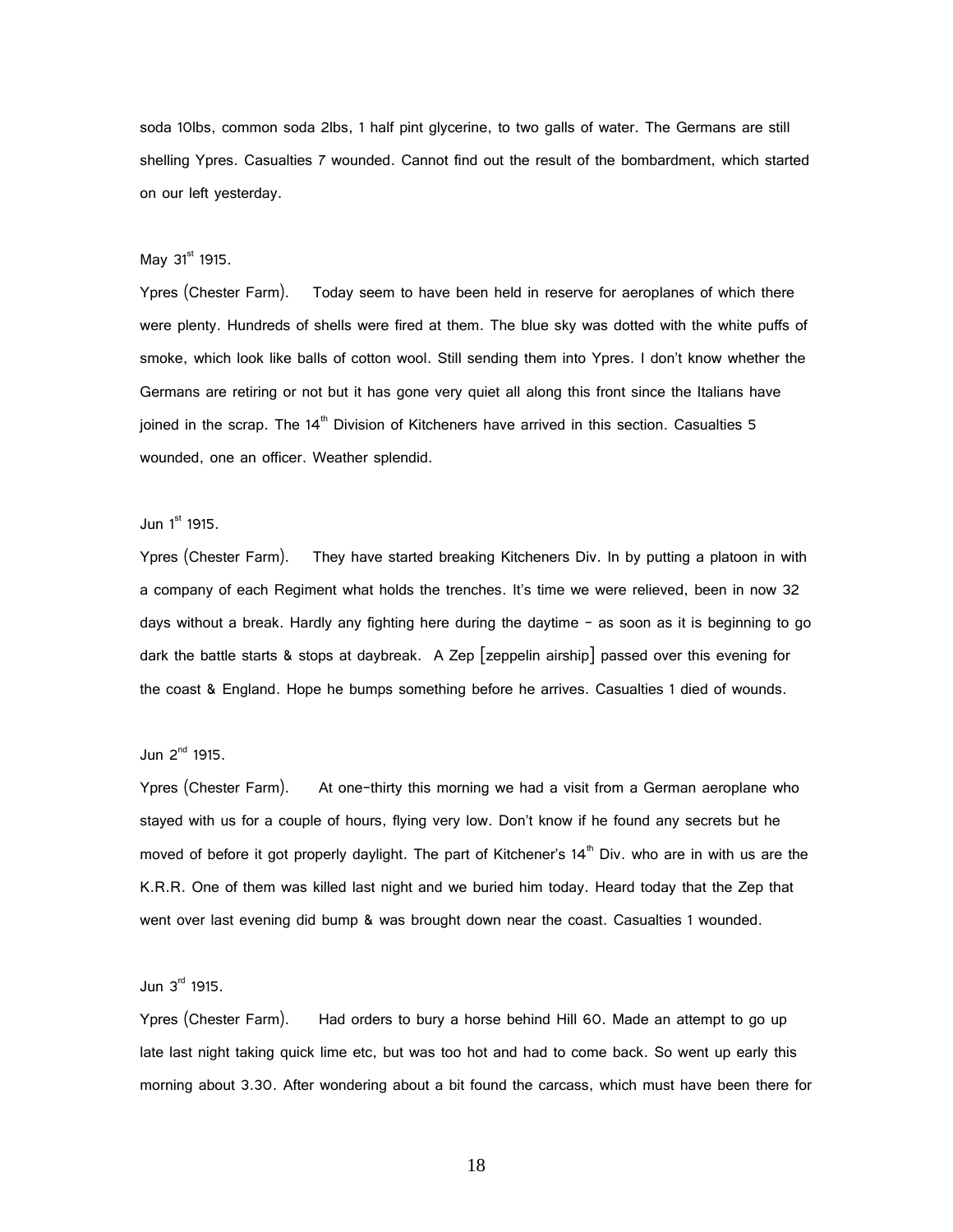months. The stench from it was awful. We buried it. Vomited and was very quiet all day. A bombardment started on our right about 1pm round Armentieres way. The Germans shoved a board up above their trench with these words on it. We have captured Pryermyst & 260,000 prisoners. A Belgian battery opened out behind & knocked the board up a fire. Casualties 4 wounded. Weather splendid.

#### Jun  $22^{nd}$  1915.

Ypres (Chester Farm). Very quiet all the morning. A desultory artillery fire carried on all day. Spent best part of the day making a new latrine for the officers. Casualties 1 killed 6 wounded. Killed - Lt Vanderspal. Weather inclined to rain.

# Jul 23rd 1915.

Ypres (Chester Farm). Artillery active all day. There was a loud explosion which shook this place about 3.30pm. Heard later that it was one of our mines which blew up the German trench in front of our 26 & 27 trenches. Casualties 1 wounded.

#### Jul  $24^{\text{th}}$  1915.

Ypres (Chester Farm). Paved the pathway leading into the graveyard with bricks. Heavy artillery fire during the morning. We were relieved at night by the  $1<sup>st</sup>$  Gordens, making in all 86 days in without relief. We moved back to Reninghelst, arriving there about 3.30am. Casualties 1 killed & 6 wounded.

**Editors Note: On the 24th July 1915, 2/Manchesters left the front line for a rest, following which there came a move to the Somme (Suzanne/Maricourt), which in turn was followed by a period of leave.** 

Jul  $27^{th}$  1915.

Eecke. Battalion inspected by General Plummer. Weather continues fine.

Jul  $28^{th}$  1915.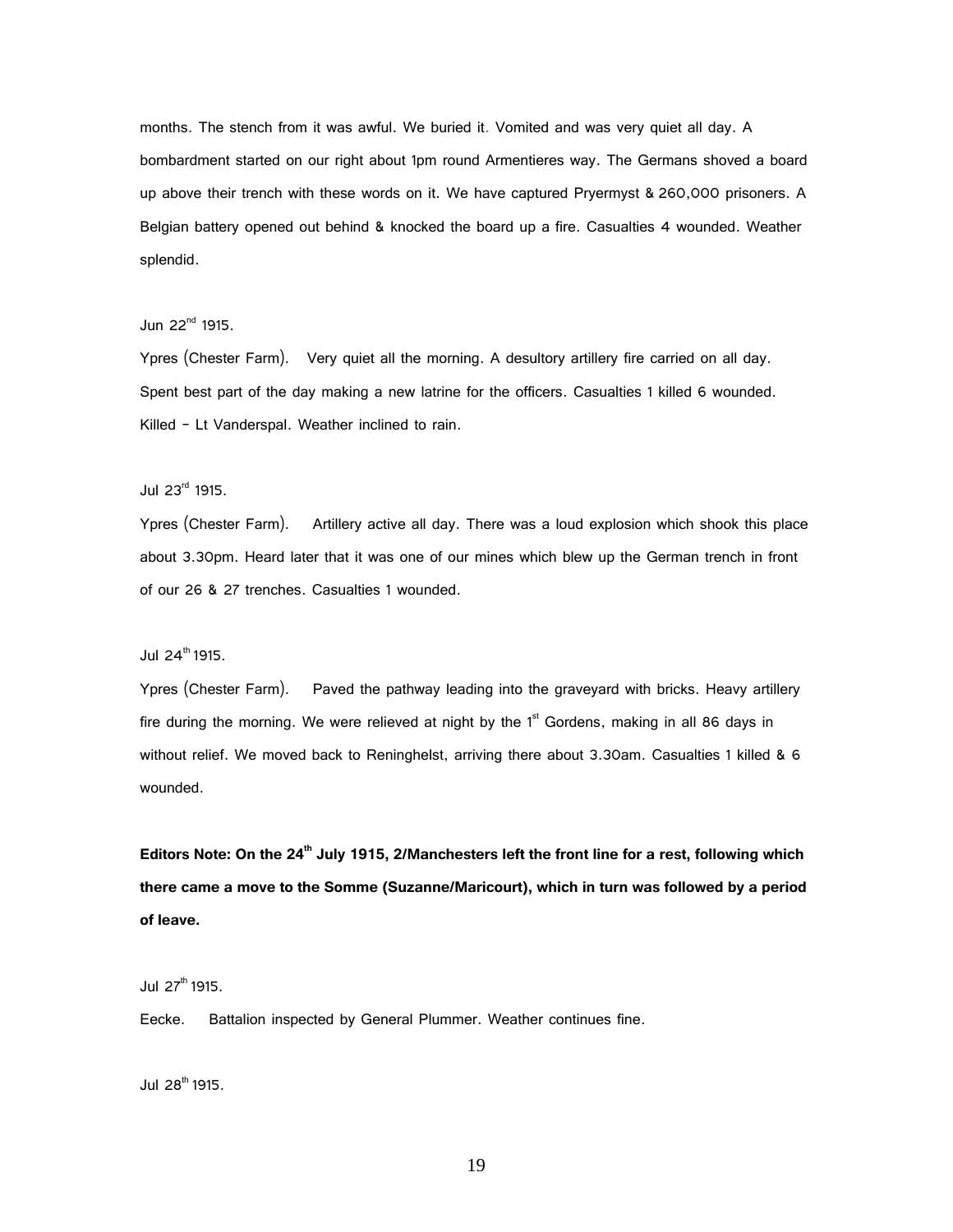Eecke. Having parades just as if it were peacetime.

 $J$ ul 30<sup>th</sup> 1915.

Eecke. Brigade on route march. Weather splendid.

Jul  $31^{\text{st}}$  1915.

Eecke. Transport moved off at 9pm, Batt at 12mn & marched  $\rightarrow$ 

Aug  $1<sup>st</sup>$  1915.

[to] Godewaarsvelde where we entrained. We arrived at Corbie 3.20pm & at Daours 6.10pm, when we billeted in out houses, farms etc. One man fell out of the train whilst asleep at Calais. Only scratched his hand. We travelled in cattle trucks - 40 per truck.

Aug  $2^{nd}$  1915.

Daours. Roll call at 7am. Breakfast. Bathing parade afternoon. One of the Surreys was drowned while bathing.

Aug  $3<sup>rd</sup>$  1915.

Daours. Made some eye protectors for the gas helmets. Weather fine.

Aug  $4^{th}$  1915.

Daours. Batt paraded & moved off at 8am. marching to Morlancourt where we billeted. Taking over the billets of the French 403 Regiment. Arriving at 1.30pm.

Aug  $5<sup>th</sup>$  1915.

Morlancourt. The billets here are in a filthy state, the French have no idea of sanitation whatever. Shit paper & tins all over the shop. Result – we have to clean it all up.

Aug  $9<sup>th</sup>$  1915.

Suzanne. The cooks, kitchens, etc. go right into the trenches at this place. No casualties.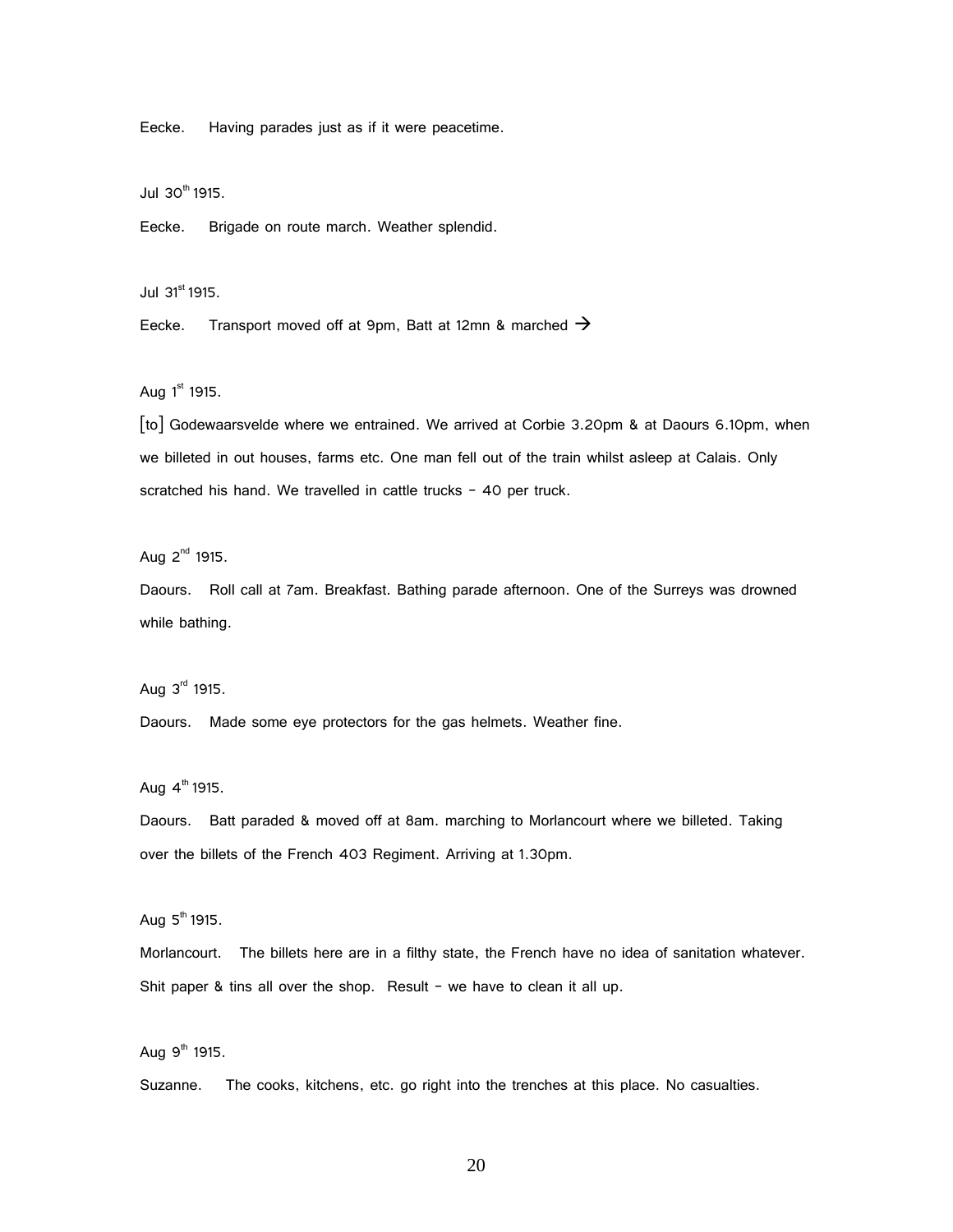Aug  $11^{th}$  1915.

Suzanne. Received permit, warrant, cash, etc. to proceed on leave tomorrow. Weather fair.

Aug  $14^{th}$  1915.

Leave. A dream.

Aug  $16^{th}$  1915.

Leave. Dream continues.

From trenches. The listening patrol last night bumped an advanced party of the enemy (ie. bombing party). The patrol was surprised, one being captured, remainder retired back to our foretrench, two of them being seriously wounded. They all receive a Field General Courts Martial. Casualties 2 wounded, 1 captured.

Aug  $18^{th}$  1915.

Leave. Find dream a damn good one.

Aug  $19^{th}$  1915.

Leave. Finish of dream. Left Victoria 5.40pm to return. Didn't want to but had to.

Aug  $20^{th}$  1915.

Suzanne. Arrived at Suzanne 12 noon. Sampled whisky & wine with the boys. No casualties. Weather fine.

Sep  $2^{nd}$  1915.

Sailly-Laurette. Made tables for officer's mess. Also some notice boards.

Sep  $5<sup>th</sup>$  1915.

Sailly-Laurette. Officers of the Brigade held a race meeting at 4pm. Had some very fine sport.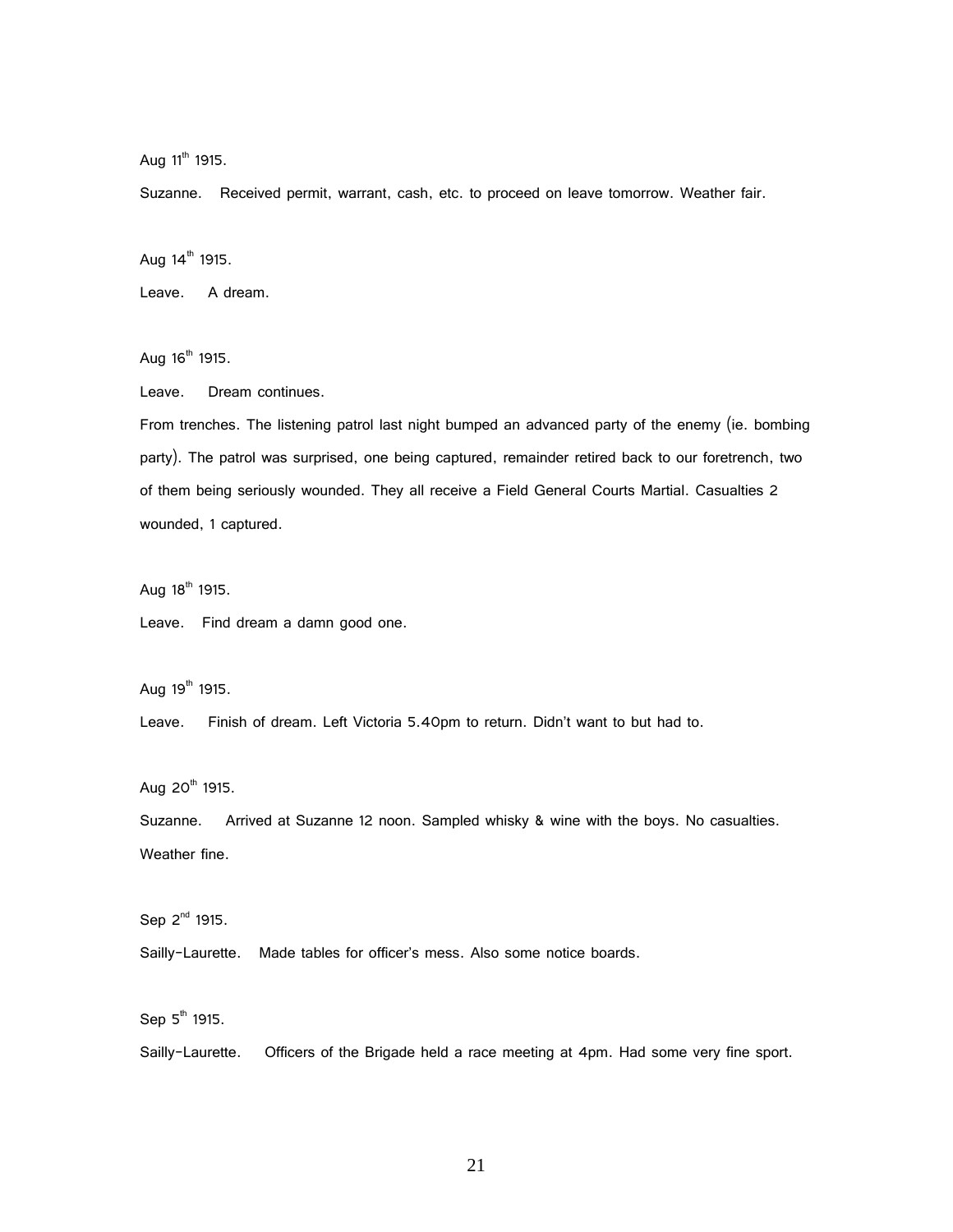Sep  $6<sup>th</sup>$  1915.

Sailly-Laurette. Made table for C.O. Football match between our machine gunners and the Devons. Devons won by 4 to 1. Weather fine.

Sep  $8<sup>th</sup>$  1915.

Sailly-Laurette. Football match between our stretcher bearers and the Devons. Devons won by 1 to 0. Weather grand.

Sep  $12^{th}$  1915.

Suzanne. Pretty sharp action on the right, presumably by the French, lasting about two hours until 6.30pm. The result of those four men who were courts martialed for leaving the listening post on Aug 16<sup>th</sup>, was sentenced to death, but were commuted to 10 years penal servitude. Weather very hot. Enemy fired at one of our aeroplanes this morning, one of the shells did not burst at the proper time, but came down amongst the transport stampeding some mules but without hurting any.

Sep  $14^{\text{th}}$  1915.

Suzanne. Quiet. Heavy firing still going on on our left. Have orders to make dugouts. Expecting trouble here shortly.

Sep  $19^{th}$  1915.

Suzanne. Plenty of duels with aeroplanes of both sides. One thing it affords amusement for the troops. Weather fine.

Sep 22<sup>nd</sup> 1915.

Suzanne & Maricourt. Had orders to shift up to Maricourt this evening. Batt goes into trenches. Had four wounded just as they took over, by trench mortar. Casualties 4 wounded. Have a carpenters shop here – fireplace, bench etc. On the whole it is a very decent dugout. Weather fine.

Sep 24<sup>th</sup> 1915.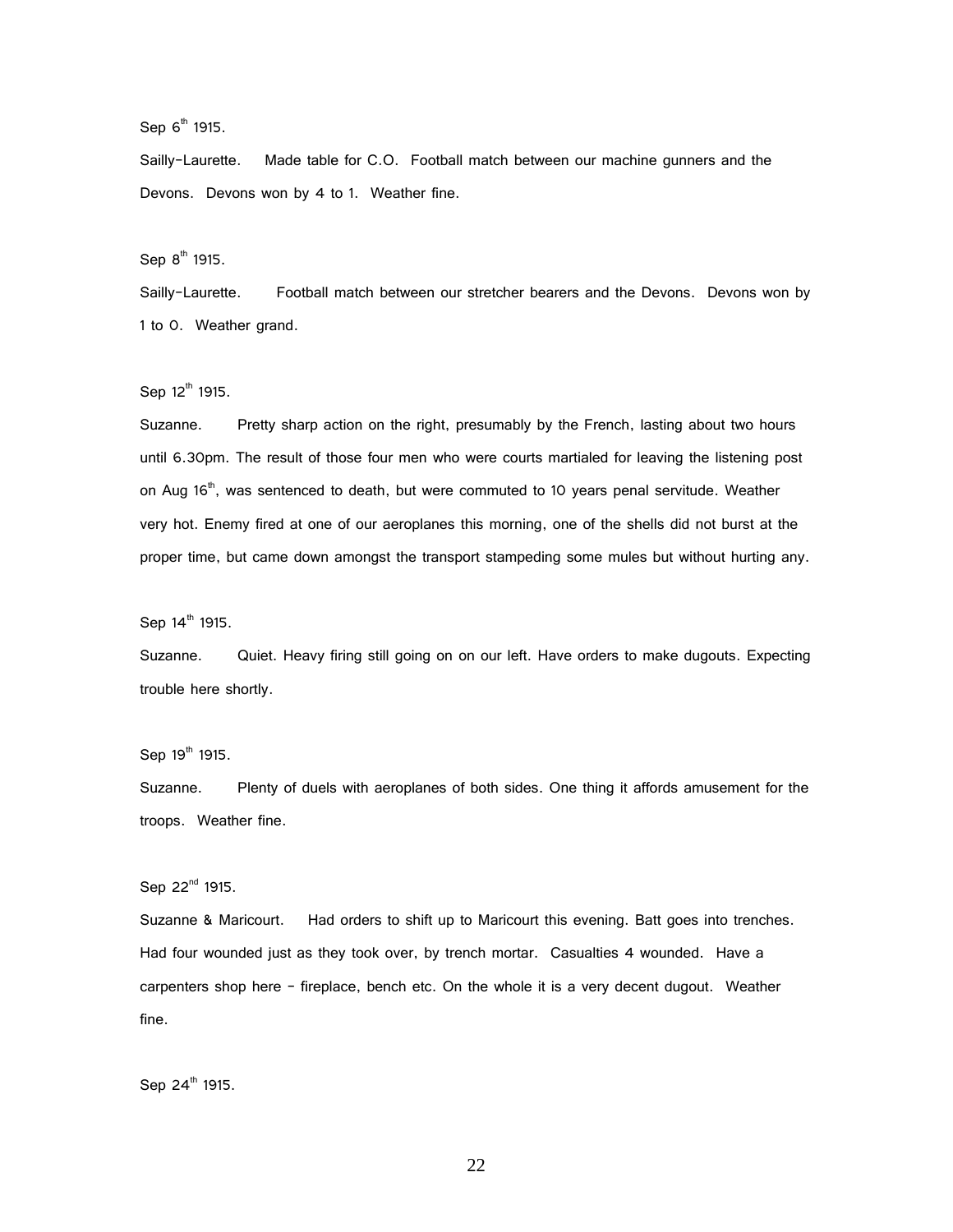Maricourt. Busy making trench gratings etc. Enemy shelling village just after dusk. Fighting mostly by trench mortar, bombs and hand grenades. Weather changeable.

Sep 29<sup>th</sup> 1915.

Maricourt. Had one of our signallers hit in the calf. C Coy captured a prisoner today, fine big young fellow, about 19 years old, stood 6ft high, gave himself up. It appears that about 12 came out to give themselves up, but our fellows opened up a fire on them, 11 went back & this fellow dropped into a hole & waited until the firing died down & then came in. Weather cold. 1 wounded.

Oct  $6<sup>th</sup>$  1915.

Maricourt. Quiet all day, the usual give & take game at night time. We had one fellow wounded during the night. An officer got onto the parapet & shouted some rather endearing names regarding the Huns, & of course they (the huns) didn't like it & sent over quite an appreciable amount of presents in reply. Result, one of ours hit. Casualties 1 wounded.

Oct  $8^{th}$  1915.

Maricourt. Still hear the banging of heavy guns on our left & right. Our front quiet, mostly all bog & marshy land. Fighting done by bombing parties at night.

Oct 10<sup>th</sup> 1915.

Maricourt. A most beautiful day Plenty of aeroplanes of both sides were in evidence. It is always interesting to watch the shells burst all around the planes. Not quite so interesting for the chaps above. Weather uncertain.

Oct  $11^{th}$  1915.

Maricourt. Terrific bombardment started with the coming of the dawn on our left & still continues. On our front quiet by day, by night sniping & interludes of hand grenades & bombing.

Dec  $10^{th}$  1915.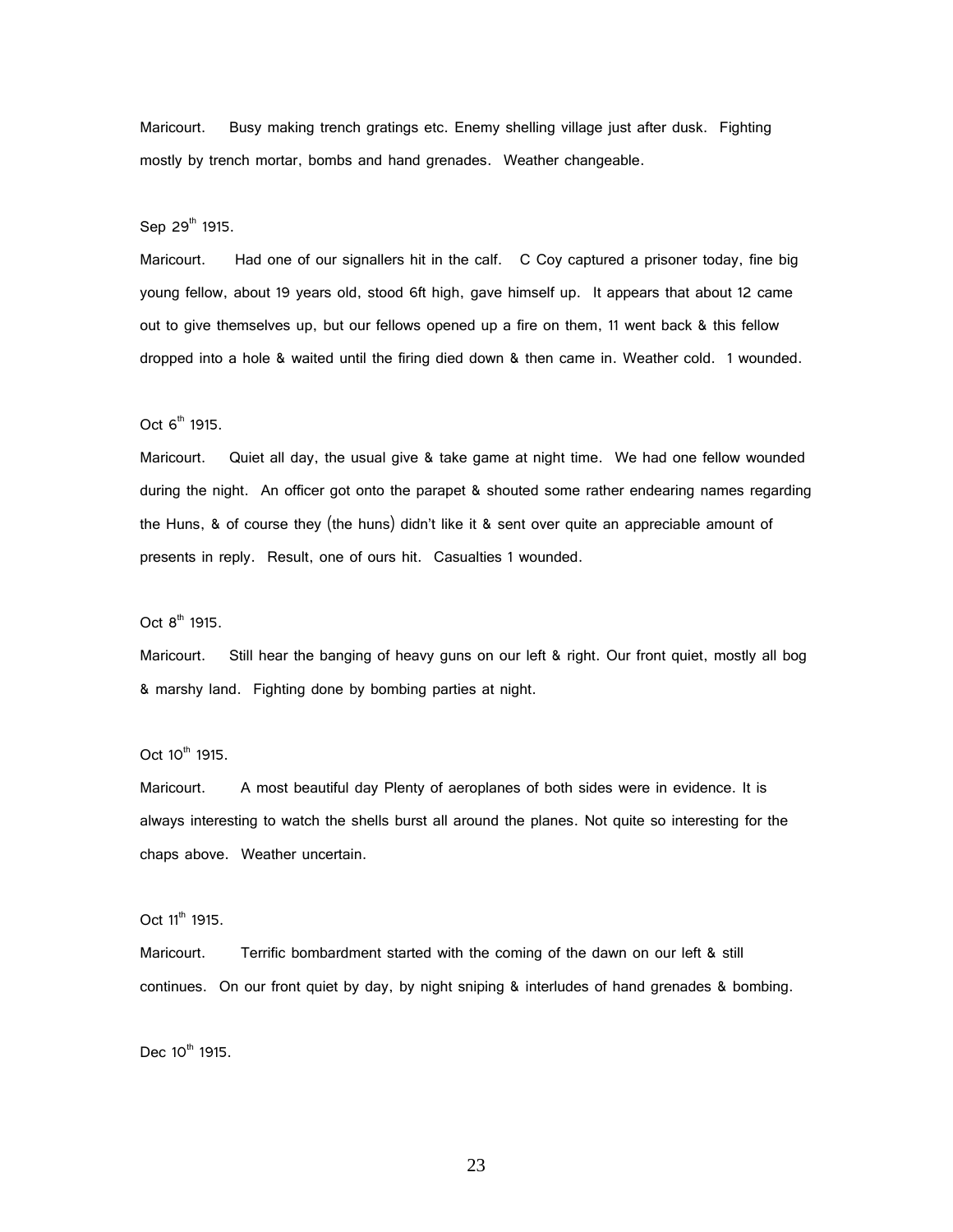Maricourt. Had to put up some beds in the dugouts in 26 trench this afternoon. Trenches half full of mud & water. Weather wet.

Dec  $11^{th}$  1915.

Maricourt. Wet. Troops up to their necks in mud. Pretty cheerful however.

Dec  $13^{th}$  1915.

Suzanne. Put up a drying shed for troops to dry clothing etc. German plane bombed Maricourt today.

Dec  $25^{th}$  1915.

Suzanne. Rained all night & stopped about 8am. Nothing doing, just cleaned up a bit & waited for dinner, which wasn't so bad, taking things all round. Quiet all day.

# **Vol 2 – 30th Dec 1915 to 3rd Sep 1918**

# **Editors Note: On 30th December 1915, 2/Manchesters were transferred from the 5th to the 32nd Division with the rest of 14 Brigade.**

Dec  $31^{\text{st}}$  1915.

Sailly Laurette, about 12 miles from Suzanne. Erected goal posts for company match for 200 francs for winning company. C company winner. Weather very gusty.

# **1916**

**Editors Note: Over the next few days, 2 Manchesters marched north towards Albert and Major Swindells was involved in work near the village of Anthuille, on the river Ancre – an area which was then, before the heavy fighting which would begin 6 months later, a relatively quiet sector.**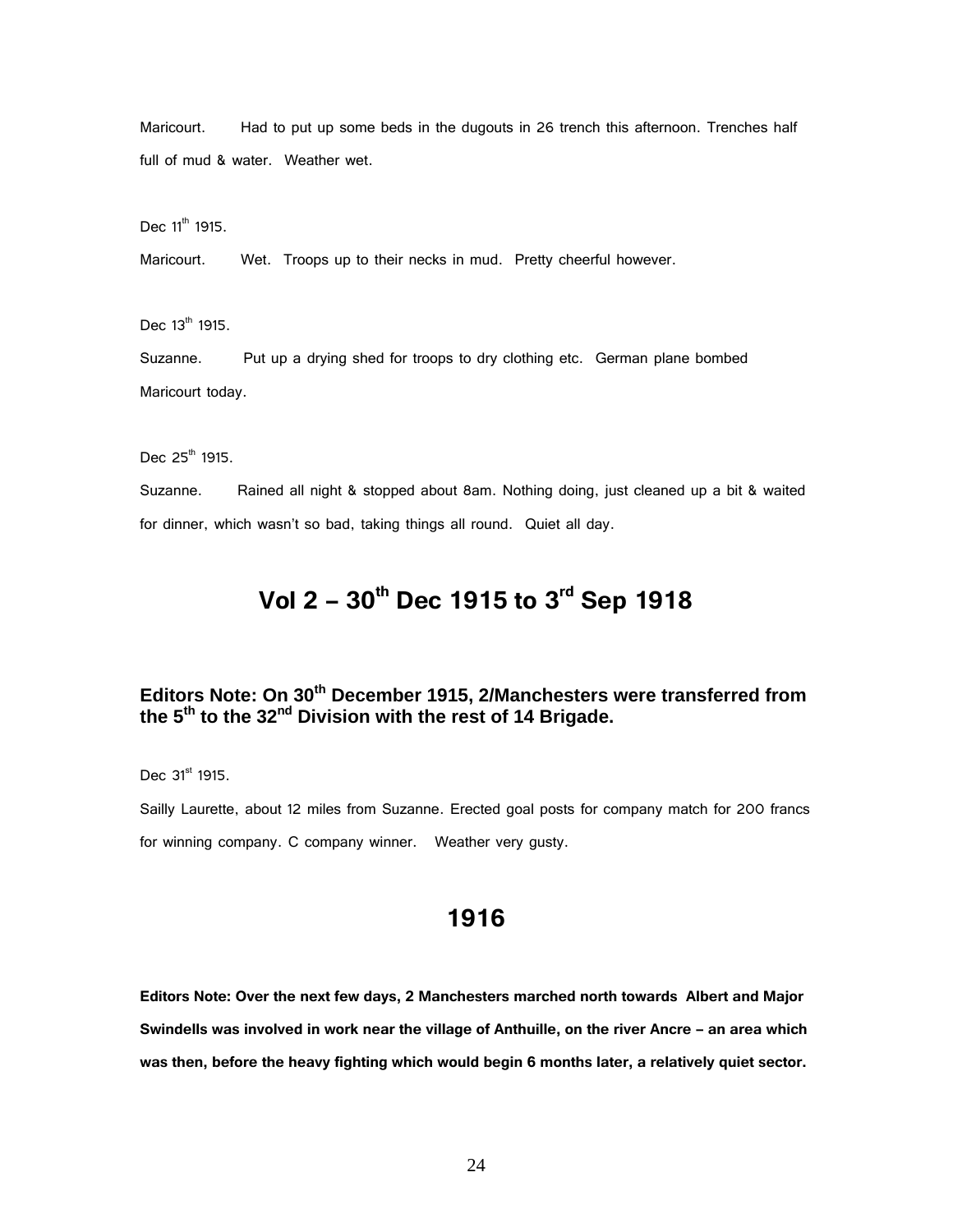Jan  $4^{\text{th}}$  1916.

Henencourt. In billets, distance from trenches about 9 miles. One can see the ruins of Albert in the distance. During the afternoon there was a heavy bombardment on the left, could hear the roll of cannon quite distinctly. Weather wet.

Jan  $5^{\text{th}}$  1916.

Henencourt. Nothing much doing. Erected some water troughs for the horses. Very quiet on the whole front.

Jan 13th 1916.

Authuille. Terrific bombardment started away on the left early this morning. Big guns, rifles & machine guns all continued, sounded very much like an attack. Been fairly quiet in front all day, the usual artillery duel taking place. But the enemy seemed to be very wary of using his shells. In digging a pit today came across a body wrapped up in a blanket about 18" under the ground, no cross or anything to mark who or what he was. So it is simply put down as an unknown soldier lies here, hard luck. Weather still persists in keeping wet.

 $Jan 15<sup>th</sup> 1916.$ 

Authuille. Dawn broke fine and clear, fairly quiet forenoon but towards evening the music started. The enemy wizz banged the trenches and roads leading to them. Our artillery replied, so there was a considerable amount of strafing going on. This happened several times during the night. One of our officers had a very lucky escape, bullet striking his forehead and glancing upwards came out at a point just beyond the top of his forehead. We have a new machine gun "Lewis", which fires 47 rounds in 5 seconds. These are worrying the Phils a little and so they show us that they cannot receive without returning, they repay with the dear old "wizz bang". About 4pm weather turned to rain.

Fri. Jan  $21<sup>st</sup>$  1916.

Henencourt. Pioneer Sgt proceeded on leave this morning – handed duties over to me.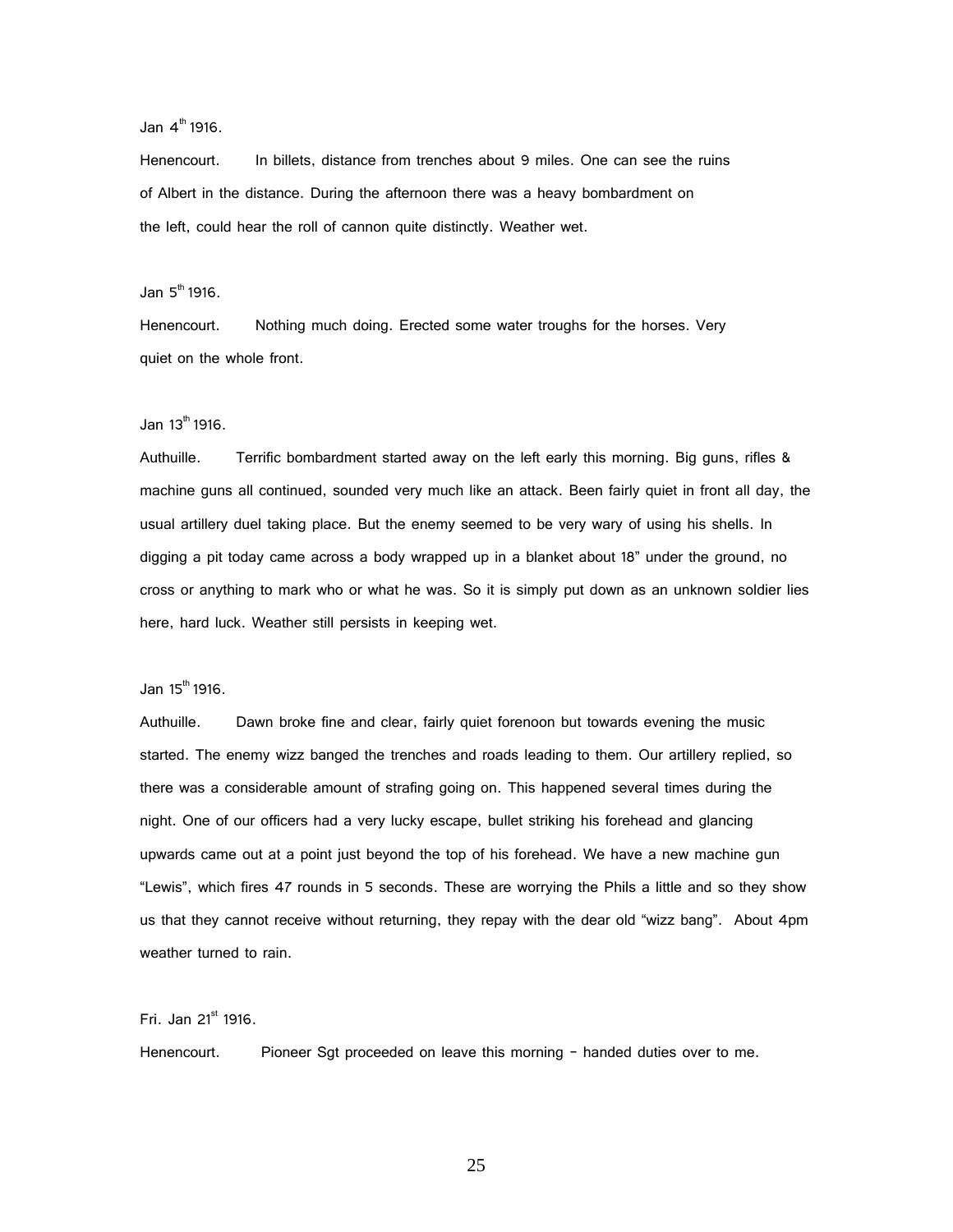Sat. Jan 22<sup>nd</sup> 1916.

Henencourt. Made tables & forms for officer's mess. Weather wet.

Sun. Jan 23rd 1916.

Henencourt. Made & fixed shelves in Q.M. Stores.

Wed. Jan 26<sup>th</sup> 1916.

Henencourt. Batt leave here this afternoon for Martinsart where we do 4 days in reserve before going into trenches. Qr Master has kept me behind on account of Pioneer Sgt's absence. During our turn out, Authuille was severely shelled, so 1 company went to that place in reserve.

Fri. Feb  $4^{\text{th}}$  1916.

Henencourt. Quiet. Shifted Q.M. stores today. Plenty of work, but didn't mind as there was a tot of rum at the finish. 18 months of war today.

Wed. Mar  $1<sup>st</sup>$  1916.

Henencourt. Left Henencourt for Albert, passing through the village of Millencourt. Arrived Albert passing under the leaning statue of Madonna & Child on top of the Cathedral. Strange sight. We relieved the Norfolks in trenches at dusk. I stop with Q.M. stores in Chateau.

Thu. Mar  $2^{nd}$  1916.

Albert. Pretty quiet day. Jeff had a tidy old parcel sent him, so we helped him out with it.

Sat. Mar  $4^{\text{th}}$  1916.

Albert. Still snowing. Busy making boxes for Q.M. stores. Enemy shell town nearly every day. So you have to keep your heads down & eyes open.

Tue. Mar  $7<sup>th</sup>$  1916.

Albert. Pancake Tuesday, "so they say"? A few shells arrived today so had the cellar for it. Buried one of ours today. Made a cross for him.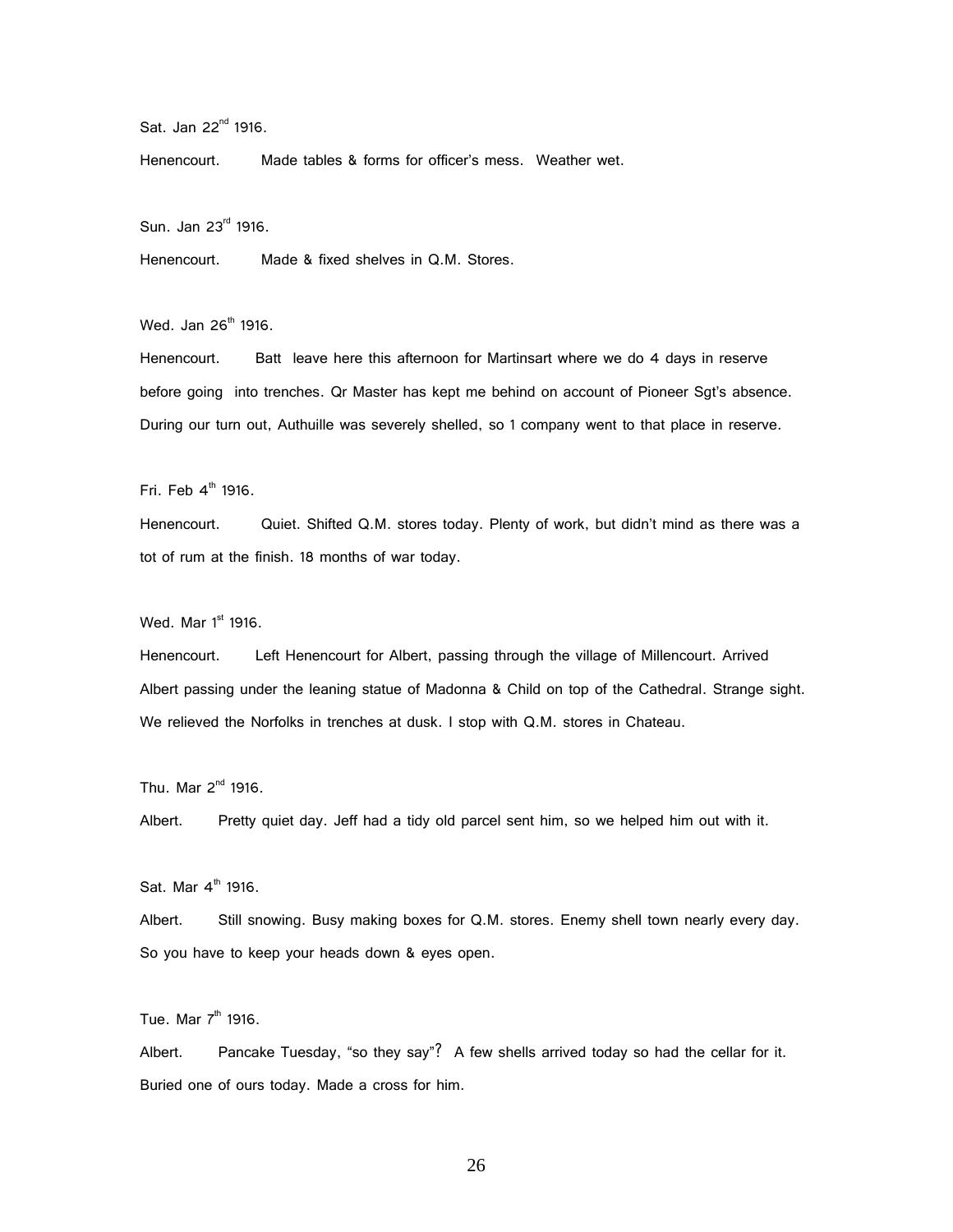Wed. Mar  $15<sup>th</sup>$  1916.

Millencourt. Batt relieved 1<sup>st</sup> Dorsets in trenches at Dusk. La-Marsel. Arrived Albert about 5pm, under enemy observation balloon all the way. First party on arriving at communication trench were shelled. Fortunately no-one was hurt. I am still with the stores at Fletchers Post.

Thu. Mar  $16<sup>th</sup>$  1916.

Albert. Woke up this morning & found the sun shining through the roof & the front wall, The result of shells. Apparently this is a windy corner. Had to fly to cellar this evening. Enemy shelled the town for an hour.

Sat. Mar 18<sup>th</sup> 1916.

Albert. Did not hear of much damage by the shelling yesterday. Had one or two overtures today & just dodged 'em twice by a bit of luck. One bursted next door to the [officer's] mess in the main street. I was fixing up the fireplace in the dining room. In came all the glass on top of me. I found the cellar in a very few moments. Practically the same thing happened in the evening.

Apr  $9^{th}$  1916.

Authuille. Take over "G" sector tonight. I proceed to Bouzincourt with Q.M.R. stores.

Apr 23rd 1916.

Bouzincourt. Our artillery opened out with a heavy bombardment on the German first line trenches. 75 members of the 17<sup>th</sup> H.L.I. were to go over on a bombing raid. When they were ready to go over the top, the artillery lengthened the range & so formed a curtain. The raid was successful, 18

prisoners being captured. The Batt was stood to, but were not called upon. Service was held in Billets - E. Sunday.

**Editors Note: 2nd Manchesters spent the next two months mainly resting, working or training in the run up to the Battle of the Somme.**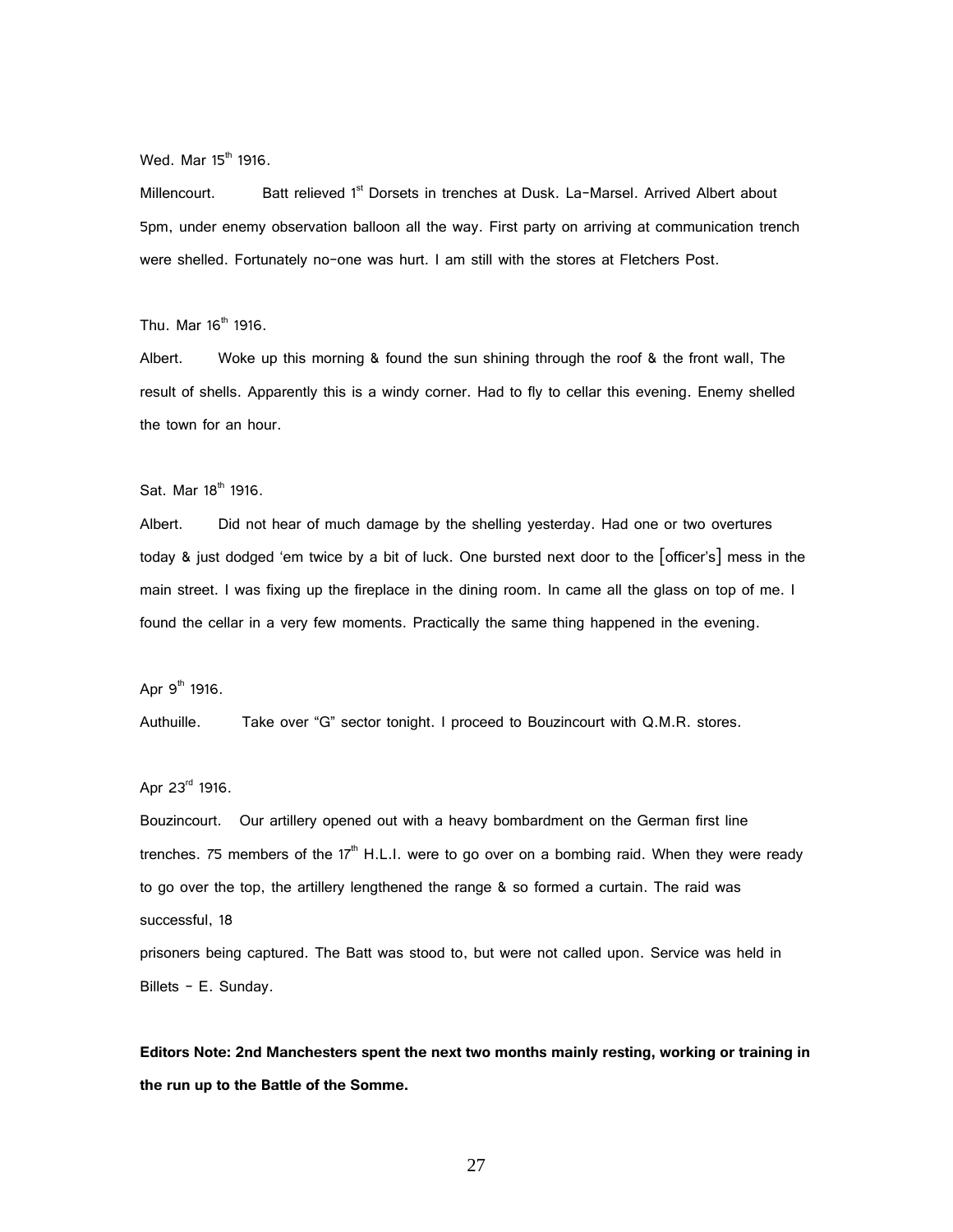May  $25^{th}$   $26^{th}$   $27^{th}$  1916.

Bouzincourt. Had bad weather most of the time. Regiment getting worked hard with digging etc. Each day. Intermittent artillery fire, at times very heavy.

May  $30^{th}$  1916.

Contay. Rained all night, everywhere & everything in a muddy state. Heavy bombardment going on.

May  $31^{\text{st}}$  1916.

Contay. Here we have a long program of training to do whilst resting.

Jun  $5^{th}$  to 12<sup>th</sup> 1916.

Contay Wood. Finishing up the longest spell from firing line we have ever had. But it's been hard work. Training of every known kind & we have spent a rotten time in a swampy wood, raining every day. Haven't had a dry foot since we arrived. Left for Senlis, wretched weather, & billeted there.

Jun 14,15,16,17, 1916.

Authuille. Intermittent shelling & usual rifle fire. Oil cans still being thrown around. We are now in reserve to the 19<sup>th</sup> L.F. & stay in dugouts at Crucifix Corner (termed London Flats). Had an accident with rifle grenade  $-1$  killed & 1 wounded.

Jun  $18^{th}$  1916.

C. Corner. Every spare man digging or carrying ammunition, stores etc.

Jun  $25^{\text{th}}$  1916.

Bouzincourt. Bombardment going pretty strong and was returned to duty from Head Quarters for the push.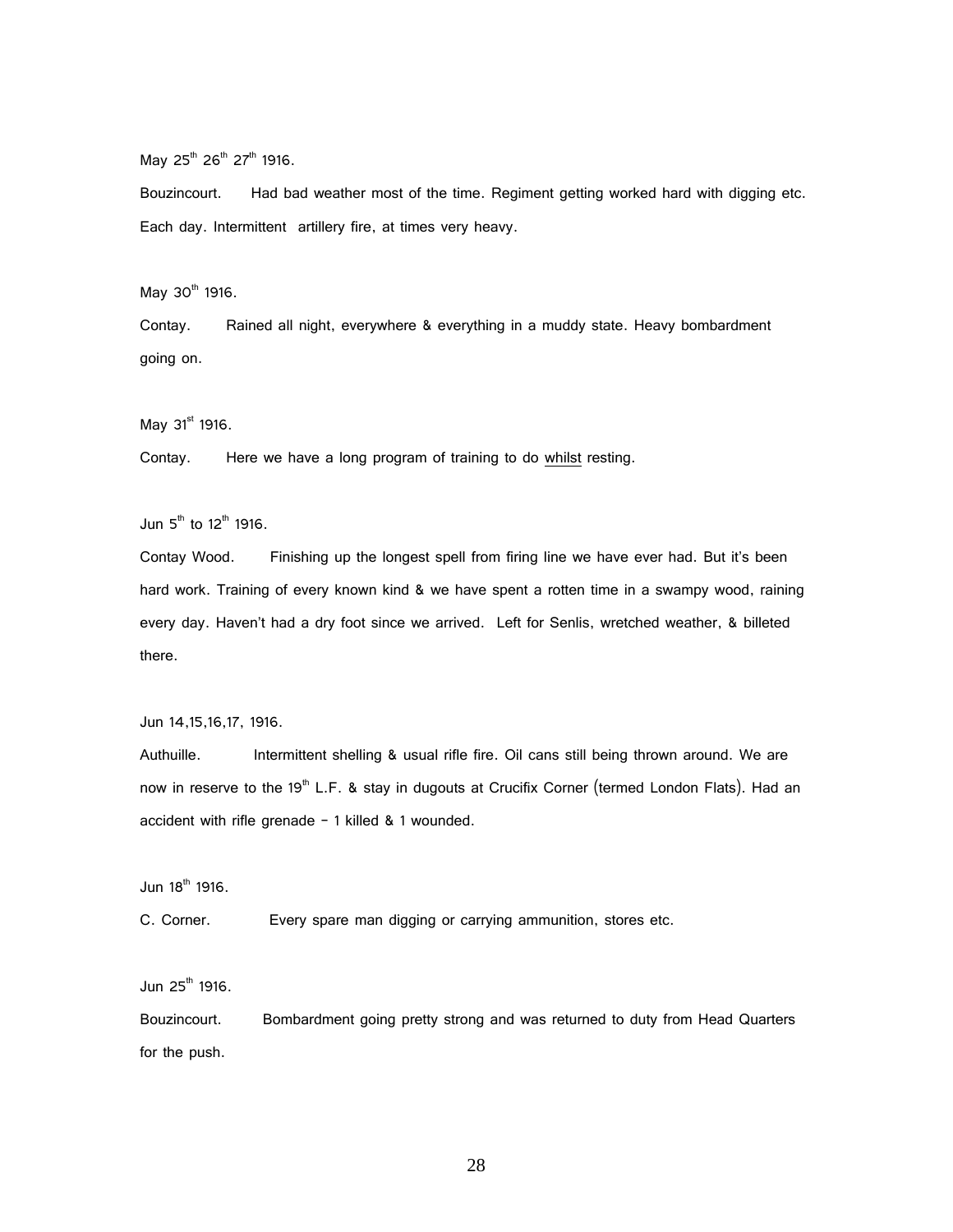Jun  $26^{th}$  1916.

Bouzincourt. Heavy rain, flooded out. Bombardment still continues. Rejoined the company this afternoon.

Jun  $28^{th}$  1916.

Averluy Woods. Rained all night, no cover, wet through. Operation cancelled owing to extremely bad weather. Batt falls back to Senlis.

Jun  $30<sup>th</sup>$  1916.

Senlis. Hear we move off tonight. 19 of our balloons up. Left Senlis 9pm.

Jul 1, 2, 3,  $4^{\text{th}}$  1916.

Blighty Wood [Authuille Wood]. Arrived Blighty Wood, 10.30pm. Went into fire trench. Batt order A, B Coys follow bombers over the top at daybreak between Authuille & Aveluy. C Coy follows midday, D Coy in reserve. At daybreak D Coy went over & reinforced the Batt. Enemy counter attacked, but were bombed out of the redoubt. We consolidated the rear part of this redoubt during the day. Germans only 30 yds away. At 1am  $\lceil$  on the  $\rceil$  3<sup>rd</sup> we were to be relieved by the H.L.I. who were to take the next line. But they were late & only D Coy could get out. Hell of a bombardment – don't know how we got out. We had a matter of two hours sleep in a barn at Authuille, when a 5.9" shell dropped clean on the top of us, causing several casualties. D Coy spent the remainder of the day carrying up bombs & water to the other three companies in the front line. We had over 300 casualties. Batt was relieved at dusk & fell back on Senlis (dugouts & German food).

Jul  $5^{th}$  &  $6^{th}$  1916.

Senlis. Arrived here about 6am & rest. We move further back tonight. Heavy bombardment continues at La Boisselle & Thiepval.

Jul  $7<sup>th</sup>$  1916.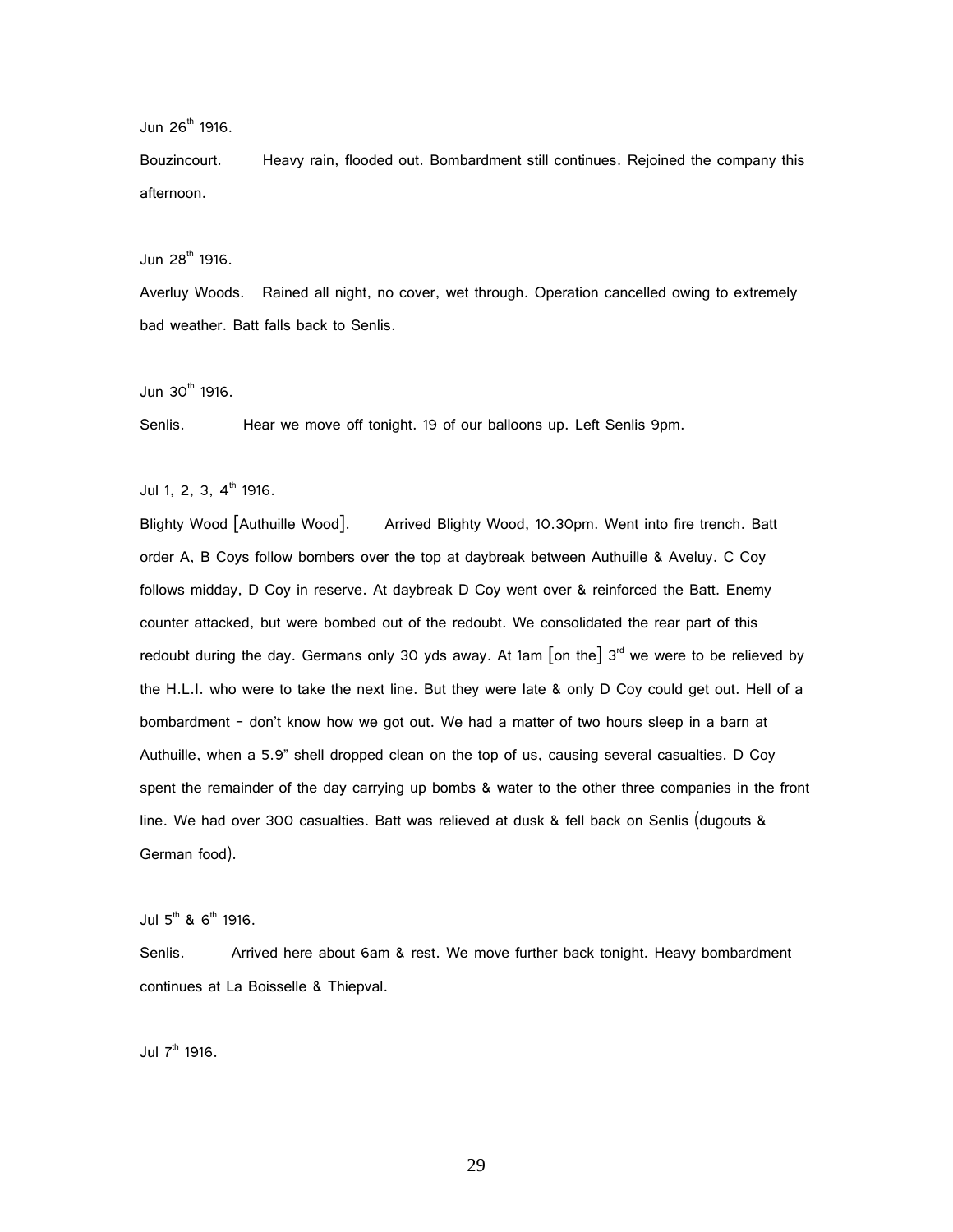Senlis. On night of  $6<sup>th</sup>$ , left Senlis for Forceville, billeted in barn, usual thing. Stood to all night. A big attack on. Got sudden orders this morning to pack up. Left for Senlis, as reserve to Corps. Saw a large batch of prisoners come down from the line, so think the game is going well. Pouring with rain. Ordered up to Bouzincourt this evening. Shelled when we got there. Went into huts. Batt ordered up the line & we leave for Crucifix Corner, Aveluy, about midnight.

#### Jul  $8<sup>th</sup>$  1916.

Crucifix Corner. Raining until midday, Batt acting as carrying parties from Crucifix Corner to trenches. Our old trenches in awful state. Mud up to ones knees. Towards nightfall we relieve the Mids [Middlesex Regt.] in the trenches at Ovillers.

Jul  $9^{th}$  &  $10^{th}$  1916.

Ovillers. Consolidate trenches all night. 11am orders came for the Batt to go over the top. Batt done good work bombing etc. We lost three pioneers here killed. Was relieved by the jocks [H.L.I] at nightfall. Batt fell back in reserve, to the old German first line trench.

Jul  $11^{\text{th}}$  1916.

Ovillers. D Coy, being the weakest, acted as carrying party to rest of Batt. Manchesters & Inniskillings go over again & take trenches right & left of village. Batt was relieved tonight & went back to Bouzincourt. My Platoon was 7 strong.

Jul  $14^{\text{th}}$  1916.

Bouzincourt. Sudden orders to pack up again for trenches. Regt went in tonight, 250 strong & took up line at Ovillers. I leave the Coy & go back to Head Quarters, from there to Q.M. Stores -Senlis.

Jul  $15^{th}$  1916.

Senlis. Batt lost 27 men and 1 officer in bombing raid last night. Am 29 today.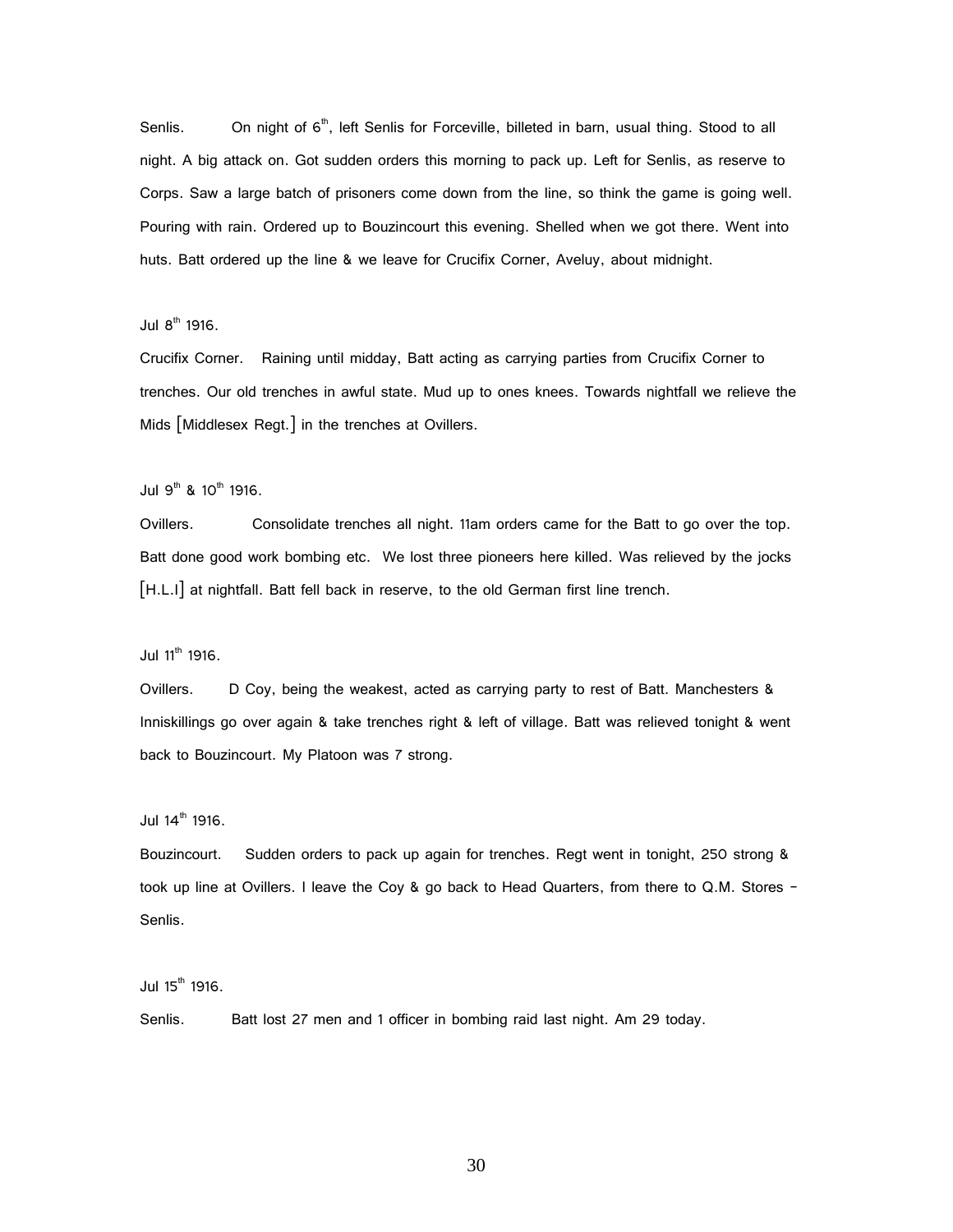**Editors Note: From 17th July to 29th July, the Battalion rested then were moved north to the La Bassee Sector (east of Bethune), where they stayed until mid October.**

Aug  $22^{nd}$  1916.

Beuvry. Decent day. Batt had an open air concert. After tea, about 7pm, one of our aeroplanes was hit by an enemy anti-aircraft shell, which exploded the petrol tank & the plane fell to the ground in flames. I think it was impossible for the pilot & observer to have escaped but rumour states otherwise.

Sep  $8^{th}$  to  $16^{th}$  1916.

Annezin. Batt stayed here in this place in reserve. The pioneers built latrines, cookhouses & meat safes. Weather very inclement. Batt proceeds to the trenches tomorrow.

Sep 26<sup>th</sup> 1916.

Cambrin. Batt came back into front line. 80 men left behind to practice for a bombing raid.

Sep 27<sup>th</sup> 1916.

Cambrin. Heard today that Thiepval & Combles had fallen with 5000 prisoners. So I had to make a large board & wrote the following on in paint,

Thiepval – und – Combles

Haben – Geffallen

5000 Gefangenen.

This board was put out at dusk in front of the enemy barbed wire.

Oct  $1<sup>st</sup>$  1916.

[Cambrin/Annezin] Fairly quiet. Dick & Jim returned off leave. Escaped zepp raid, but not matrimony.

 $Oct 5<sup>th</sup> 1916.$ 

[Bethune] Making beds on bunk fashion for troops.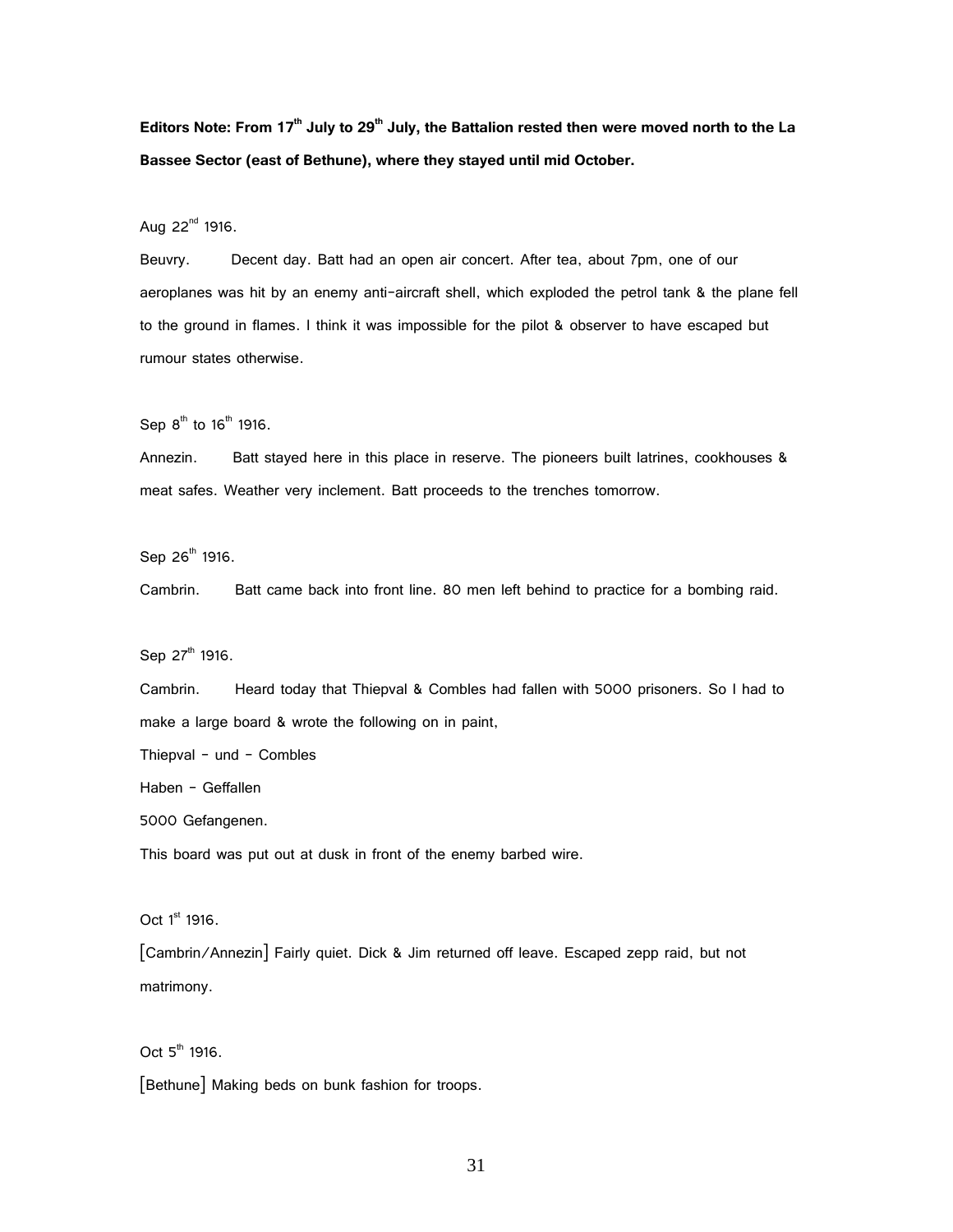Oct  $6^{th}$ ,  $7^{th}$ ,  $8^{th}$ ,  $9^{th}$ 1916.

[Cambrin/Annezin] Still making beds. Found a shop where blighty beer is sold, so sampled it some.

**Editors Note: On 15th October 2nd Manchesters started the march south to Albert. Major's younger brother Ned had emigrated to Australia with his half brother Viner before the war and was in France with the ANZAC forces.**

Oct 27, 28, 29, 30, 31 1916.

[Contay] Still held up by bad weather. During this period I met an Australian who was stationed near Ned. Asked him to deliver a letter for me. He agreed.

Nov 1, & 2 1916. [Contay] Leather Jerkins & winter clothing arrive. Still very wet.

Nov 5 – 6 – 7 – 8 – 9 – 10 – 11 1916

[Contay] Still at Contay. Batt finding working parties each day for Aveloy. Met the Australian again. He said that he delivered the letter. I thanked him. Weather rotten.

Nov  $16^{th}$  1916.

[Serre/Mailly-Maillet] Heavy artillery fire both sides. Weather frosty. Batt went over. Heavy machine gun fire.

Nov 18 – 19 & 20 1916.

[Serre] Very rough days. Impossible to move for mud, no wounded able to get out. No water or rations. Plenty of prisoners. Hear we go out tonight if possible.

Nov 21<sup>st</sup> 1916.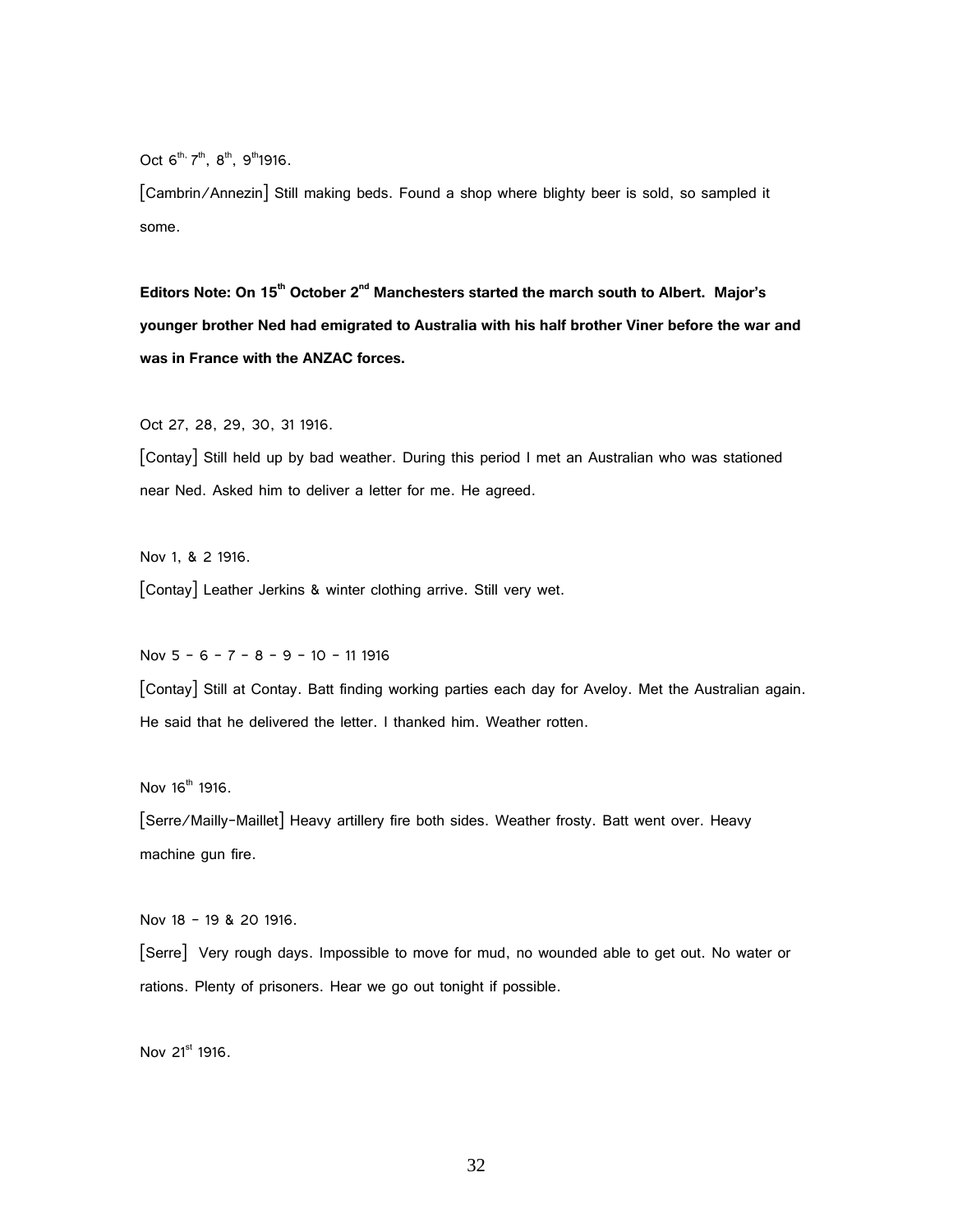[Mailly-Maillet] Got out early this morning to Mailly. Stragglers arriving in all day done up. We have had heavy casualties both officers & men.

Nov 22<sup>nd</sup> 1916.

[Mailly-Maillet] Good rest last night in billets but hear we go up again tonight in reserve [for] 48 hours. Heavy artillery fire on both sides. The troops are in a very bad state through mud, wet & frost.

Nov 26<sup>th</sup> 1916.

[Doullens] Left Doullens for Pernois Halloy [Halloy-les-Pernois] via Canaples. Dirty village & we hear we are here for a long rest from the line. Battalion strength 140.

Nov  $27^{th}$  1916.

[Halloy-les-Pernois] We are here for rest & training, with plenty of the latter, reinforced up to full strength. Making football fields, latrines, bunks, repair billets etc.

Nov 27<sup>th</sup> 1916 to Dec 22<sup>nd</sup> 1916

[Halloy-les-Pernois] Carried on the good work of billet repairing etc. On the 15<sup>th</sup> Dec I was made full corporal, acting pioneer sergeant.

Dec 23rd 1916.

Leave. & got engaged to the dearest little girl in the world

# **1917**

Jan 1<sup>st</sup> 1917.

Returned off leave.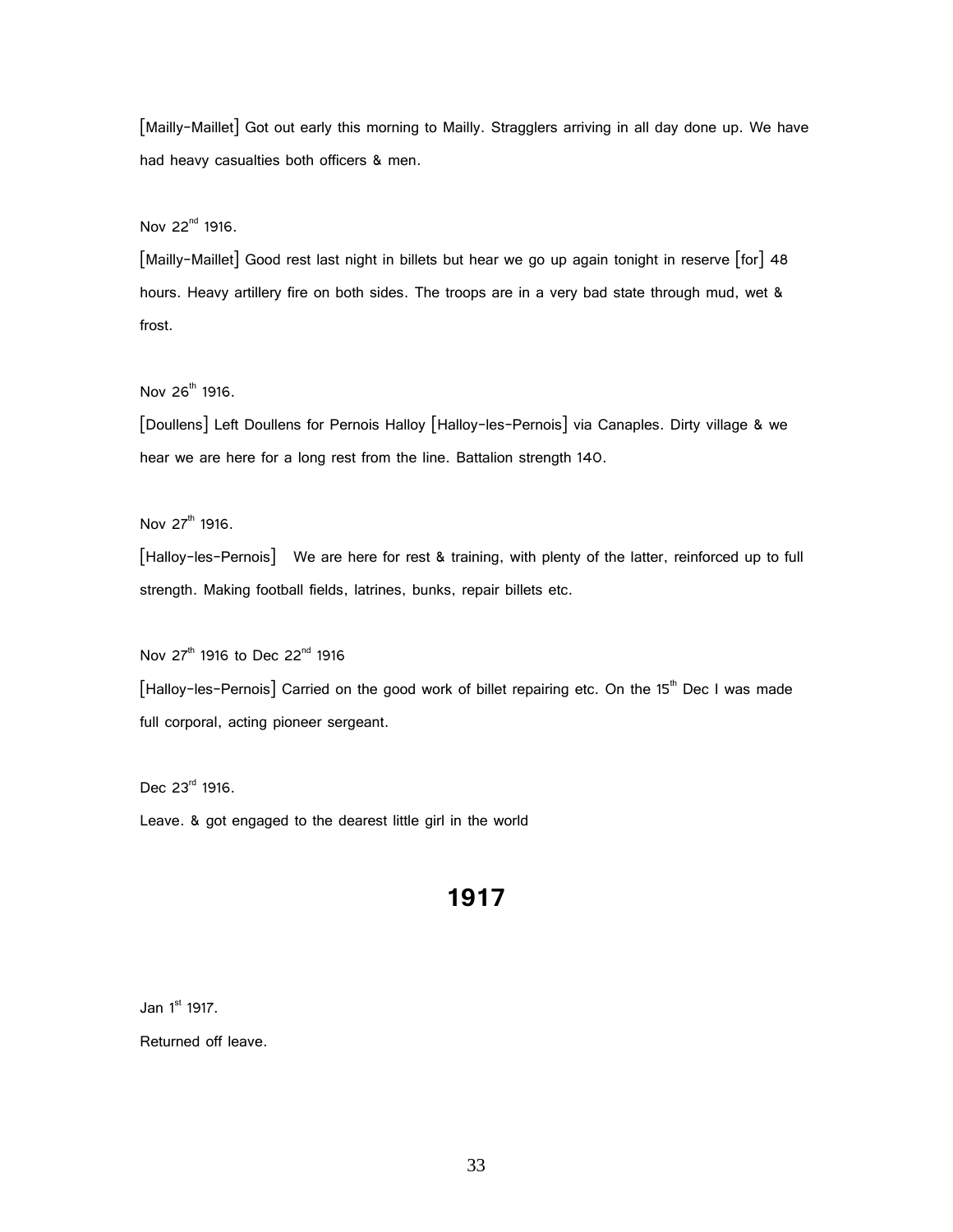Jan  $9<sup>th</sup>$  1917.

[Courcelles] Billeted in Courcelles. I have a decent shop here bench vice complete. In reserve ici 4 days.

Jan 10-11-12 1917.

[Courcelles] General repair of billets. Awful conditions, up to the a--- in mud.

Jan  $13^{th}$  1917.

[Courcelles] Two companies went into the front line tonight. Front line consists of shell holes, mud waist deep. Weather chronic.

Jan 22nd 1917.

[Bus-les-Artois] Batt goes to Mailly-Maillet tonight & tomorrow night [goes to] the trenches. 1 Coy in front line, one in support & two in Beaumont-Hamel. I must say that the front line consists of shell holes only. Half full of water & mud, & it is impossible to move out in daytime.

Jan 23rd 1917.

[Bertrancourt] I am in Bertrancourt. Weather has completely changed to frost & the cold is awful. My billet is after Capt Bairnfarthers more holy than righteous & can hardly move. Batt goes into the trenches tonight. Everything is frozen. I don't envy the boys in the line tonight.

#### Jan  $31<sup>st</sup>$  1917.

[Bertrancourt] Had a fall of snow during the night. Woke up early this morning & found that we were practically covered with snow, which had blown through the air holes. At 5am our artillery opened a terrific bombardment for a couple of hours. One of the Brigade signallers cut his throat this morning. Also, one of the H.L.I. was shot this morning for murder. Rumour has it that he & a comrade quarrelled over a tin of jam a little while back & one shot the other. Batt returned to the trenches tonight.

Feb  $5<sup>th</sup>$  1917.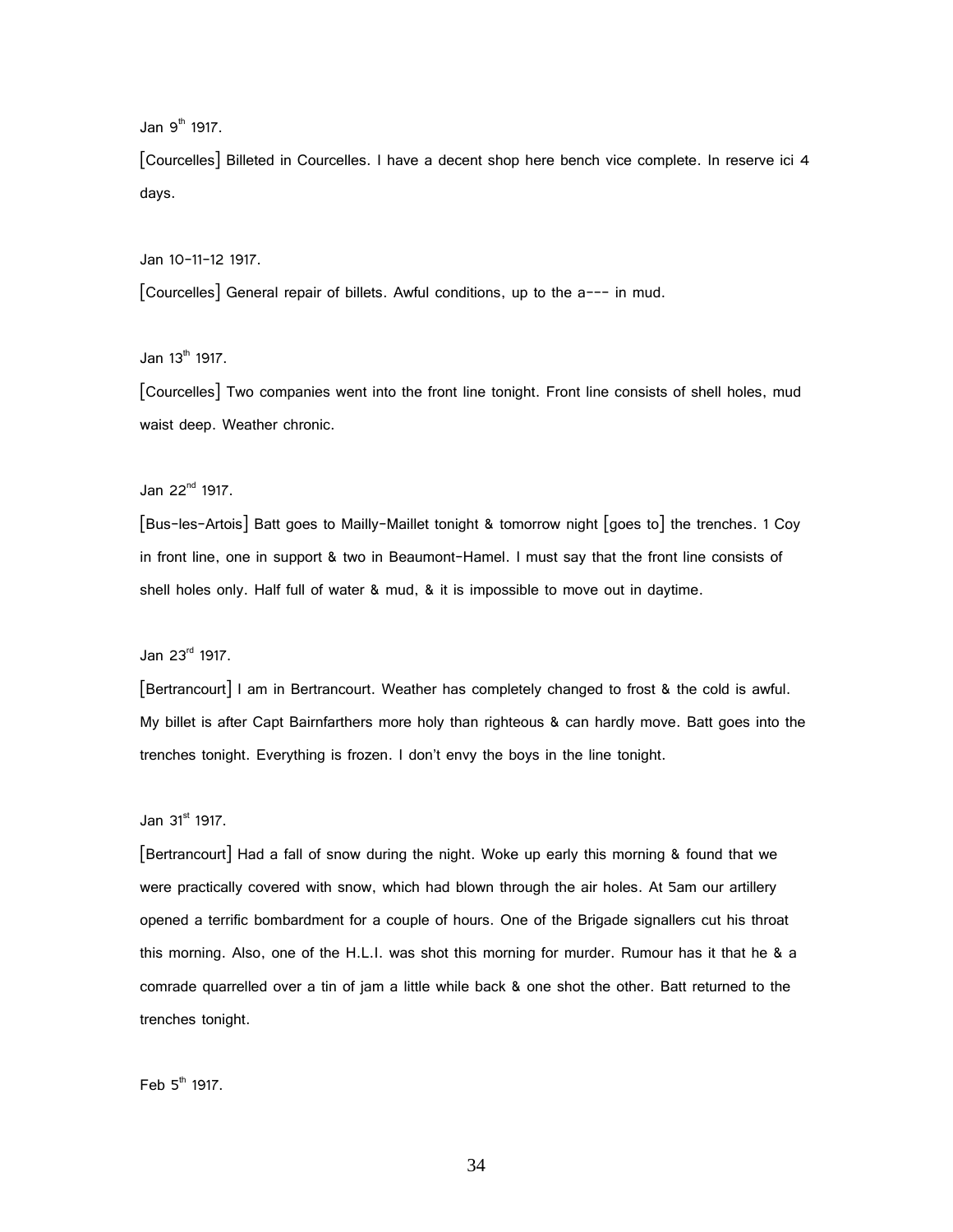[Bertrancourt] America has declared war on Germany this day. Intermittent artillery fire all day. Rumour has it that we shift from this quarter in a day or two.

Feb  $6<sup>th</sup>$  1917.

[Bertrancourt] Weather still very severe. There are some tidy nuts that came up with the last barrow load who call themselves soldiers. For instance, I have one on my staff, who this evening put the Taylors machine oil, which happened to be in a milk (ideal) tin, on the fire, for shaving water. Imagine what happened. No casualties. Intermittent artillery bombardment all day. Batt went into the line tonight.

Feb  $7<sup>th</sup>$  1917.

[Bertrancourt] Same old weather. Artillery slackened off during the day but livened up towards nightfall. Rather an amusing incident happened this evening. Dick volunteered to go to the YMCA to buy Quakers. He was gone a considerable time. When he came back with nothing, we naturally asked him where he had been. He said that when he got inside the door, somebody shut the door & another somebody bunged him a hymnbook. There was a meeting on & Dick was the only one there. Naturally in his eagerness to escape, he forgot about Quakers Oats.

#### Feb  $10^{th}$  1917.

[Bertrancourt] Big strafe started at 8pm & at half past the boys went over at various parts of the line from Armentiers to Beaumont Hammel. As far as can hear, it was very successful everywhere. Batt stood to all night.

Mar  $17^{th}$  1917.

[Beaufort] There is a strong rumour that the enemy has flitted. Trench patrols find this to be true. Batt advanced at 8am & established themselves in German third line, finding all dugouts destroyed.

Mar  $25^{\text{th}}$  1917.

[Voyennes] On all sides the enemy has destroyed everything. Burnt all villages & isolated farmes, ripped up railway lines, mined all bridges & also canals, cross roads etc.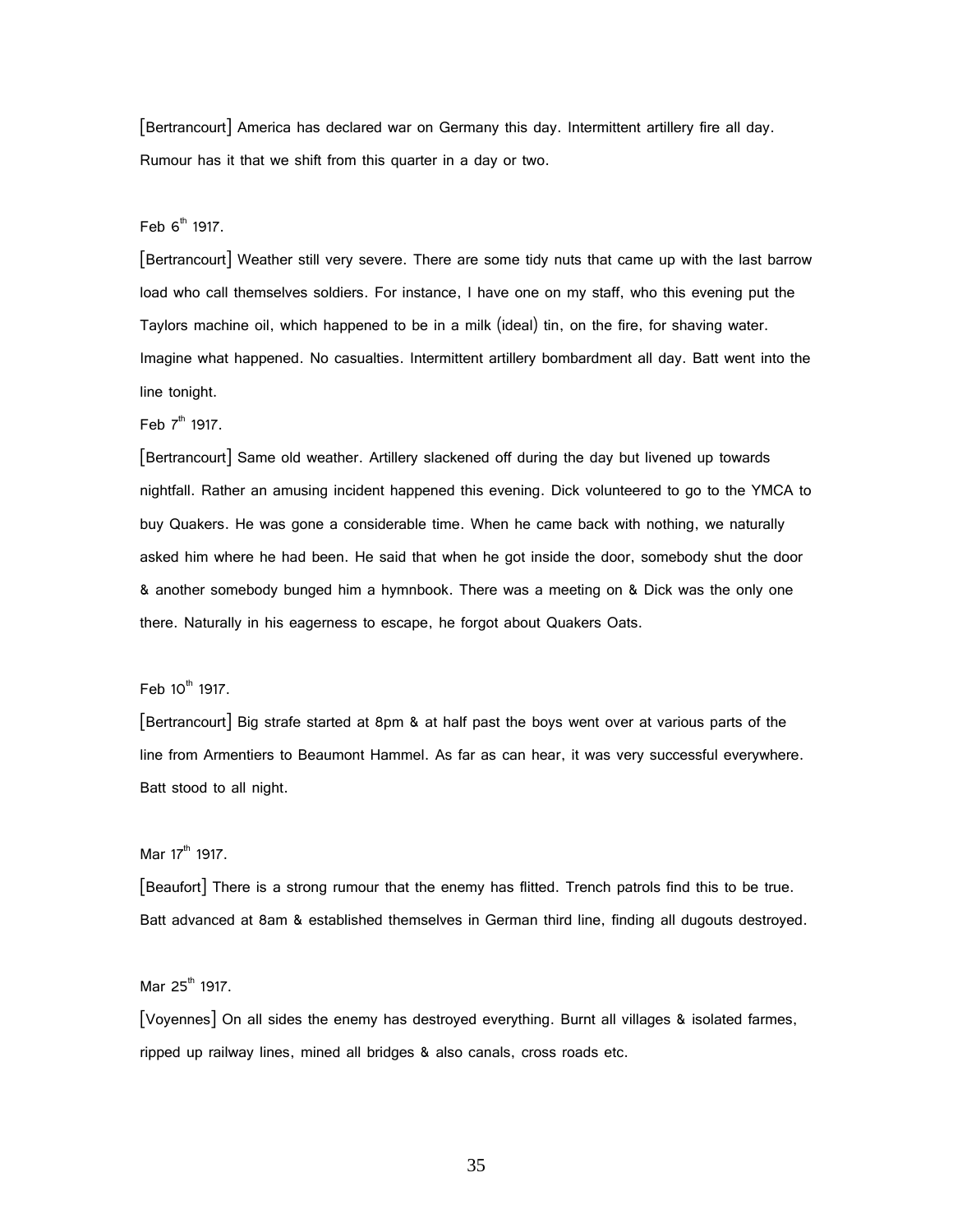Apr 1<sup>st</sup> 1917.

[Beauvois] Batt moved to Germaine. Remained until dusk, then moved off across country to position near Savy. Lay along railway embankment all night.

Apr  $2^{nd}$  1917.

[Savy] The Batt opened [fire] just before dawn. Batt attacked & captured 6 field guns & a heap of prisoners. Our casualties were severe. The attack took us through two villages which the lads also captured. Weather awful cold.

Apr  $3<sup>rd</sup>$  1917.

[Savy] Enemy made strong counter attack which failed. A terrific barrage was kept up all the time.

Apr  $8^{th}$  1917.

[Beauvois] C.O. gave the Batt a lecture & read the congratulations from the heads. Everybody pleased with the good work done.

Apr 14<sup>th</sup> 1917.

[Savy] Batt moved out of Savy & dug in on railway bank. About 11.30 advanced on Sappy Farm, 500 yds from St Quentin via Fayet. Going up, enemy shelled us heavily but discipline of Batt was grand. Batt took German trench about 3.30. 40 casualties. Batt moved back to Savy 7pm.

**Editors Note: After this period of action the Battalion was built up to strength and trained at Quivers and Marcelcave. On June 1 st 1917 2 Manchesters were placed in the Corps reserve for the Battle of Messines.**

Jun  $3<sup>rd</sup>$  1917.

La Becque Batt in Corps reserve. Enemy shelled Baileul in evening.

Jun  $5<sup>th</sup>$  1917.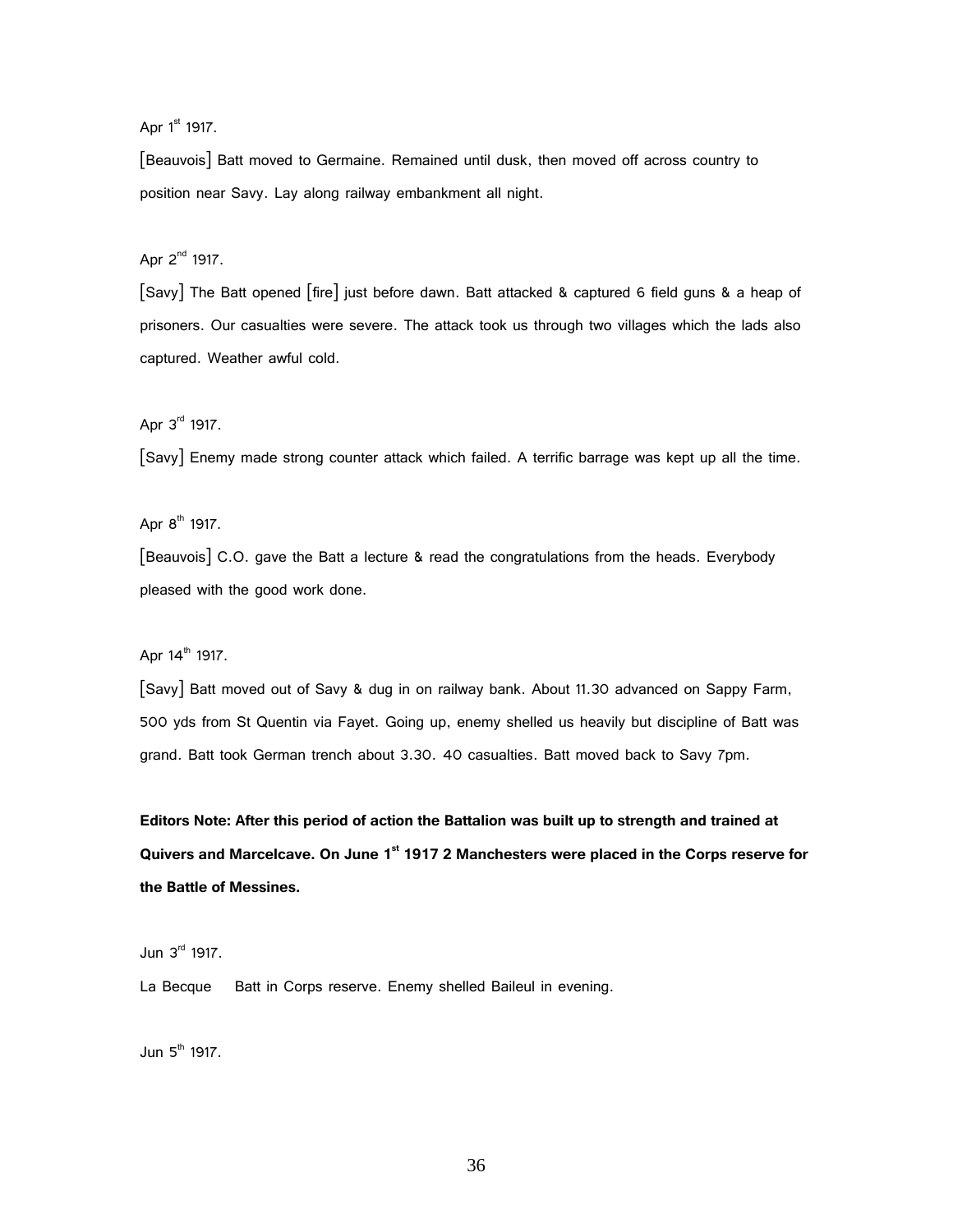[La Becque] Alarm went at 4am. Batt on the road inside half hour & marched to assembly trenches in front of Messines. Battle order. Returned to billets. This was a test to see how quick it could be done.

Jun  $7<sup>th</sup>$  1917.

[La Becque] Bombardment still heavy & increased toward midnight. It stopped at 3am & we knew that the boys had gone over.

Jun  $8^{th}$  1917.

[La Becque] Heard Messines was taken. Many prisoners passing through Bailleul. Enemy shelled later place heavily.

**Editors Note: The Battalion now moved north to the Nieuport sector on the North Sea Coast, and stayed in the area for the next four months.**

Jun  $16^{th}$  1917.

[Teteghem] Had a trip to Malo-les-Baines & dipped in briny. Promenade full of shell holes. Nice town.

Jun 17<sup>th</sup> 1917.

[Teteghem] Marched to Dunkerque early morning & entrained for Coxyde. Rested until evening in Jean Bart Camp. Went into line at Neiuport, relieving the French  $76<sup>th</sup>$  Regt.

Jun  $18^{th}$  1917.

[Neiuport] Rather an awkward part of the line. Several canals to cross & the enemy can shell them when & how he likes. Flat country & always under observation. Enemy worked a few shells of all sizes into the town from about 10 different ways, back front & sides. Can't get bearings yet.

Jun  $20^{th}$  1917.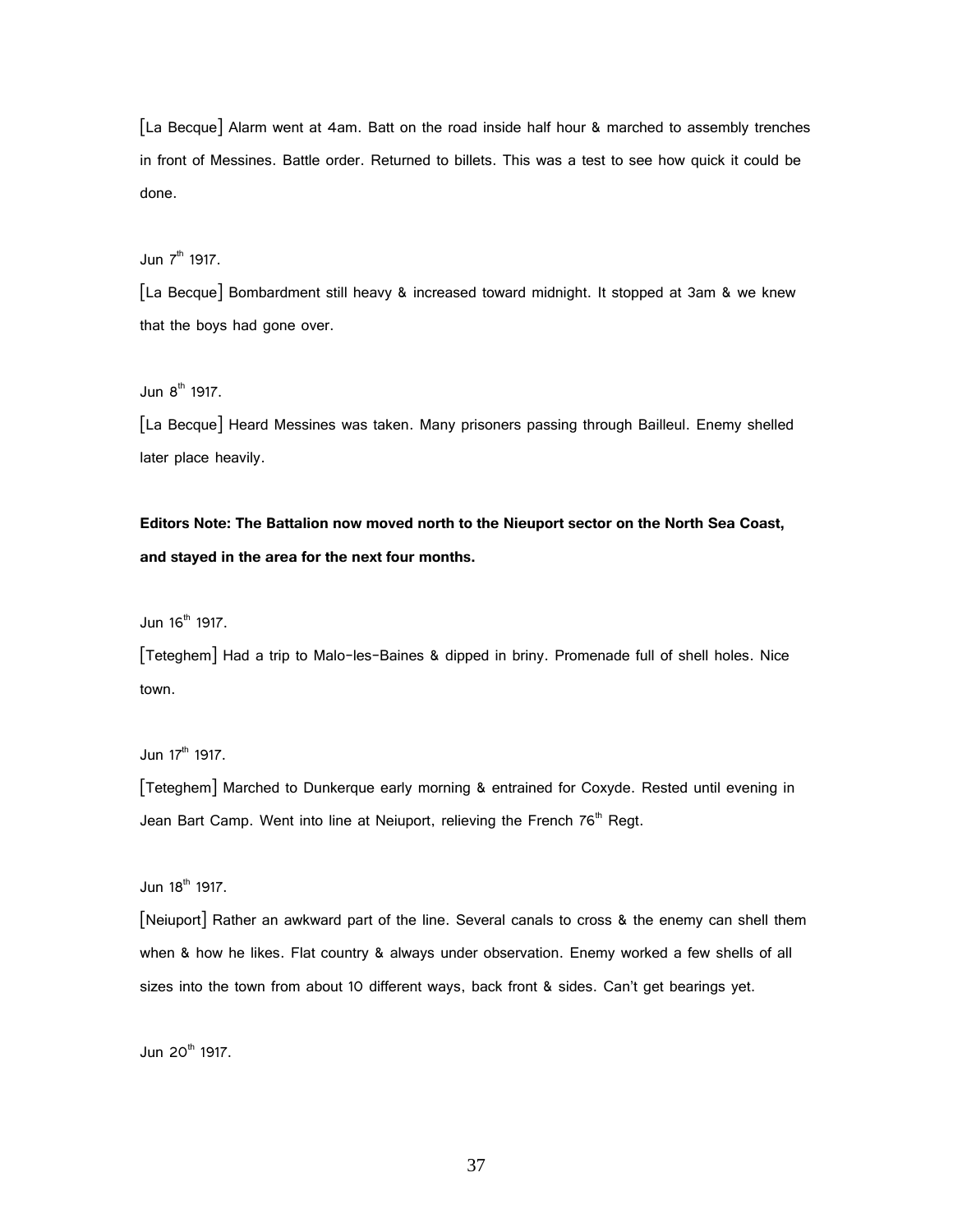[Neiuport] Just after m.n. enemy shelled our front line, blowing it completely in. Several casualties. Trenches very poor, no parados – built up off the ground, on account of nature of ground.

Jun 30<sup>th</sup> 1917.

[Neiuport] Rain &misty all day. Owing to it being such flat country, the enemy have a habit of sending up vast clouds of smoke to hide his guns from observation when firing. A good plan.

Jul  $11^{th}$  1917.

[Neiuport] A violent bombardment all night. All bridges were shelled & it was most difficult to get over. Many casualties. German planes in abundance. All our trenches are smashed up & it seems as if they are having it all their own way up to now.

Jul  $12^{th}$  1917.

[Neiuport] Bombardment still strong. Plenty of cases of gas.

Jul  $14^{\text{th}}$  1917.

[Neiuport] No abatement of straff at all. Anything from wizz bangs to 10" naval shells. A cheerful soldier is a good soldier.

Jul  $16^{th}$  1917.

[Neiuport] The only bridge standing is badly knocked about so can't get across until mended. Bridge was mended about midnight, so we cleared [out] for Coxyde. One days rest & then move to Zuydcoote for coast defence training. Rained all the way.

Jul  $24^{\text{th}}$  1917.

Zuydcoote. The Brigade paraded on the sands in front of sanatorium for Army Corps Commander's inspection. Complimented on saving Corps during last action when in a critical condition. A few awards were presented.

Aug  $3<sup>rd</sup>$  1917.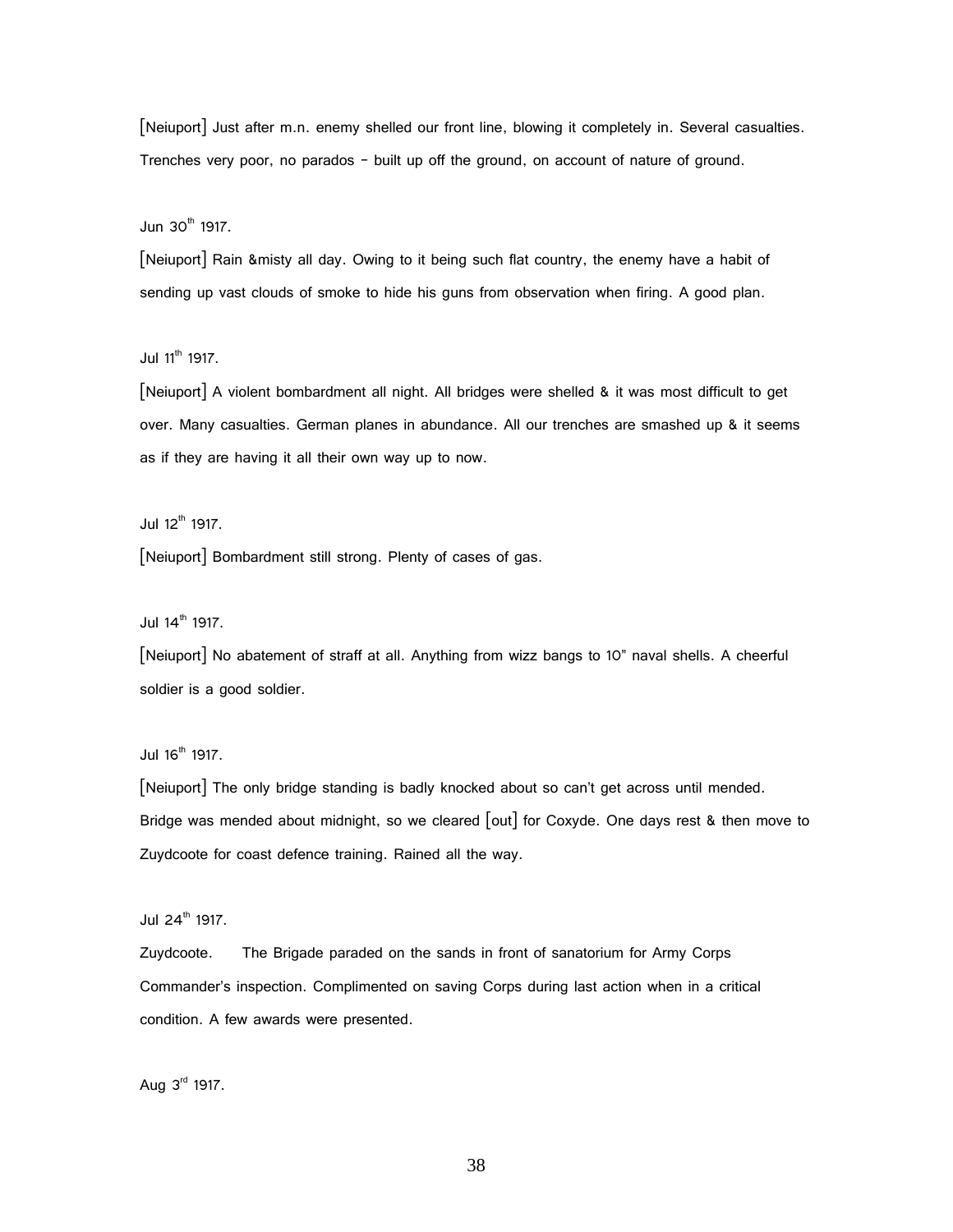[Oostdunkerke] Sudden orders to pack up & leave Oostdunkerke for La-Panne [Belg. – De Panne] (temp Belgium capital), billeted in boarding house. Very nice place here. Still very wet.

Aug  $4^{\text{th}}$  1917.

[La-Panne] Saw King Albert today. Weather seems to be clearing up a bit now. Shouldn't mind stopping here till appre la guerre. Can get here a decent glass of beer, fresh fish and shrimps.

Aug  $5^{\text{th}}$  to 11<sup>th</sup> 1917.

[La-Panne] Still vegetating in La-Panne. Fish & chips shops here, only drawback is no money.

Sep 2<sup>nd</sup> 1917.

[Neiuport] Enemy smashes both bridges up early this morning. Weather nice & sunny, might dry some of this mud up.

Sept 21<sup>st</sup> 1917.

[Sint-Joris] Much the usual thing. Padre stopped one in the arm.

Sept 28<sup>th</sup> 1917.

[Coxyde] Aeroplanes & artiliery very active today. Village was shelled & our Adjutant Lt Giebolas was killed. Made a coffin for him, the first I have made out here.

Sept 29<sup>th</sup> 1917.

[Coxyde] The Adjutant was buried today in Coxyde Cemetary. A very nice fellow, most sorry to lose him (a gentleman).

Oct 7<sup>th</sup> 1917.

[Coxyde] Cleared out today for Petite Synthe, via Dunkerque. Went down in barges, rained all the time. Got in about 2am, feeling very cheerful.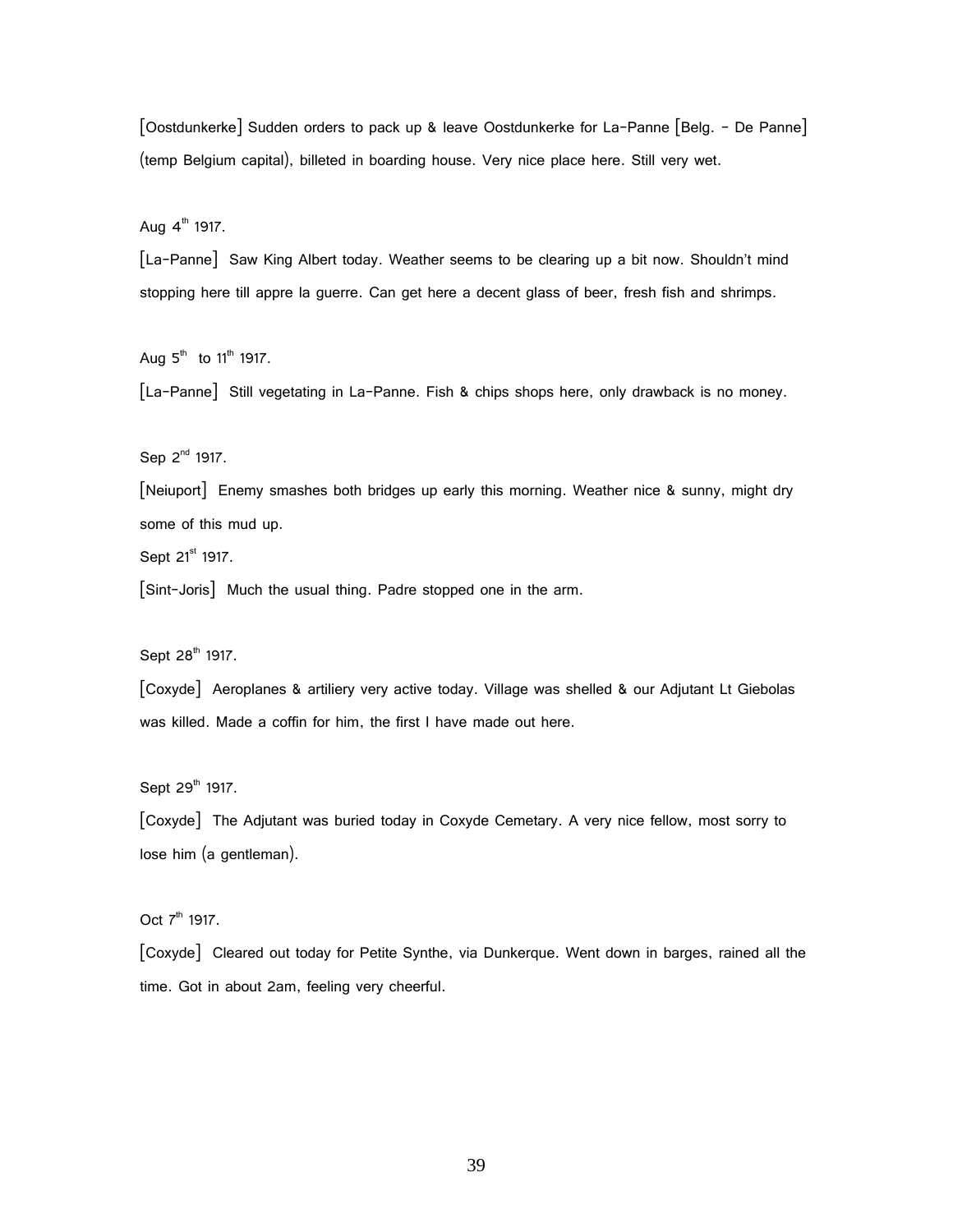**Editors Note: After a short period of rest at Petite Synthe, the Battalion went into training at Tunneling Camp, west of Popperinge. Then, on November 30th it went back into the line at Ypres.**

Dec  $3<sup>rd</sup>$  to  $8<sup>th</sup>$  1917.

[Irish Farm/Belle Vue] Batt made a local attack & took a pill box or two, Had few casualties.

Dec  $9<sup>th</sup>$  1917.

[Irish Farm/Belle Vue] Hear we get relieved tonight by 96<sup>th</sup> Bde. It is pitch dark & there is about 8 miles of duckwalk to come over. Pretty rotten road.

# **1918**

**Editors Note: The new-year saw the Battalion moving back for rest just a a few kilometres southeast of Calais for training and leave, then back into the line in the Houthulst Forest Sector North of Ypres.**

Jan  $22^{nd}$  1918.

[Audruicq/Listerguax] Batt leaves here for Dirty Bucket Camp, Ypres Sector.

Jan 24<sup>th</sup> - 26<sup>th</sup> 1918.

[Dirty Bucket Camp] Same place. Am sweating on leave.

Jan 27<sup>th</sup> 1918. Leave.

Feb  $11^{\text{th}}$  1918.

[Abri Wood – Brigade Reserve] Arrived back to this hell again from leave. The landscape is rather awe-inspiring. Mud & then again, mud.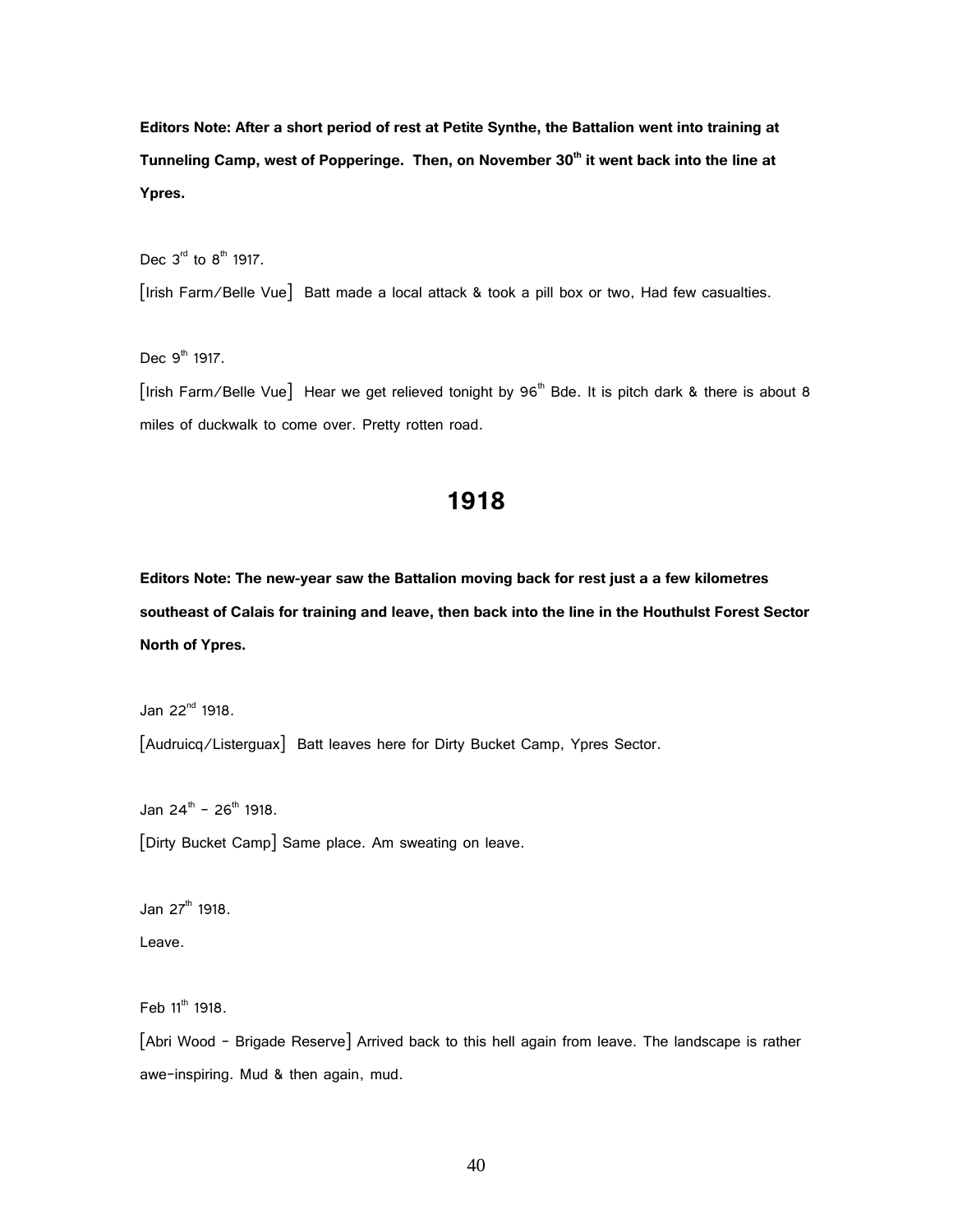Feb  $19^{th}$  1918.

[Houthulst Forest Sector] Health no better. The boys went over on a raid tonight, was successful. 17 prisoners & 2 guns, m. A few casualties on our part.

 $Feb$  20<sup>th</sup> 1918.

[Houthulst Forest Sector] Batt went into the line & I proceeded to the transport about 12 kilo's behind. Was glad to arrive as I was dead beat.

Feb  $24^{th}$  1918.

[Houthulst Forest Sector] Went sick this morning at 91<sup>st</sup> Field Ambulance. Received medicine & attend. I went back to bed.

Mar  $2^{nd}$  1918.

[Houthulst Forest Sector (hospital)] Much improved. Had a bottle of stout at dinner, five minutes after – up it came. Hallo, I thought, the old trouble (inde) again.

Mar  $3<sup>rd</sup>$  1918.

[Houthulst Forest Sector (hospital)] Breakfast, dinner & tea rounded on me.

Mar  $6<sup>th</sup>$  1918.

[Houthulst Forest Sector (hospital)] Got fed up with myself & everybody else, so asked the doc to mark me out to duty.

Mar 8, 9, 10, 11<sup>th</sup> 1918.

[Houthulst Forest Sector] Laid up at the stores & fed on Bismuth.

Mar  $12^{th}$  1918.

[Houthulst Forest Sector] Received Phosferine. So started to use them.

Mar  $13^{th}$  1918.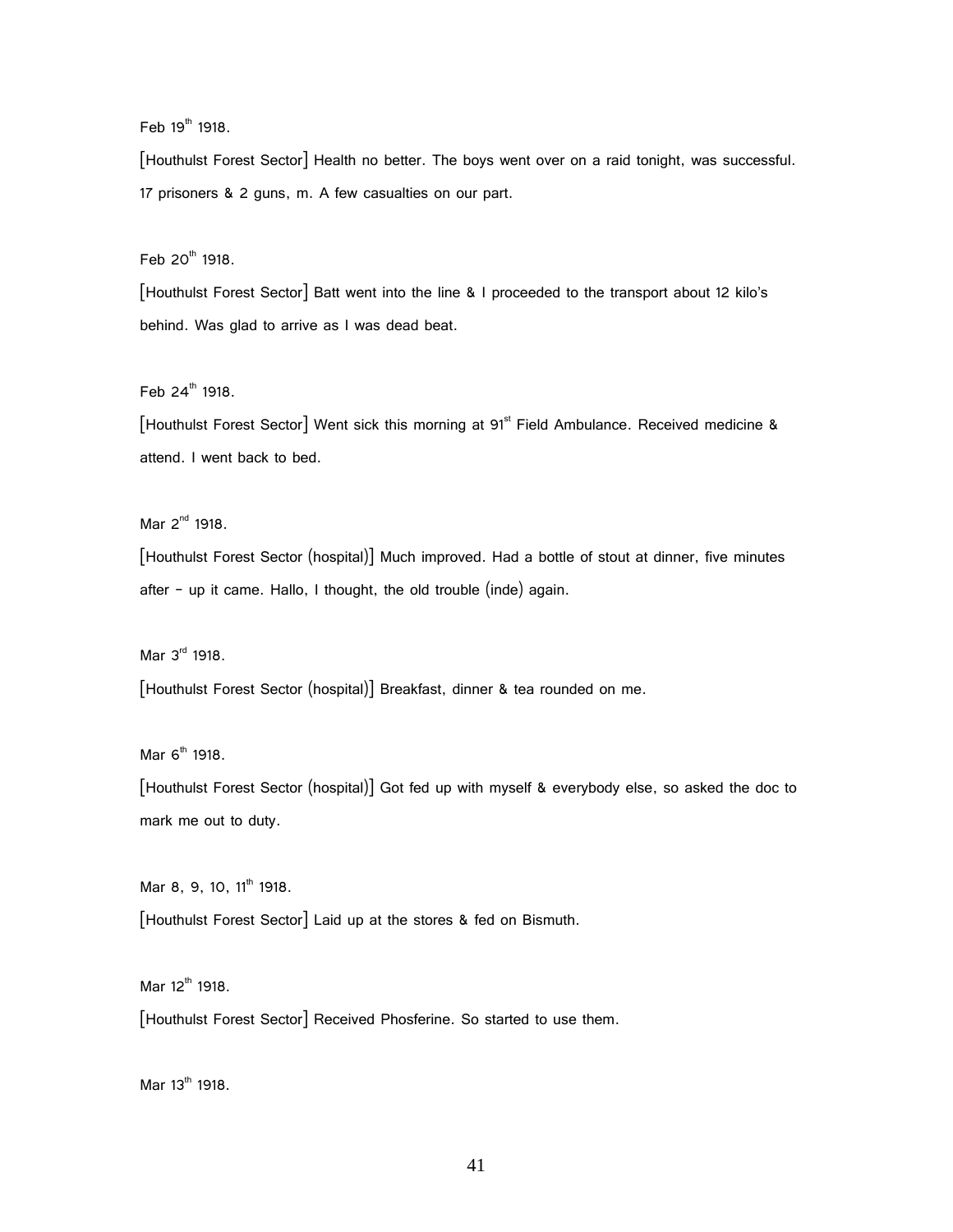[Bergerie Camp - Houthulst Forest Sector] Feeling a lot better, went up to the camp where Batt is resting.

Mar  $14, 15^{th}$  1918.

[Bergerie Camp - Houthulst Forest Sector] La Bergerie. There is an observation balloon here & this morning a German plane came over & set it alight with his machine gun. The two occupants jumped out & came safely to the ground in their parachutes. The balloon was totally destroyed.

 $Mar 16<sup>th</sup> 1918.$ 

[Bergerie Camp - Houthulst Forest Sector] Batt moved into the line about 8 days before it's time. I went back to the stores. Am able to keep a bit of food down now.

Mar  $22^{nd}$  1918.

[Houthulst Forest Sector] Batt moved into front line tonight. I proceed back to the stores as there is plenty of work to do there. Just before leaving B.H.Q. the enemy opened out with his heavies on to B.H.Q., scoring several direct hits. After half an hour he eased up. So I judged it time to move off. I fell the party in, & got about 200 yds from B.H.Q. when he started again & lobbed them unpleasantly close to us. It was a case of get down & get under every time she came. Each one seemed to say I'm yours, I'm yours.

Mar 23, 24, 25<sup>th</sup> 1918.

[Houthulst Forest Sector] Busy at the stores. At present we are in the Ypres sector. Had rumours to the effect that we move south where the Germans are advancing. Heard today that we are bound for Arras.

Mar  $26^{th}$  1918.

[Houthulst Forest Sector] Orders today to pack up.

**Editors Note: Due to the German Spring Offensive, on 27th March 1918 the Battalion was moved to the south of Arras.**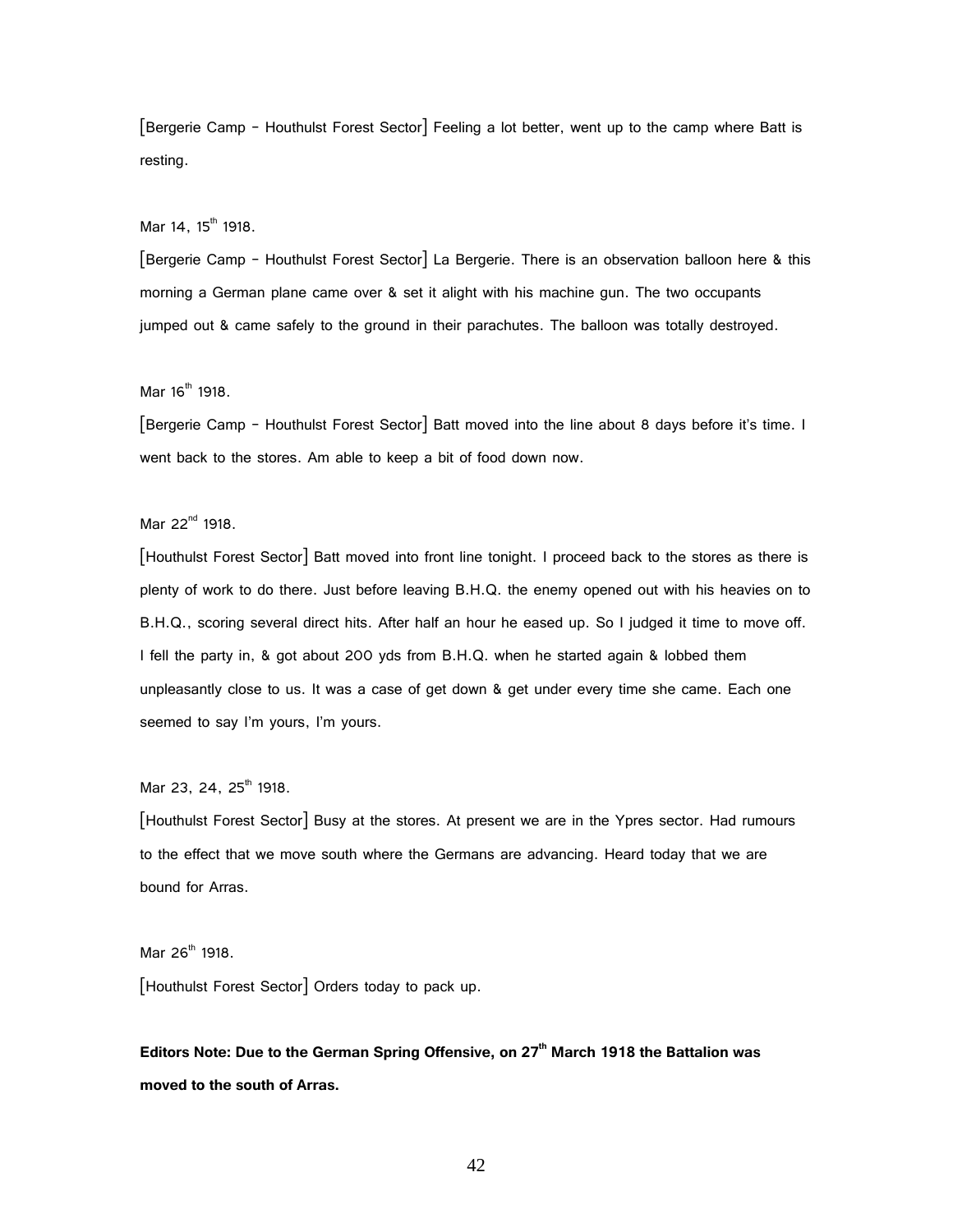Mar  $28^{th}$  1918.

Detrained at Savy-B- about 30 Kilos from Arras & marched to Bienvillers. Batt went straight into the line [at Ayette].

Apr  $2^{nd}$  1918.

[Bienvillers] A Coy made a raid & bumped into a crowd of Germans half way, on the same game. Bit of a scrap & a few wounded.

Apr  $11^{th}$  1918.

[Bienvillers] Early this morning the enemy shelled this village. No damage. Hear from good authority that the gas shells (mustard) the enemy is using are our own shells which he has captured. Bread rations have been a bit rough lately. At intervals during the day, enemy has shelled this place. Sixty five tanks are in readiness behind, for something or other & I don't suppose it's to play kiss in the ring.

May  $1^{\text{st}}$  to  $14^{\text{th}}$  1918.

[Barly] Div rest at Barly. Usual Bairnsfather billets. Am kept busy with badges on all the Batts helmets, range & targets etc. Move up into line tomorrow.

May  $15^{th}$  1918.

[Blairville] Div moved in & relieved the Guards.

May  $16^{th}$  to Jul  $5^{th}$  1918.

[Blairville] A tidy spell in this time. Batt is doing 8 days in & 4 days in reserve. Sector got more active every day. Plenty of gas, aeroplane fights, bombing & stunts. Casualties severe. Weather fairly decent.

**Editors Note: Rest and training in the Ypres area followed this period of action.**

Jul  $7<sup>th</sup>$  to  $19<sup>th</sup>$  1918.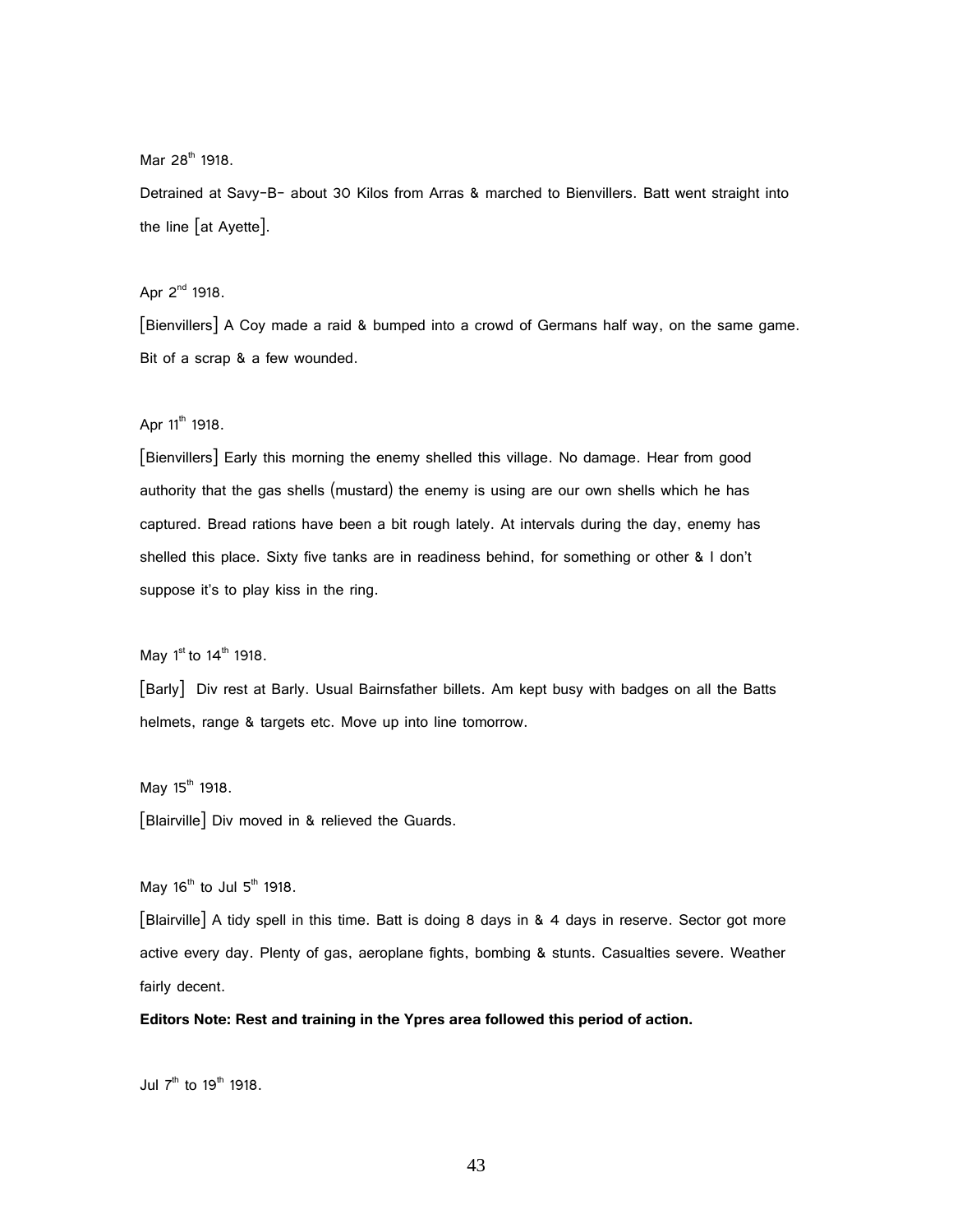[La Brazegue Farm] At La Brazegue Farm. During this period I erected ovens, cookhouses, sports field, bombing ground& bayonet fighting course. Had Fritz over several times bombing. Had a tank exhibition in conjunction with the infantry. Moved in the evening of the  $19<sup>th</sup>$  by busses to Doullens. There entrained for Proven [Ypres Sector], 40 in a wagon (including horse shit). Very hot day, so it was pleasant. Arrived about 3pm. We are G.H.Q. reserve.

Jul  $20^{th}$  1918.

[Proven] Have got a fairly decent shop. It has been an old R.E.'s work shop until they got bombed out. Of course it's plenty good enough for us. Had a walk round village tonight. Not a bad place as they go, out here. Had some weak beer, which was no bon. Couldn't get vin blanc, so had to fall back on Malagal. One could just manage to raise a sleeping draught off that. Plenty of Doughboys here.

Jul  $24^{\text{th}}$  1918.

[Proven] Regimental sports, fairly decent turnout. We had a sideshow consisting of the Kaiser & a couple of Aunt Sallies. It was a success. The boys cleared about 50 Francs. German plane was brought down by machine gun fire about midnight.

Jul  $25^{\text{th}}$  1918.

[Proven] D Coy wins Inter Company Football Cup.

**Editors Note: On 6th August 1918, 2 Manchesters moved south once more, to take part in the great Amiens Offensive.**

Aug  $5^{th}$  &  $6^{th}$  1918.

[Proven] Today there is an inspection by the King & we are stood to. We leave Proven at 3am for Hangest-Sur-Somme, via Dunkerque, Calais, Boulogne, Abbeville, then 14 kilos to Briquemesnil for the night. Done up, so slept well.

Aug  $7^{th}$  1918.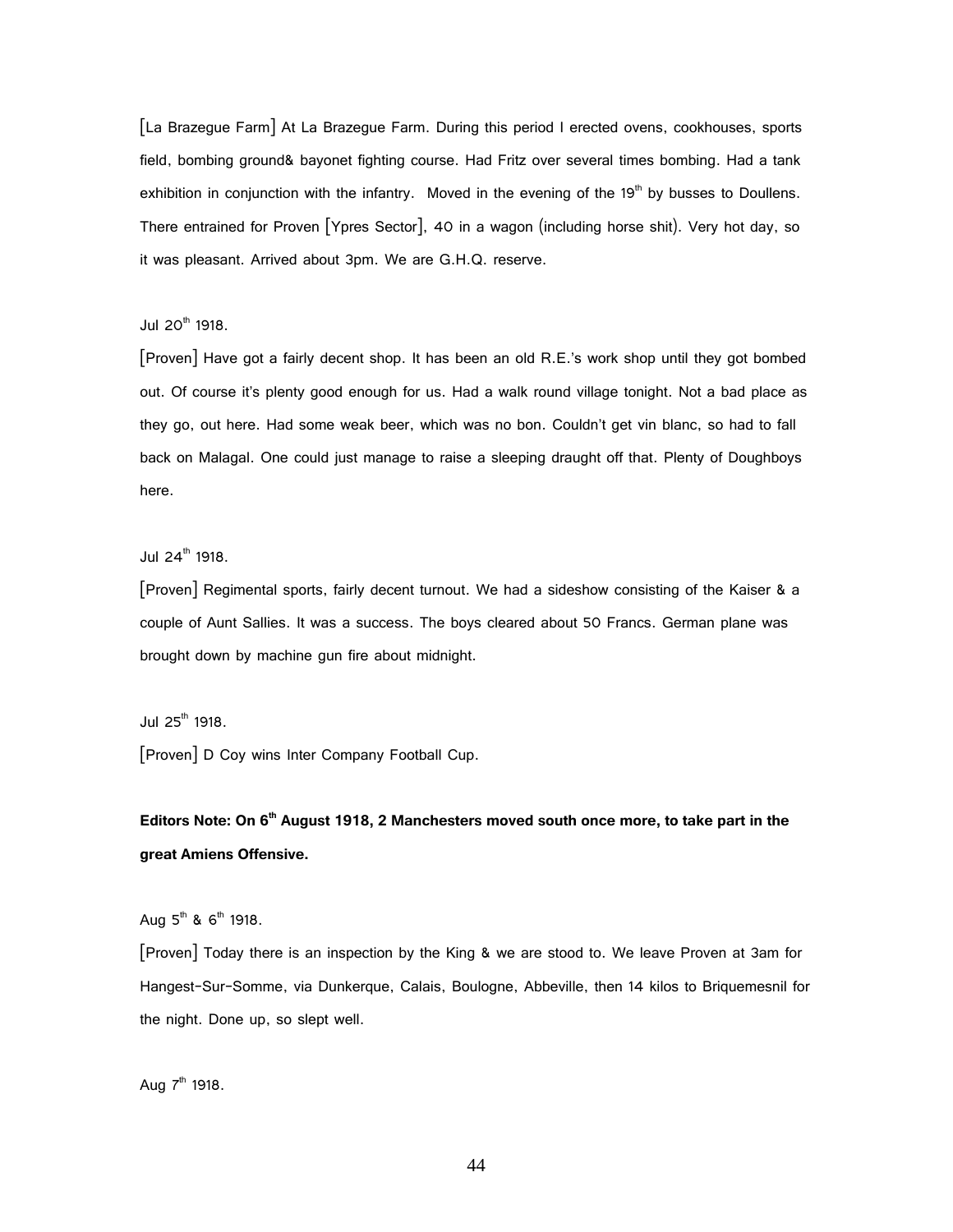[Briquemesnil] Transport move off at 7am. We leave at noon by motors for Boves via Amiens. The whole town was empty of civilians. A big difference to when we were there last. Town knocked about by shellfire. Met about 1000 prisoners passing through the town. At Boves everywhere was crowded with transport. British, American, French, Belgique & Canadian, all moving or waiting for the chance. Plenty of prisoners keep passing down, carrying their own wounded. Twelve miles advance & 30000 prisoners & 200 guns is not a bad days work. We stopped in a field, very tired & soon fell asleep, not troubled by the racket going on. Also grub, water & cigarettes less.

### Aug  $8^{th}$  1918.

[Boves/Beaufort] Woke up perished, but hopped about a bit jildy & soon got warm. Spent another night in the open. Was bombed continuously by enemy planes. Pushed on to Beaufort.

#### Aug  $10^{th}$  1918.

[Parvillers] Moved off in rear of Canadians this morning. A nice job, I don't think. A fair amount of German dead lying about & we have a few casualties too. Our brigade moved on but was held up by machine gun fire in a wood. Three tanks came up to shift them, but got knocked out before they reached the wood. One tank was set on fire, a bit warm for the occupants as they got roasted to death. We fetch a bosche plane down & took pilot prisoner. No water & no smokes.

#### Aug  $11^{th}$  1918.

[Damery Woods] Made another dash for a fresh position this morning. Heavy machine gun barrage on but got there & held an OP. Some more tanks came up to have another go for this wood but got knocked out, two more set on fire. Crews were got out badly burnt.  $14<sup>th</sup>$  Brigade have to go through us if possible. They managed it after a rough time & a lot of casualties.

#### Aug  $12^{th}$  1918.

[Damery Woods] We hold on allright but hot fighting everywhere. Two Canadian divisions come up & relieve us.

Aug  $13^{th}$  1918.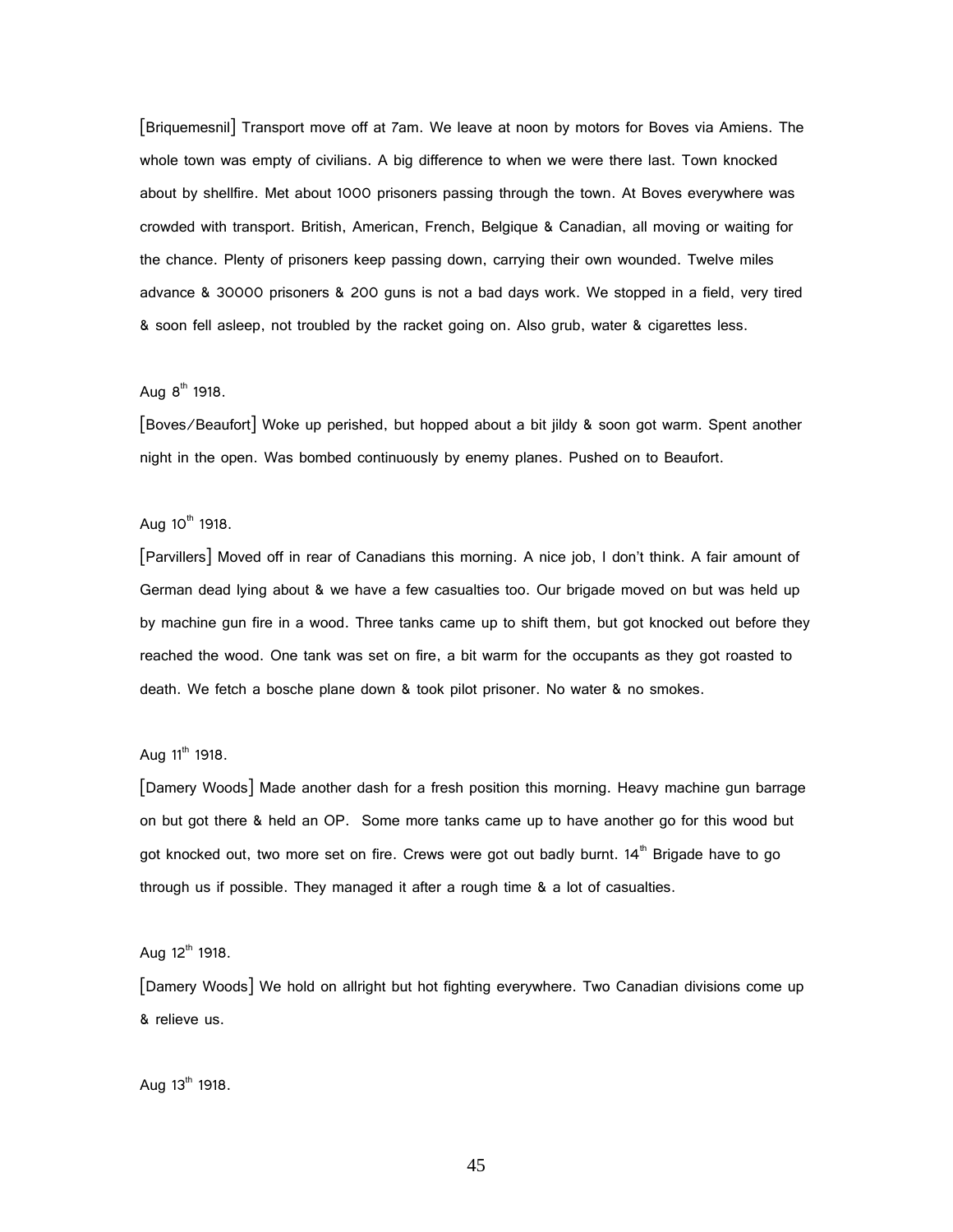[Le Quesnel] We arrive first out side of Le Quesnel. After a rest we fell in & got highly complimented by the Brigadier General & it appears we have advanced & pushed Jerry back 4000yds & we go back in Corps reserve for a rest. We marched about 14 Kilos & slept in a field.

# Aug  $16^{th}$  1918.

[Fourncourt/Harbonniere] Nice quiet day. Had a draft of 350 arrive.

### Aug  $19^{th}$  1918.

[Guillaucourt] Germans made a big raid on our trenches in daylight this morning after a heavy barrage. D Coy got it in the neck rather warm while it lasted. Hand to Hand. Our casualties amount to 85 all told. The Germans got a caning just the same. Remainder of day quiet. Artillery & planes were busy during night. Water scarce.

#### Aug  $25^{th}$  1918.

[Guillaucourt] The Germans heavily gassed our front line held by the 15 & 16 L.F.s [Lancashire Fusiliers], causing about 75% of both casualties. We go up help them out. A & B Coys to the 16<sup>th</sup> LF, C & D to the 15<sup>th</sup> LF. So now our Batt is holding the whole of the Brigade front. Some achievement after our last hard spell in the line. Jerry seems to be ready to clear out judging by the heavy & scattered shelling just lately.

## Aug  $30^{th}$  1918.

(Chateau Misery) All last night he kept dropping 5.9 in the Chateau & grounds. This morning about 10am he dropped one right into the hut where the shoemakers, taylers & postmen stopped, blowing all who were in there to bits. Three men who were just receiving their warrants for leave next door were also killed. The orderly room Sgt wounded, Regimental QMS W [wounded]. Two of the stores staff W. Interpreter killed. ASC driver killed. Orderly room clerks K. Canteen Cpl K. AJ Pay Cpl K. Altogether 11 killed & 4 wounded with the same shell. I was standing at the back of the hut & it knocked me up against the wall, the pioneers being two huts away. Just escaped it. Needless to say we cleared out.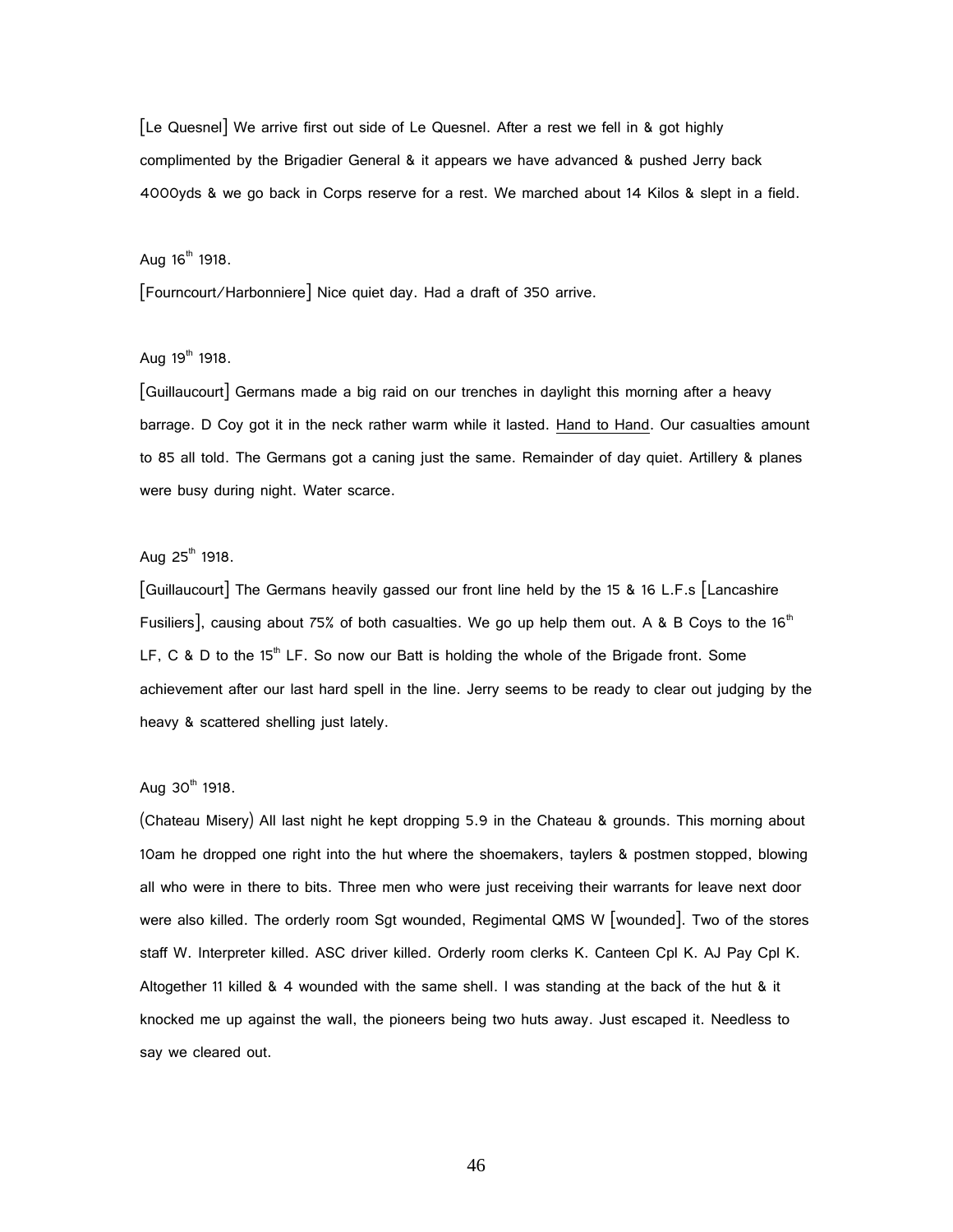# Aug  $31^{st}$  1918.

[Chateau Misery] Went back in reserve.

# Sep 3rd 1918.

[Berny] Fairly quiet day. Was bombed & gassed at night. Getting cheerful.

### **Title of various brands of cigarettes it has been my lot to smoke out ici (issued as part rations).**

| Woodbines             | <b>Country Side</b>     | Hentsease          |
|-----------------------|-------------------------|--------------------|
| Kitcheners            | All Arms                | Classic            |
| "Alf a mo"            | Waverleys               | <b>Gold Crest</b>  |
| <b>Trumpters</b>      | Drumhead                | Pinnacle           |
| Bees Wing             | <b>Three Castle</b>     | <b>Red Hussars</b> |
| O.R.D.                | <b>United Services</b>  | Rocket             |
| Gold Flake (various)  | Flag                    |                    |
| Ogdens. S. Gold       | Pinhead                 |                    |
| Sival Caporel         | <b>Black Cat</b>        |                    |
| Richmond Honey Dew    | Cinderella              |                    |
| Park Drive            | Hellbarm                |                    |
| Old Gold              | Fanlight                |                    |
| Players Weights etc.  | <b>Glory Boys</b>       |                    |
| <b>B.O.V.</b>         | Straight Cut            |                    |
| <b>Scissors</b>       | Silk Cut                |                    |
| Campaigners           | Chairman                |                    |
| Ruby Queen            | Courage                 |                    |
| C.W.S.                | Major Arapkin           |                    |
| Honey Dew             | <b>British Standard</b> |                    |
| <b>Sweet Caroline</b> | <b>Britannia</b>        |                    |